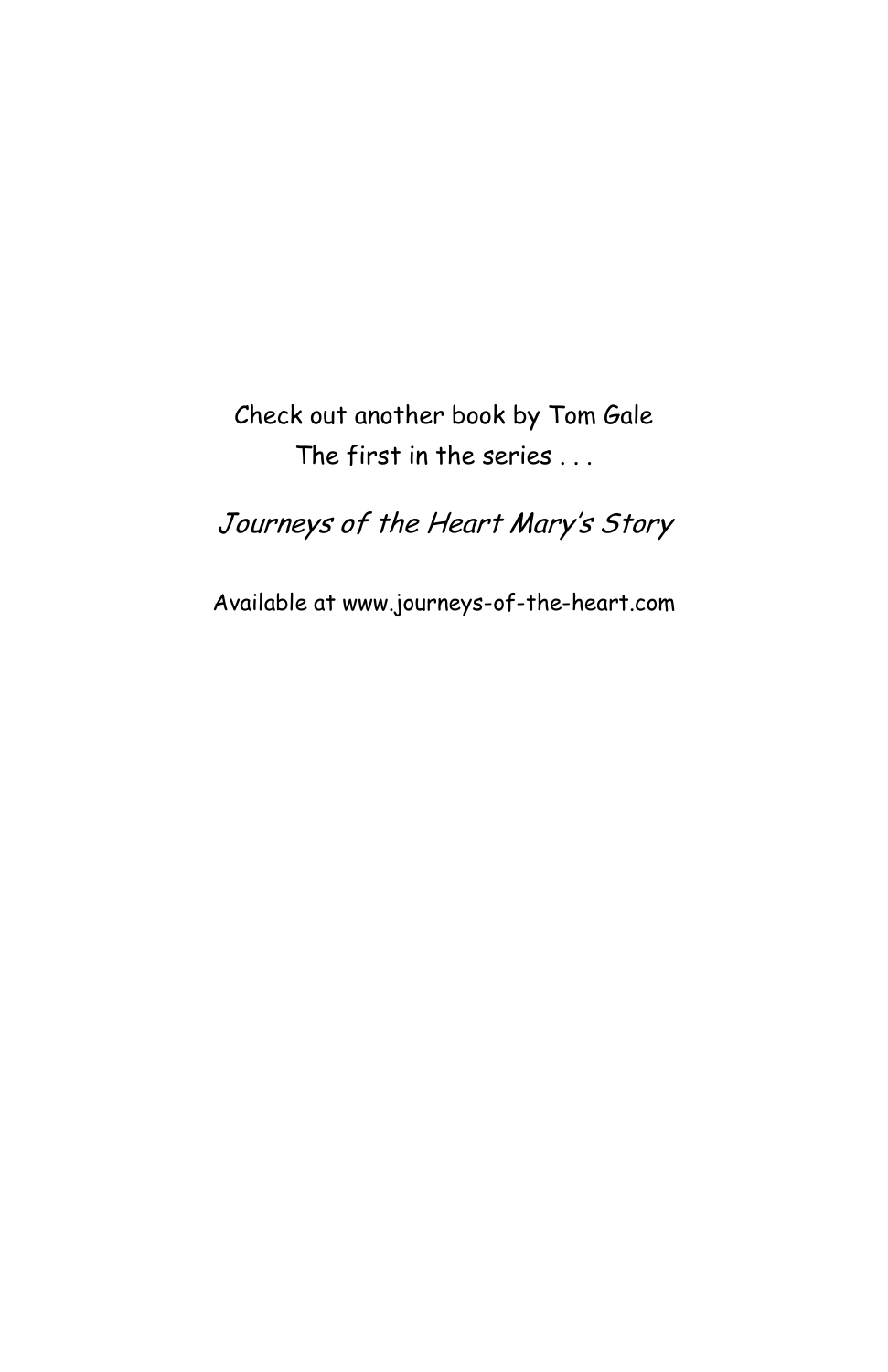# Journeys<br>Heart

# **Crystal's Story**

# **Tom Gale**

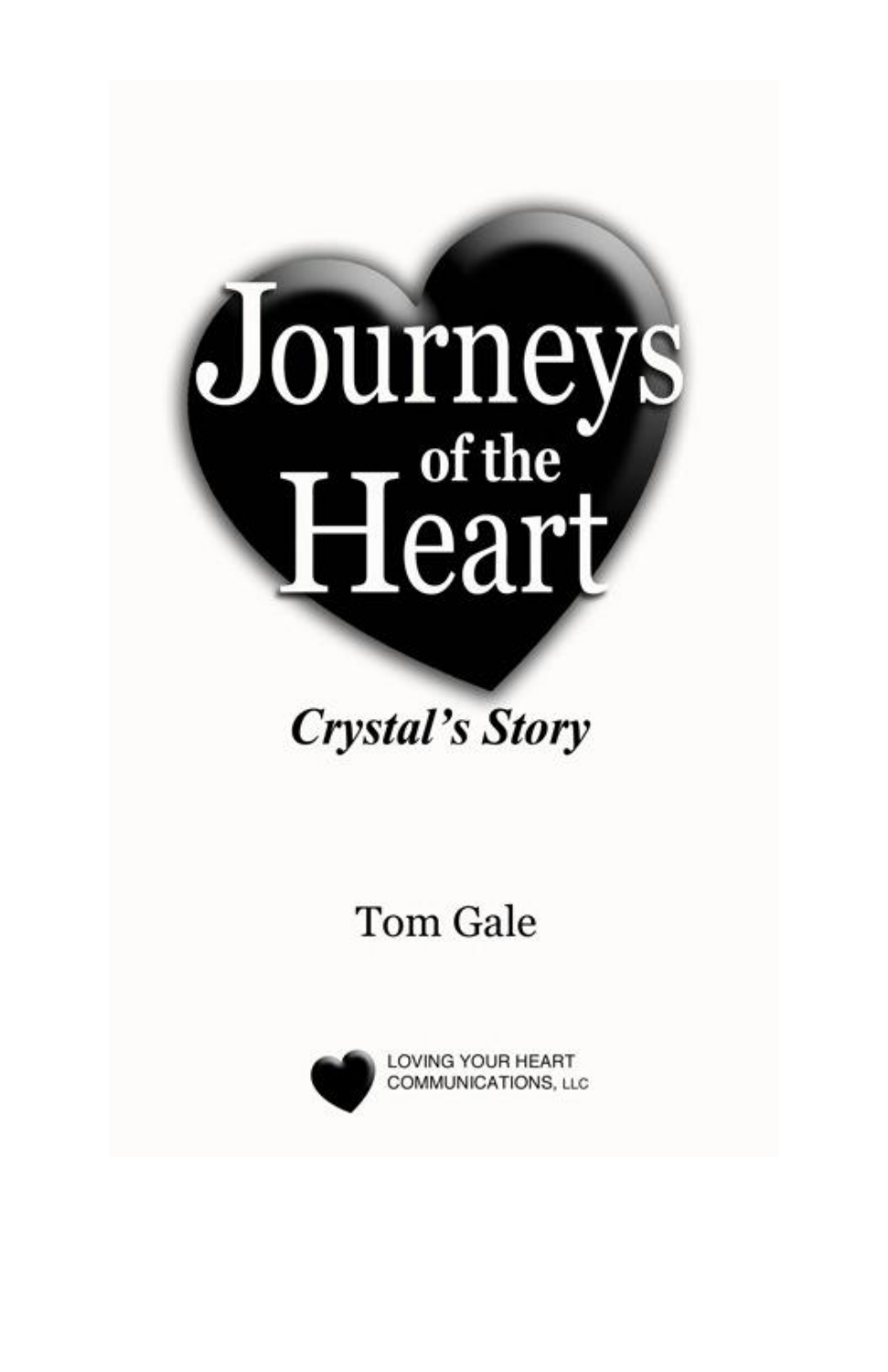### *Journeys of the Heart Crystal's Story By Tom Gale*

Visit us at: [www.journeys-of-the-heart.com](http://www.journeys-of-the-heart.com/)

This book is a work of fiction. However, its contents are inspired by true life stories of teenagers everywhere.

Copyright © 2013 by Thomas Gale

All rights reserved. No portion of this book may be reproduced, stored in a retrieval system, or transmitted in any other form or by any means-electronic, mechanical, photocopy, recording or any otherexcept for brief quotation in printed reviews, without the prior written permission of the publisher.

> Published by *Loving Your Heart Communications, LLC Portsmouth, VA 23703* [admin@lyhcc.com](mailto:admin@lyhcc.com)

Library of Congress Control Number: 2013911671 ISBN 978-1-938500-02-2 *Printed in the United States of America* First Edition: August 2013

Cover Designed by Debi Garcia Virginia Beach, VA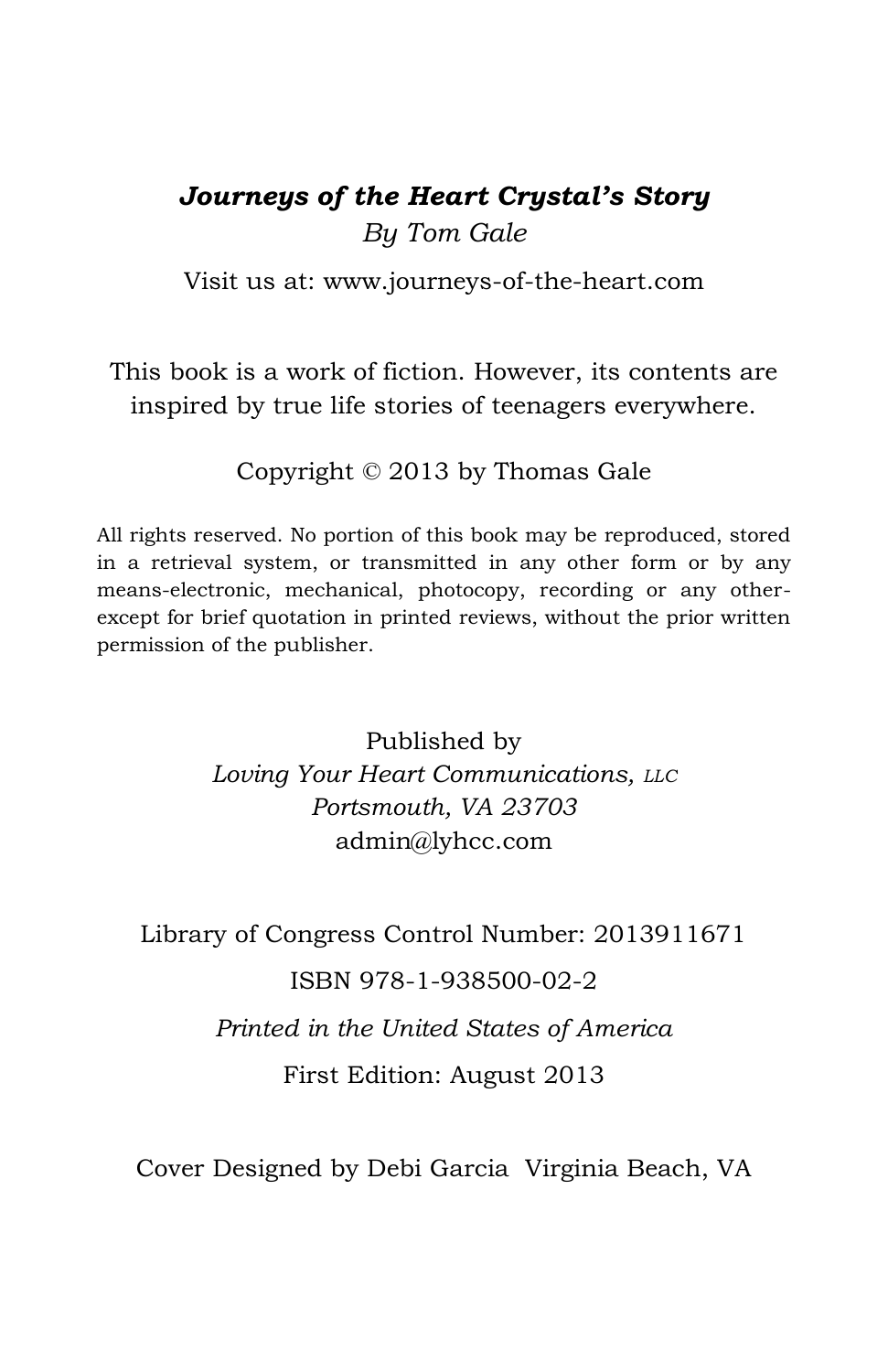This book is dedicated to all the teenagers who are often prematurely judged because of their age and their external appearance. May those of us who call ourselves adults see past these things.

> Above all else, let us look for their hearts, and when we find them, let us listen intently.

May we stop continuing to heap upon teenagers layers of behaviors and belief systems that only hide the true beauty which they were created with from the beginning.

> Teenagers are a **gift** to this world. Will we embrace them?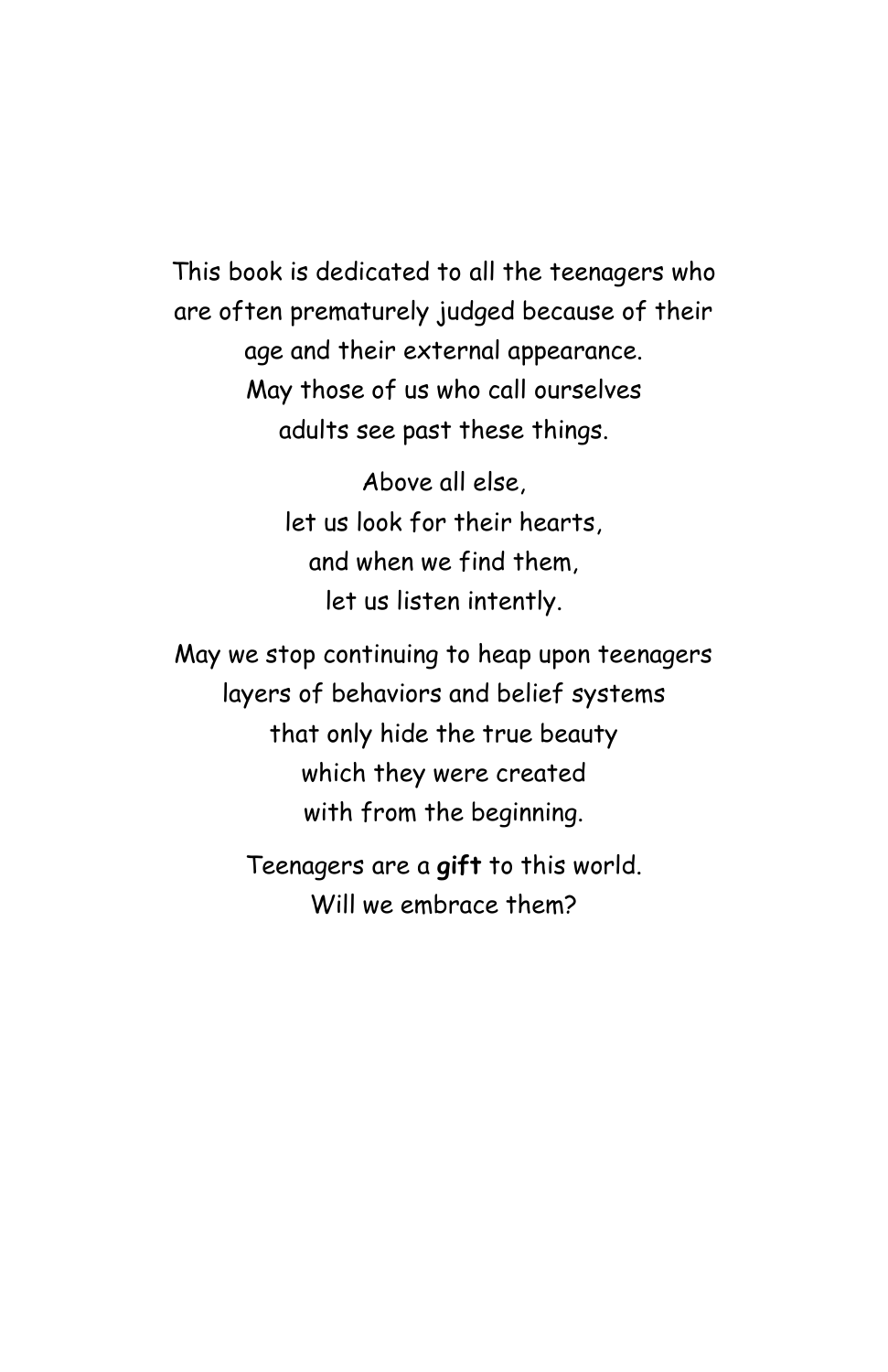### Contents

| Introduction |    |                                |     |
|--------------|----|--------------------------------|-----|
| Chapter      | 1  | What Happened?                 | 11  |
| Chapter      | 2  | Crystal's Friends              | 17  |
| Chapter      | 3  | Colton                         | 24  |
| Chapter      | 4  | Savannah and Dylan             | 34  |
| Chapter      | 5  | Alexis                         | 40  |
| Chapter      | 6  | Grace and Faith                | 50  |
| Chapter      | 7  | Let's Meet                     | 58  |
| Chapter      | 8  | Why Do They Hate Us?           | 65  |
| Chapter      | 9  | Who Else?                      | 75  |
| Chapter 10   |    | Genesis                        | 82  |
| Chapter      | 11 | The Rescue                     | 89  |
| Chapter 12   |    | Jesus Wasn't Religious         | 99  |
| Chapter 13   |    | Crystal's Conflict             | 112 |
| Chapter 14   |    | Dan's Disconnect               | 121 |
| Chapter 15   |    | What About Joey?               | 127 |
| Chapter 16   |    | Savannah's Situation           | 133 |
| Chapter 17   |    | New Beginnings                 | 140 |
| Chapter 18   |    | Mary Shares Her Story          | 147 |
| Chapter      | 19 | School's Almost Over           | 162 |
| Chapter 20   |    | What the $\ldots$ ?            | 168 |
| Chapter 21   |    | Will Life Ever Get Any Easier? | 173 |

Let's Dream Out Loud for a Minute... Group Discussion Questions Do I Have to Forgive the Jerk? Acknowledgements About the Author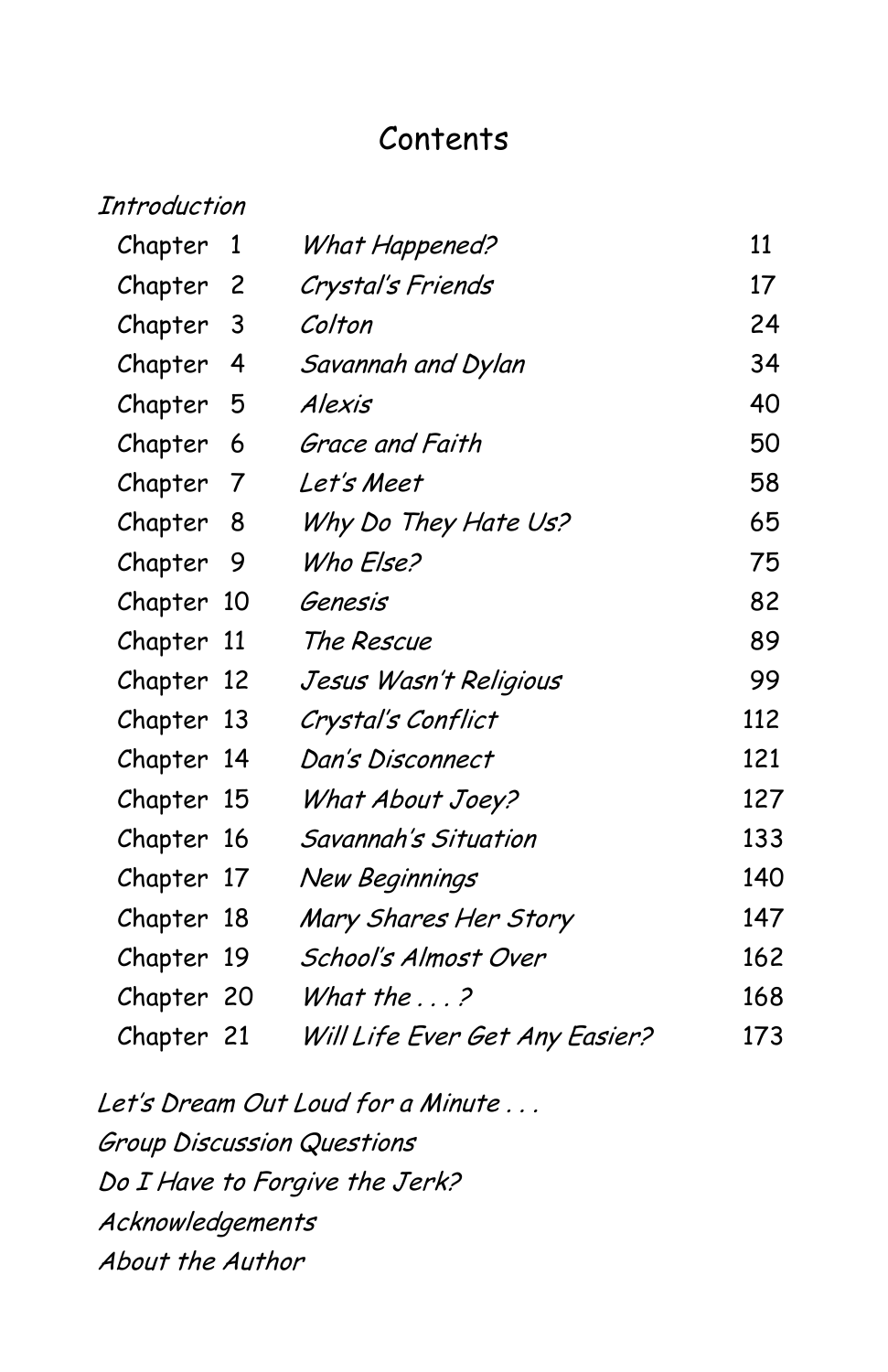### **Introduction**

Here is the second book in the series, *Journeys of the Heart Crystal's Story.* This book is especially meaningful to me because I love teenagers. My years in high school were full of many great memories.

The teenage years can be an exciting time for some, but for many it's everything but that. Often it is a very scary time. So much change is going on with their bodies, their environments, and their relationships. There's an awkward tension in growing up from being a child to a young adult. Adolescents are not always sure whether they want to keep moving forward or retreat back to childhood. I can understand and relate to all of those feelings.

Crystal found herself having to face many of these same challenges. In my first book, *Journeys of the Heart Mary's Story,* it ended with Crystal telling her mom that she had been molested by Grandpa, Mary's dad, as a little girl. Since his recent death, Crystal was plagued with flashbacks of those times with Grandpa. Crystal's heart was crying out to be seen, heard, loved, and accepted for who she was, not for what Grandpa tried making her to be.

Crystal's life took a radical turn as a 15-year-old during her sophomore year. She discovered that as a result of some deep healing she received regarding the abuse, she was now being drawn towards her peers, especially those kids many labeled as the outcasts or on the fringe. These teens were often marked as such because of their outward appearance or behaviors. They were misunderstood because of certain beliefs they held and didn't fit into the boxes of conformity that society or culture had created. They were judged regularly, and their hearts suffered because of it.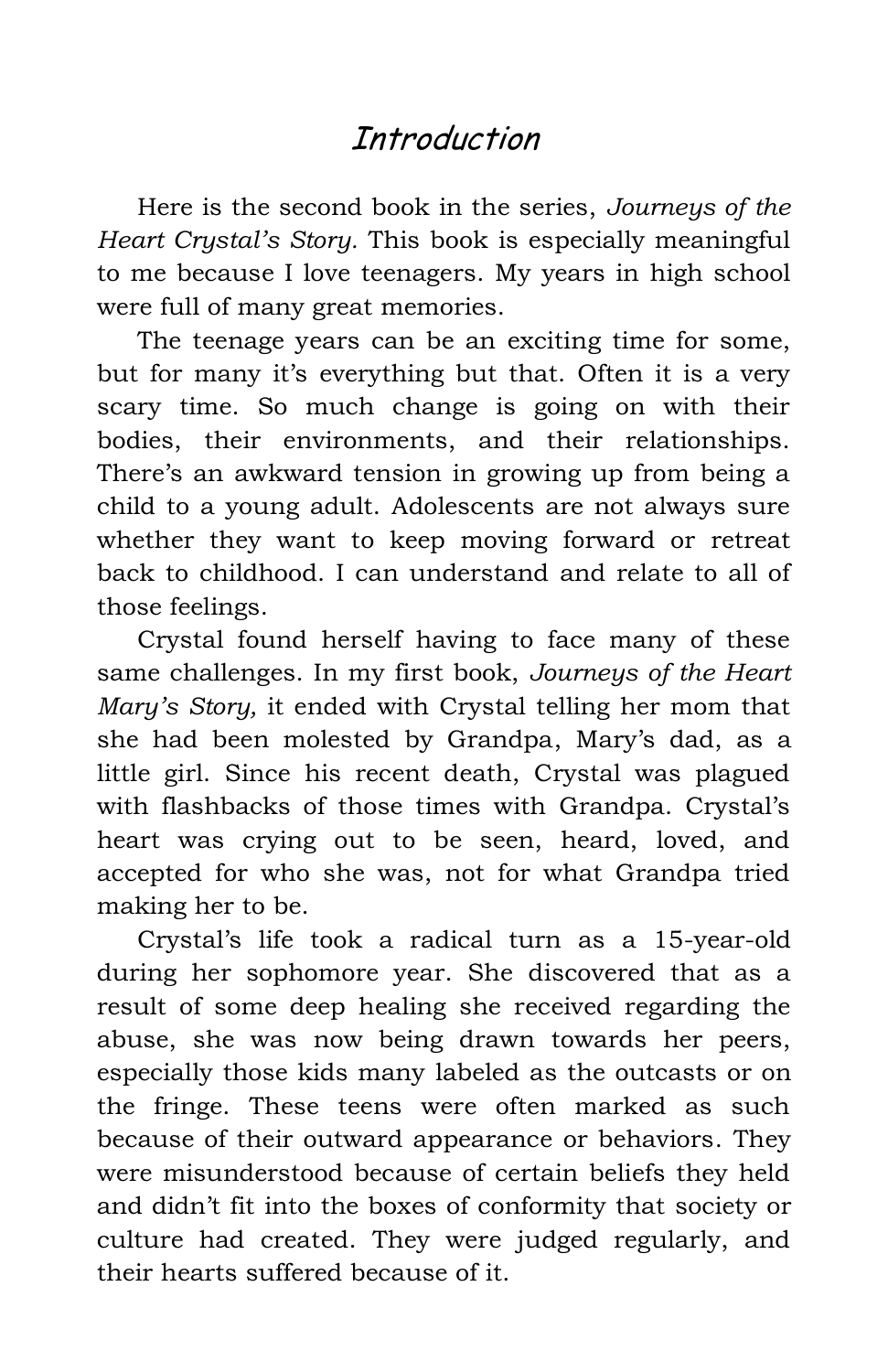You know who I'm talking about, don't you? Are you a teen who doesn't quite fit in to any of the "acceptable" cliques at your school? Are you often left feeling as if you were on the outside looking in only because you didn't have the looks, or the brains, or the athleticism? Maybe you didn't have the clothes, or the money, or a car to drive your friends around in.

Ironically for Crystal, she did have the looks and the brains but chose not to hang out with the popular kids. She saw through their judgmental attitudes placed upon the "haves" and the "have-nots." Because her heart was sensitive, Crystal was offended by the way she saw others treated for such superficial reasons. Her heart was drawn to love and accept those who didn't fit in with the majority. She discovered that the unlovable kids around her became the easiest ones to love.

Come join me and Crystal in the journey with her heart.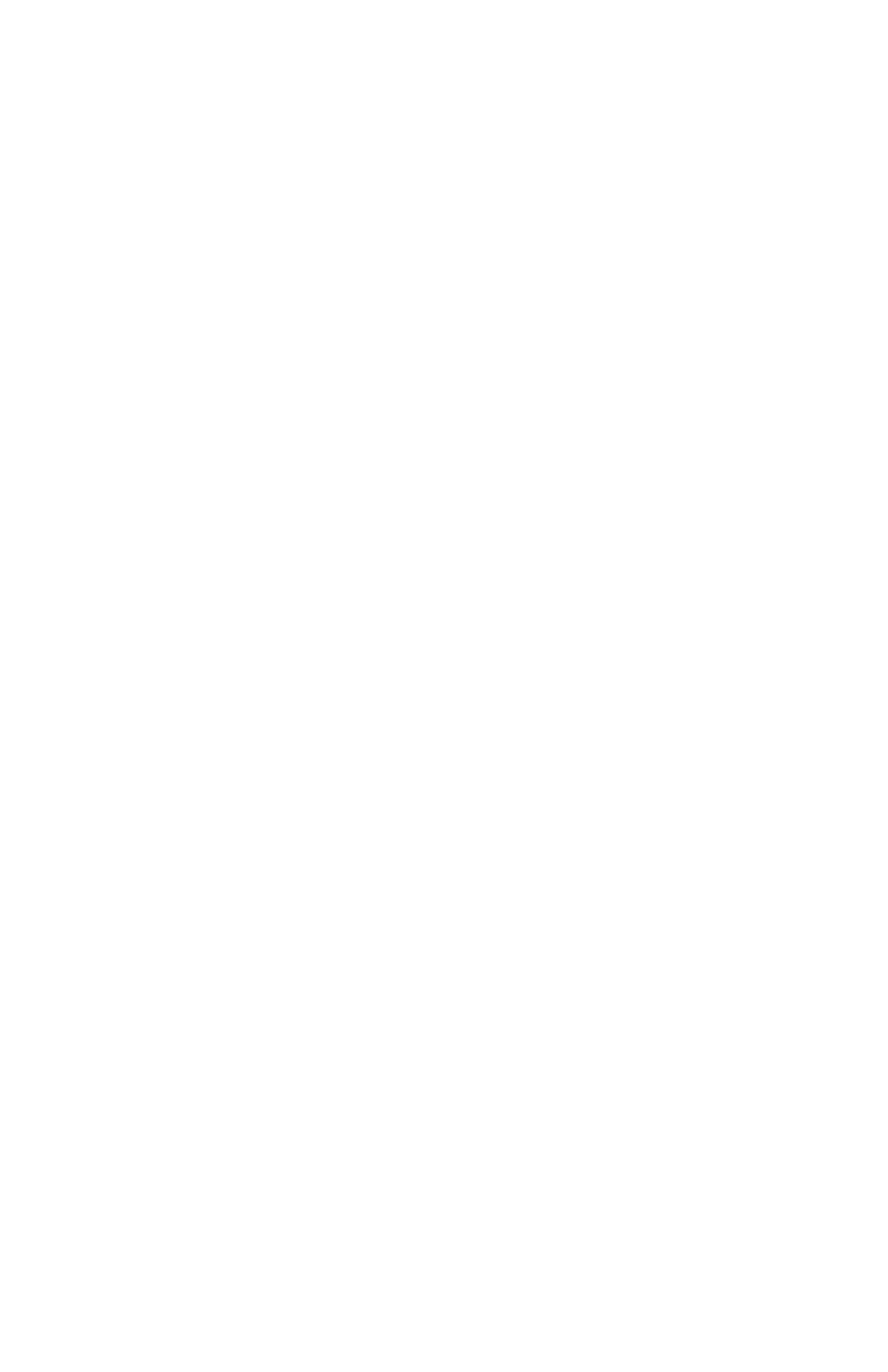# **What Happened?**

Each of our journeys began the moment we were born into this world. We had no choice in the matter of who our parents would be. Nor do we have any control over our circumstances. What we faced in childhood molded us more deeply than we'd like to believe into the person we would become. Each experience, each interaction with other people in our growing up years, had a profound impact upon our heart's development. Sadly, for most, our hearts started being wounded early on, often unintentionally, by those who loved us most. But there were also those who said they loved us, but chose to intentionally mishandle our hearts as a child, which caused great wounding. Both were true for Crystal.

At the end of *Journeys of the Heart Mary's Story*, Crystal opened up to her mom for the first time and told her how Grandpa, Mary's dad, had sexually molested her as a little girl. Mary was shocked at this revelation. She so wanted to believe that her dad had only sexually abused her, but to now find out that he also hurt her daughter was unbearable.

Let's listen in on Crystal and her mom's conversation at the diner that started in *Mary's Story.*

"What was it Grandpa did to you, honey?" Mary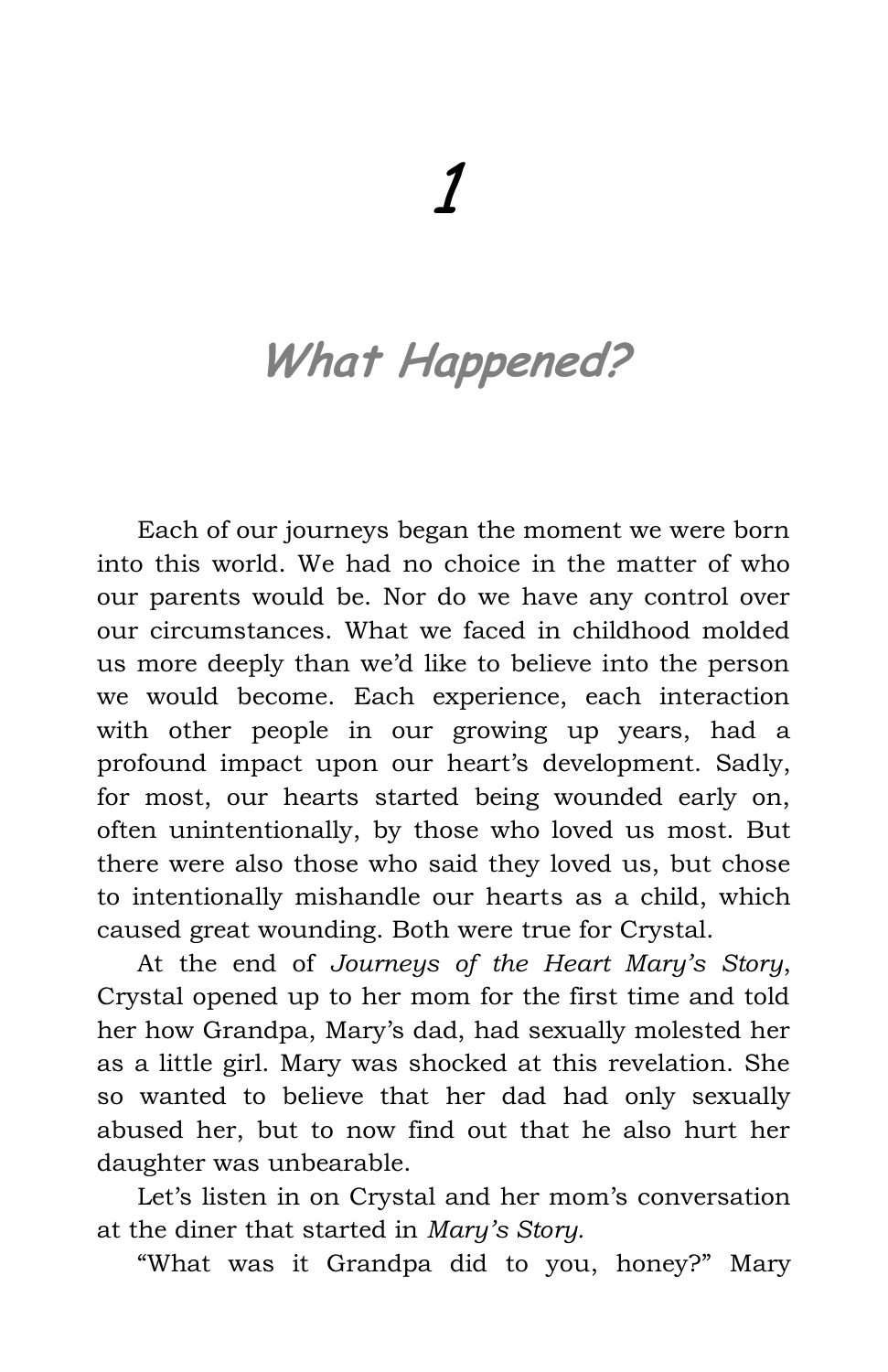asked with deep concern.

"It didn't happen a lot, just when you'd drop Anna and me off to visit for the weekend."

Mary was stunned. Both guilt and anger overwhelmed her in the moment.

"I am so sorry, Crystal. I never knew Grandpa was hurting you. Had I known he was a perpetrator, I would have never left you and your sister alone with him in any context."

"It's my fault, Mom. I never told you."

"It was never your fault, Crystal. Grandpa was an evil man to do such things to you."

Crystal continued, "I remember when I was three or four years old, he would have me sit on his lap and would bounce me up and down on his legs. At the time, I didn't think twice about it. Sometimes he would take his hand and put it under my dress and touch me between my legs. It didn't hurt. I just figured that was what grandpas did," Crystal said with little emotion.

"Grandpa also liked giving me a bath. We would get in the tub together. He made it into a game where he would wash some part of my body, and then I would wash that same body part on him. Again, I didn't think twice about any of this. This was our usual routine every time I would spend the night at his place."

"Do you know if Grandpa also did things to Anna?" Mary asked with great hesitation and fear.

"Not that I'm aware of. Grandpa said I was his special little girl. He said we had to keep the bath times our little secret; otherwise we wouldn't be able to do it anymore. We probably took baths together until I was 10 or 11 years old. Thinking back now, he stopped once I got my first period."

"That monster! I remember him saying those same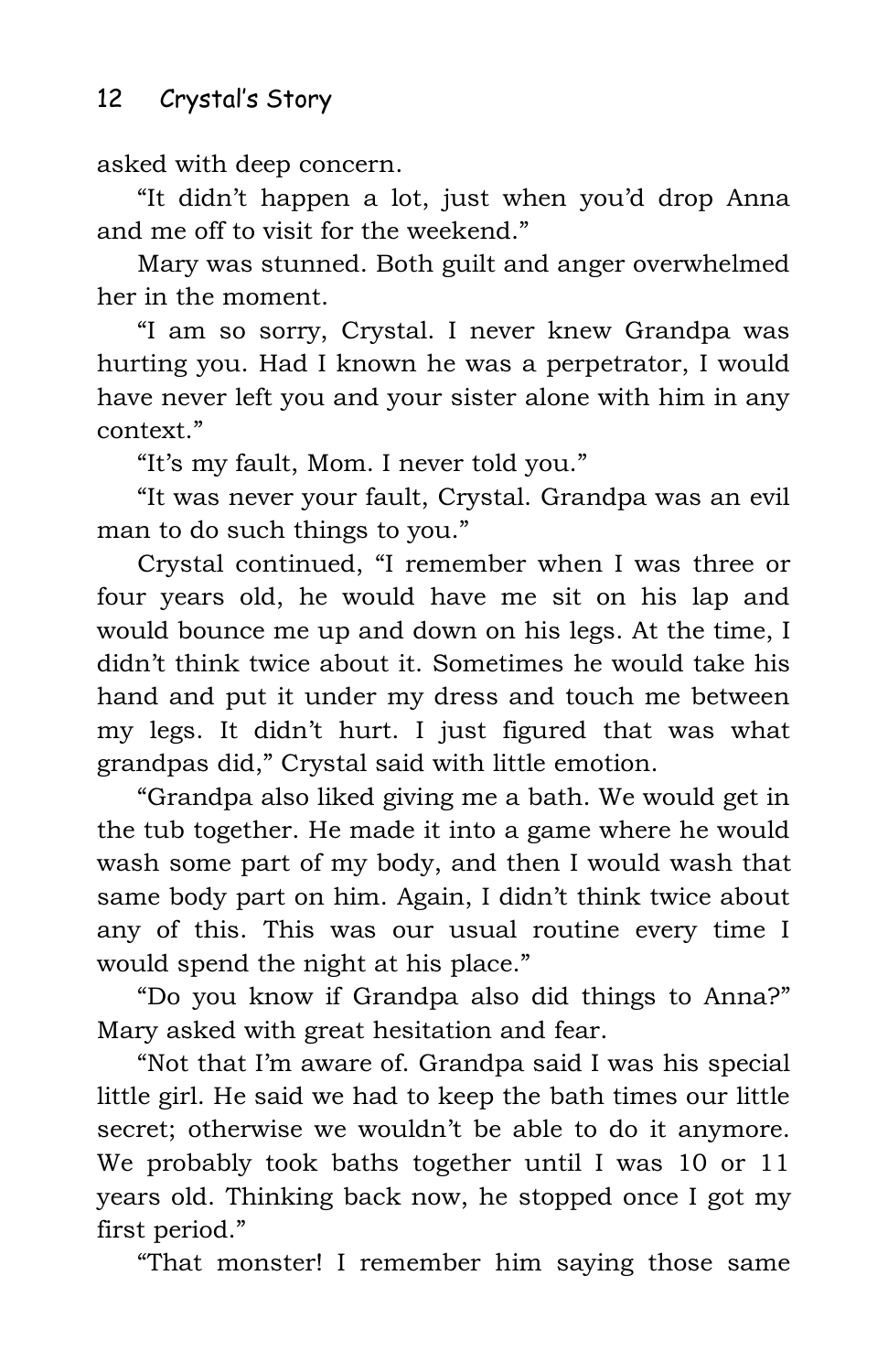things to me as a little girl, the exact same words and phrases," Mary said with rage. She wished he was there so she could strangle him and make him suffer for what he had done, not only to her, but to Crystal as well.

"Mom, I can tell you are really getting angry. I'm sorry. I should have told you sooner. It's all my fault. I should have known not to take baths with Grandpa until I was almost a teenager," Crystal said while tears streamed down her face.

"Oh no, honey, it's not your fault. I'm not mad at you at all," Mary said looking straight into Crystal's eyes. "I am mad at my dad for touching you the way he did and fooling you into thinking this was normal, acceptable behavior between a grandpa and his granddaughter. He would have gone to prison for such behavior had he been caught, not to mention all the horrible things he did to me as a young girl and teenager.

"Let's leave now and get the car where we can talk further."

"Okay, Mom."

Mary paid the bill on their way out and they walked to the car.

"May I just hold you in my arms for a minute?" Mary asked Crystal.

"I would like that, Mom."

As Mary wrapped her arms around Crystal, she said, "Crystal, I don't know what to say or do right now. I know your heart has been confused and wounded by what Grandpa did to you as a little girl and I am so sorry for that. Would it be okay if I ask God to somehow help you in this moment?" Crystal nodded her head yes as Mary continued holding her close. Crystal closed her eyes and rested in Mary's arms.

"Dear God, Crystal needs your help now."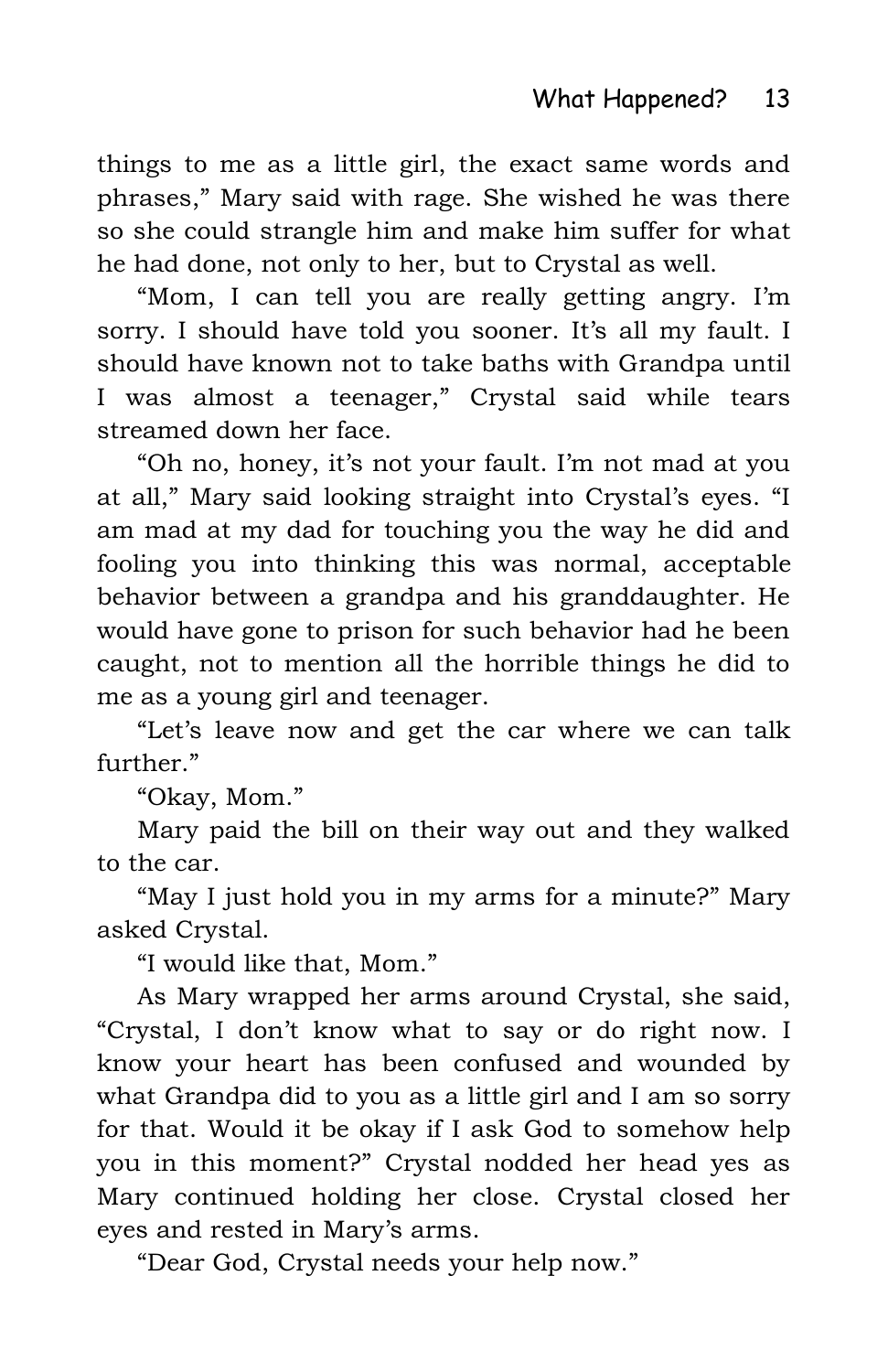After a few minutes of silence, Crystal opened her eyes and began sharing what transpired.

"Mom, I just found myself standing in what looked like a desert area. There was sand everywhere, no plants at all. It was brown and rather lifeless looking.

"There was this huge black crow or raven flying around up above me in the sky. I stared at it as it soared on the wind. The crow swooped down towards me and grabbed me with its talons, lifting me off the ground. It cawed as it took me higher and higher, straight up into the sky. I got scared, though. It didn't feel safe being that high up. The crow's head turned, looked back at me, and sneered. Its face was evil looking.

"Now everything down below me on the ground looked really small. And then the crow just let go of me and I fell."

Crystal's body flinched in Mary's arms as she continued telling of her encounter.

"All of a sudden I saw this huge eagle appear in the sky. It swooped down underneath me and I landed on his back. I was holding on to his feathers tightly as he took me down safely to the ground. I felt very tired so I got off the eagle's back and curled up on the ground. The eagle wrapped his wings around me which completely surrounded me. I felt safe. Then it began to snow. I huddled up under his wings as the snow fell harder and harder, covering the eagle completely. Then I fell asleep.

"When I awoke, the snow had stopped. I crawled out from under the eagle's wings and could see the sun shining. Mom, the eagle was dead," Crystal said as she wept in Mary's arms.

Mary still didn't know what to say or how to understand all that Crystal had just shared with her. Slowly, Crystal relaxed again into Mary's arms and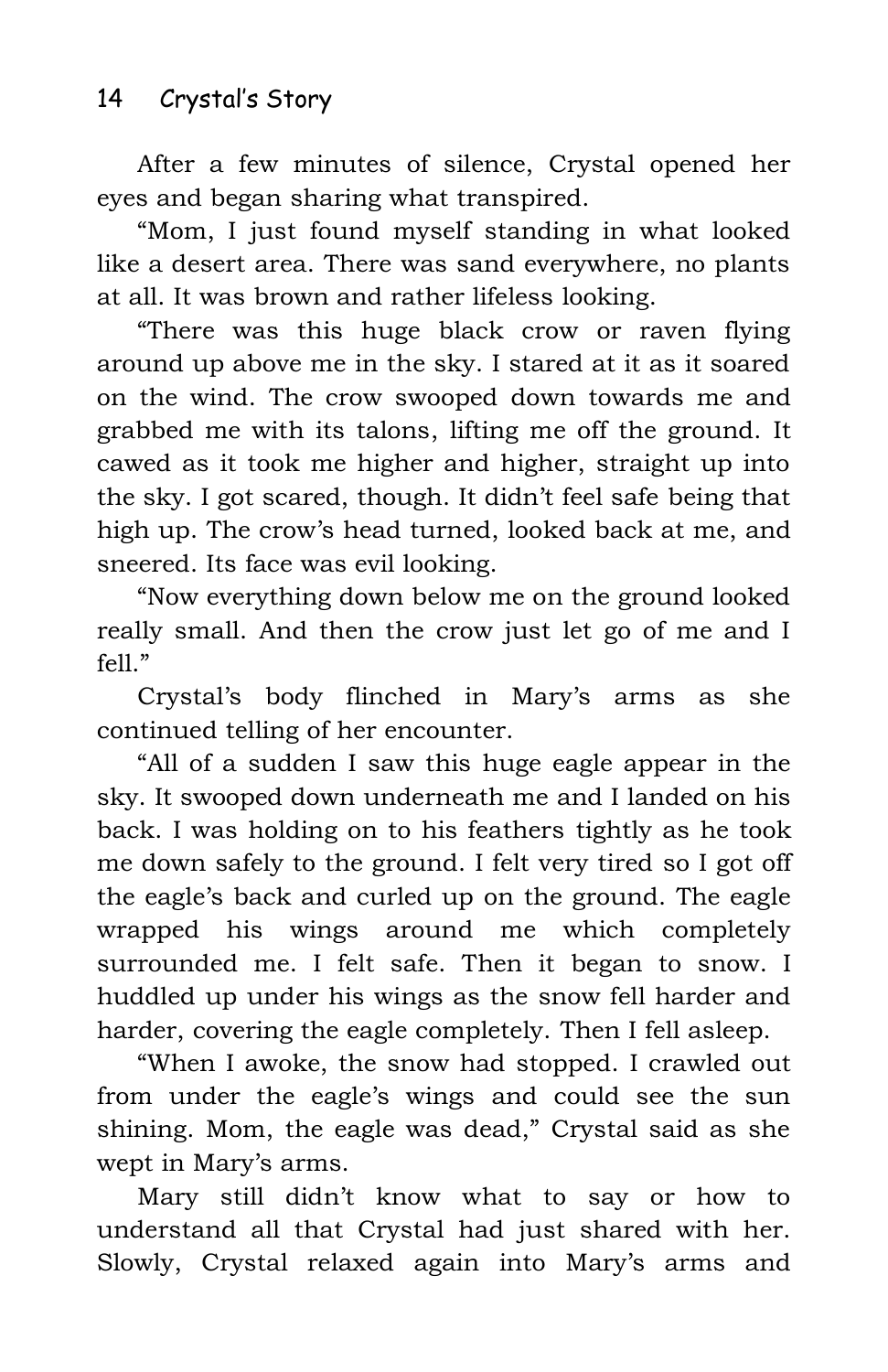opened her eyes. She stared at her mom for a moment and said, "That eagle was Jesus. He died for me. Mom, Jesus gave His life for me. He rescued me from that evil crow that wanted to destroy me. Jesus died for ME! This is the first time ever I can honestly say that I know He died for me."

Mary cried as they held each other tightly. "Yes He did, Crystal. Jesus died for you."

"I can't explain what I'm feeling in my heart right now, Mom. There is this warmth, a peace, and a love, like I've never known before."

"I think that's what it feels like when Jesus is living in our hearts," Mary said.

"I was always taught that Jesus died for me, but now I know that beyond any doubt."

"I am so excited for you, Crystal. You have always had such a compassionate heart. I think Jesus has been in your heart longer than you realized."

"Mom, I haven't told you this, but when I am at school each day, there are certain kids around me who are looked on as outcasts by everyone else. They are ridiculed because of their looks, or what clothes they wear, or their wild hair styles. There are kids with lots of tattoos and piercings. I know one girl that has at least five piercings on her face, not counting all the ones on her ears. She also has this spider web tattoo on her neck that everyone can see. Most kids stare at her like she's some freak, but I just know she's not.

"Mom, my heart is really drawn to these kids. It actually aches when I see them being mistreated by others with such cruel words, sometimes said right to their faces.

"Their outward appearance doesn't matter to me. It's like I can see past all the external stuff right into their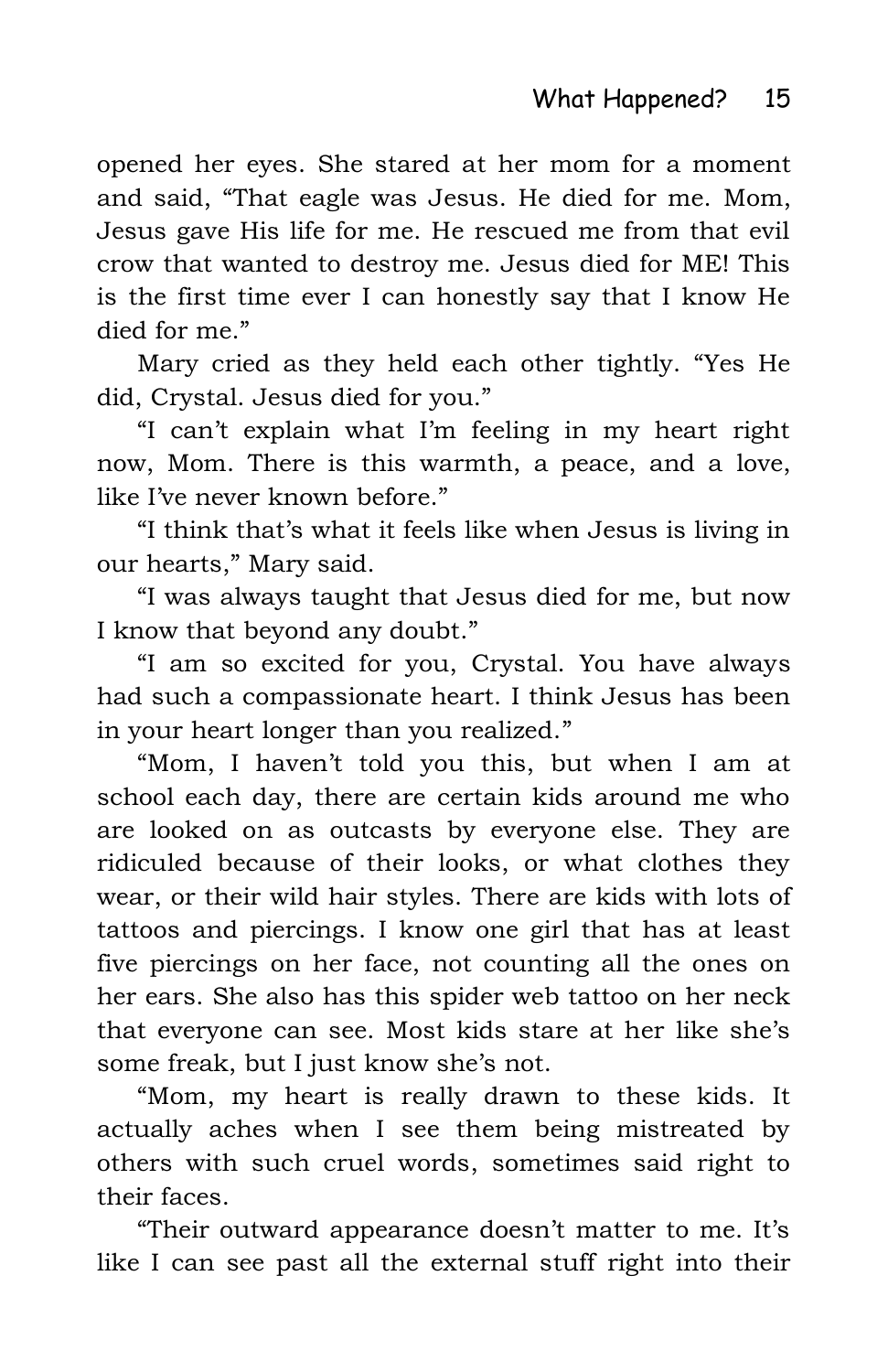hearts. I see their inner beauty, but they are also hurting and I want to help them."

Mary was taken aback by what Crystal had just shared. Certain thoughts raced through her mind concerning the types of kids Crystal had described. She caught herself sensing some fear being stirred up. Mary wondered if Crystal was getting in with the wrong crowd at school. Should she be concerned? Dan would especially not like hearing about these kids Crystal was drawn to. But then Mary's heart spoke to her, "Listen to Crystal's heart . . ."

Slowly Mary responded to all that Crystal had just shared.

"Oh, Crystal. I hear you and your heart! I am so proud of you for wanting to love and accept these kids for who they are. I remember the kids in my school who everyone ridiculed, your dad being one of them. God gave me eyes to see him for who he was. His heart was good and beautiful. God created him just as He created all the rest of us and He doesn't have favorites."

"Mom, would you ask God to help me? I'm not out to change these kids in any way. I just want to get to know them and love them for who they are."

"Yes, honey, I will ask God to help you love these kids just like He loves them. Are you ready to go home now?"

"I am, Mom. Thanks for taking me out to lunch today and having this time together. I never expected all of this to come out. I am excited, though, to get back to school and see what new friendships will form."

"I, too, am excited to see what unfolds for you," Mary said with a big smile. "And thank you, God, for today."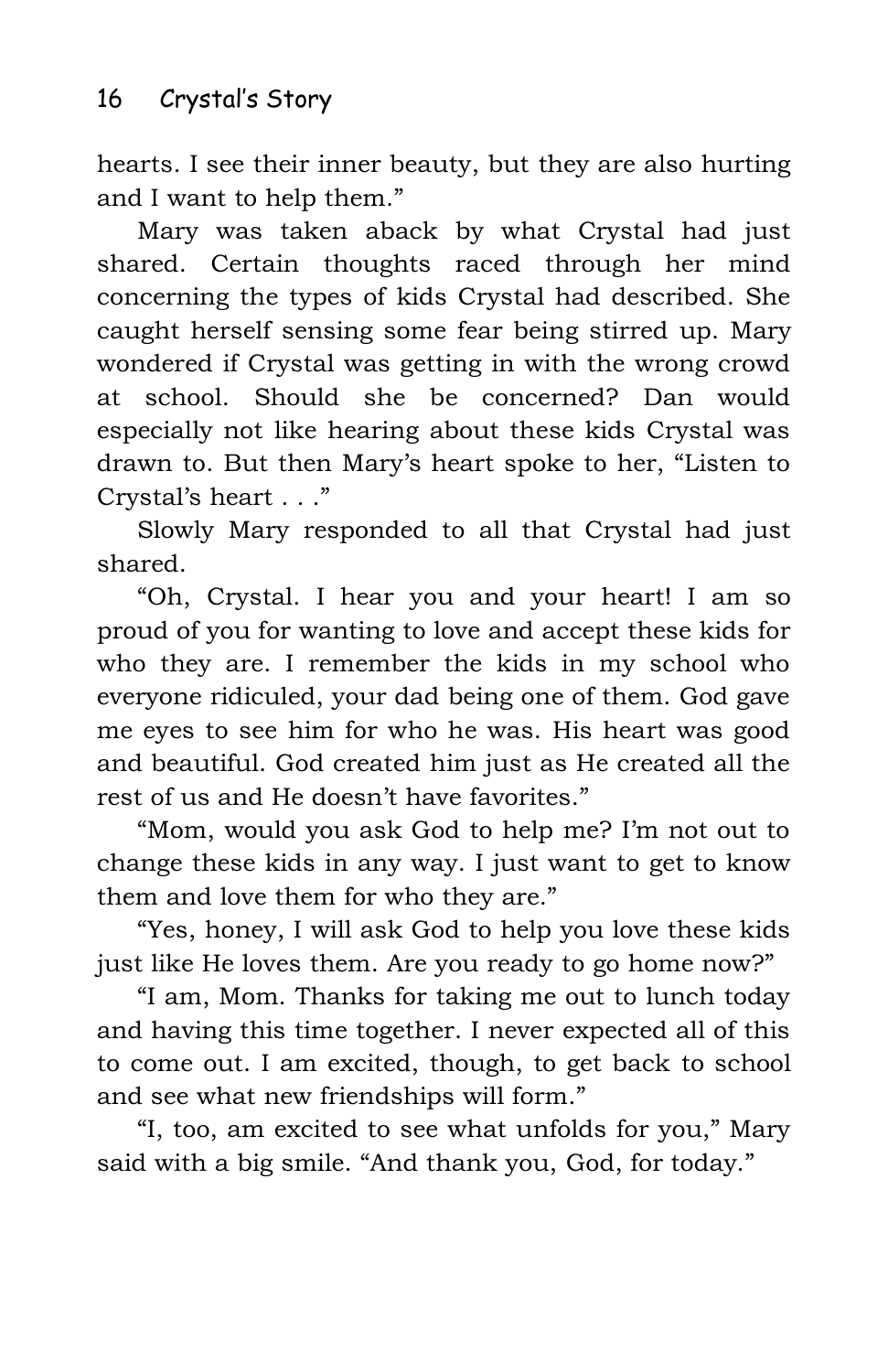# **Crystal's Friends**

As Crystal rode the bus to school the next morning, she reflected on yesterday's time with her mom. Her heart pounded with passion for those kids she wanted to connect with on campus.

Crystal's high school was your typical public school. It housed grades 9-12 and had approximately 1,800 students. Her sophomore class numbered about 500 kids.

This high school had the usual struggles with drug and alcohol abuse, bullying, date rape, teenage pregnancy, and kids dropping out. Crystal knew the kids on her school bus who were the drug dealers.

She would love to get her driver's license soon and maybe start driving to school. Crystal didn't know that her mom was going to let her have Grandpa's car. Since his death, Mary had decided to keep her dad's car so that Crystal would have a vehicle to drive around in.

Crystal was strong academically and took most of the accelerated level classes in math, science, and English. Schoolwork came easy for her but she didn't flaunt her intelligence among her peers. Crystal also enjoyed playing volleyball but decided that it would require too much of her time this year so she didn't go out for the team. She received flack for that decision from some of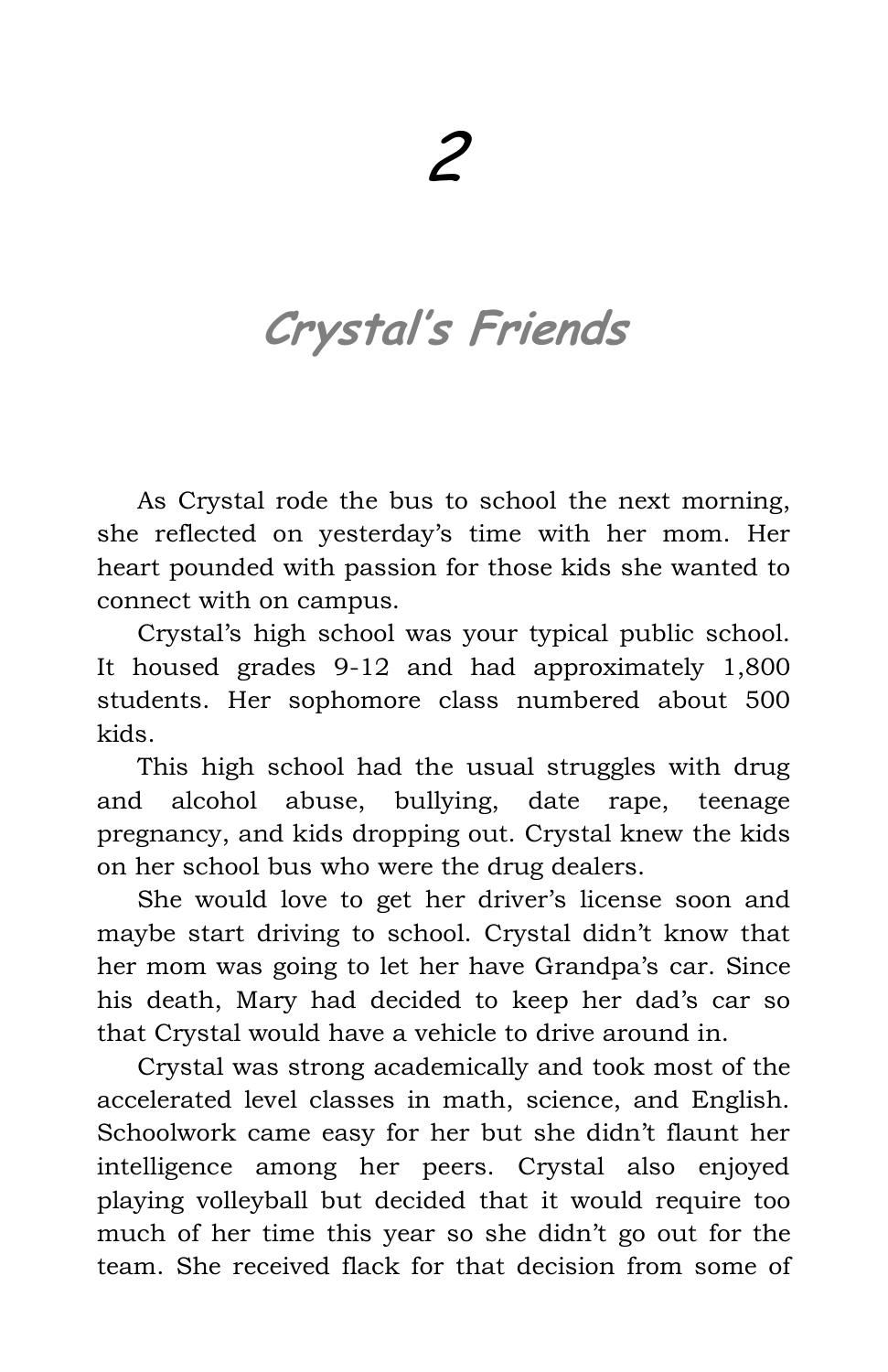her teammates. Because of it, most of them wouldn't talk to her anymore when they saw her in the hallway or in the classroom.

Crystal's first class started at 8 am and her last class finished at 3 pm. There was a one hour lunch break at noon.

The kids she wanted to hang out with often left the school grounds so they could smoke without getting into trouble. There was a small park down the street where they liked to go. Crystal decided she'd join them for lunch there.

Upon arrival, she approached a familiar face in the group, a girl named Savannah.

"Hi, Savannah," Crystal said cheerfully.

"Oh hey, Crystal. How's it going?" Savannah asked. "Good."

"Crystal, this is my boyfriend, Dylan.

"Hi, Dylan."

"Hey, Crystal," Dylan answered.

"It's been awhile since we have really spoken to each other," Savannah said. "I remember you from Hillside Community Church years ago. My family attended Hillside Community Church forever. I used to go to the youth group but haven't been much the past few years. I saw you there but it was probably four or five years ago."

"That's it. You're right. It was at Hillside Community when we were in the middle school youth group together," Crystal said.

"I hated going to church. The sermons were so long, boring, and irrelevant to me. The youth group girls thought they were all high and mighty. I felt so looked down upon and judged by them. I haven't gone much since ninth grade. My parents and I fight all the time about me not attending. They think I'm going to become influenced by all the wrong things if I don't stay plugged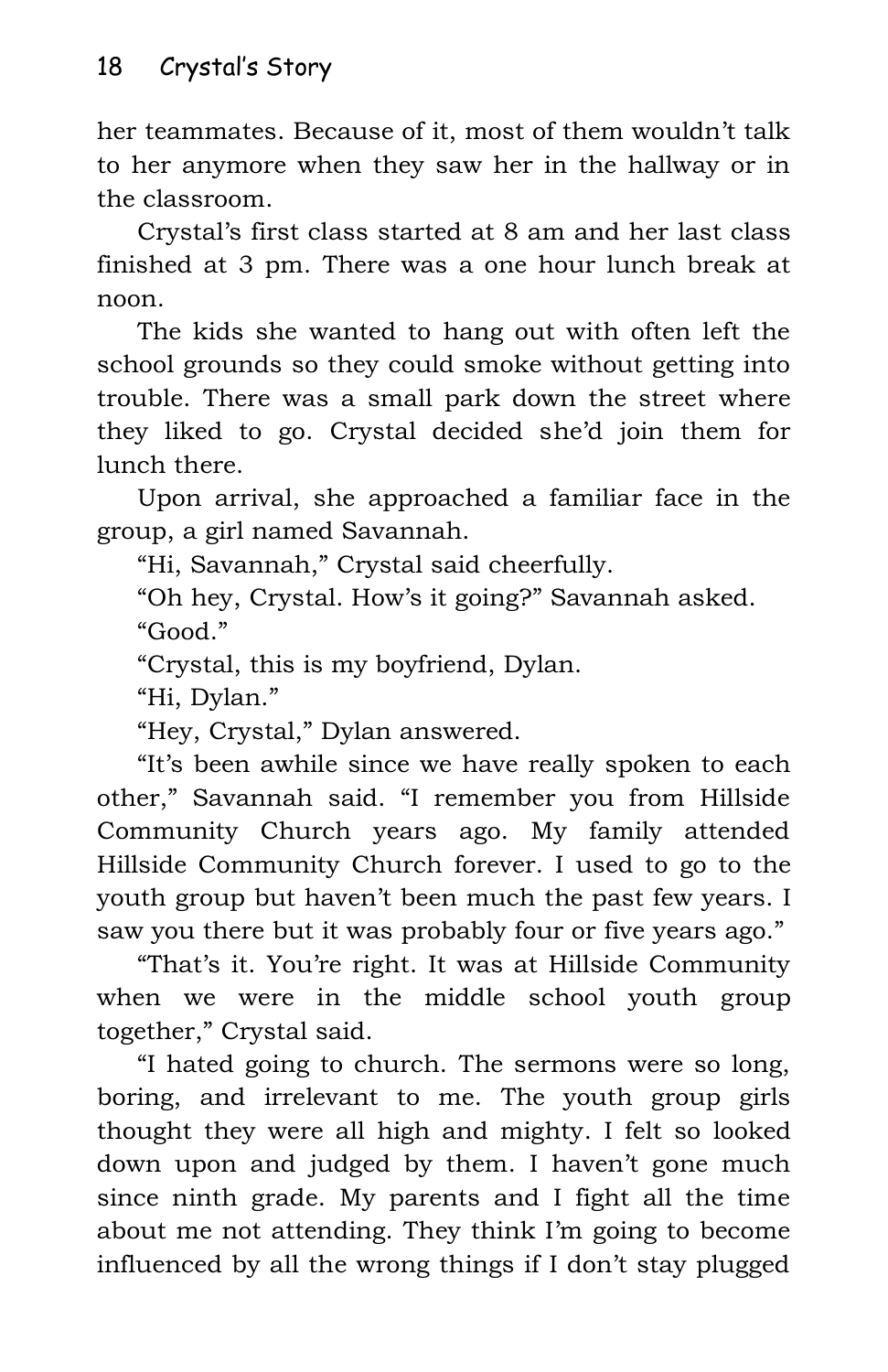in at Hillside. I told them if I stayed there it would make my life worse. They have no clue and don't understand a thing I'm trying to explain to them," Savannah said exasperated.

"I would agree with you about the sermons and the girls in the youth group. Recently, my mom hasn't been going to church and has allowed me and my sister to not go if we don't want to. My dad disagrees with her. He thinks that's what you are supposed to do on Sunday mornings. If you don't, God will be unhappy with you," Crystal said.

"When will parents ever listen to us?" Dylan added in.

As they shook their heads in agreement, Colton walked up and joined the three of them.

"Hey, Dylan, how's it going? Savannah, what's happening?" Colton asked. "And I don't believe we've ever met. My name is Colton. Who are you?" as he looked at Crystal.

"I'm Crystal."

"Are you a junior or senior?" Colton asked.

"No, I'm a sophomore," Crystal replied.

"Glad you could join us today, Crystal. I heard all of you talking about going to church," Colton said.

"Savannah's parents can't stand me because we're dating and I wasn't raised in church. They seem to think I'm a bad influence on her and have made it pretty clear they don't approve of our relationship," Dylan said with some anger and pain in his voice. "Why don't they take the time to get to know me and quit judging me? Just because my parents are divorced and my dad is in prison, that doesn't mean I'm a bad person."

"You're right, Dylan. It's too bad they don't get to know you. I think you're pretty cool," Colton said proudly.

"You got that right," Dylan said with his head held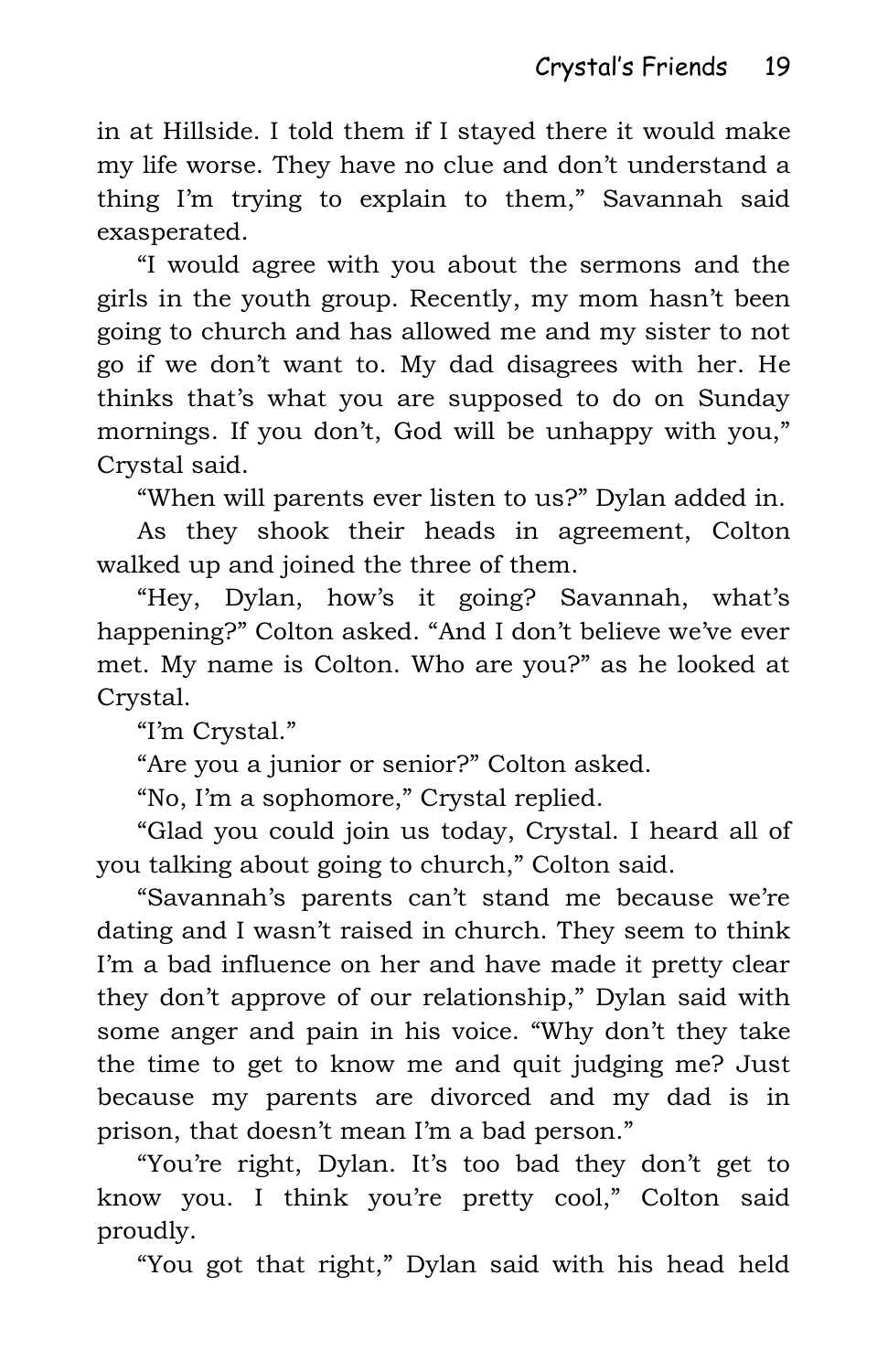high.

"Dylan and I love each other, but my parents think that 18 year olds can't be in love. We're supposedly too young. They are so quick to label him as a non-Christian just because he doesn't go to church on Sundays. They have no idea what his relationship is with God," Savannah said defensively.

Colton quickly stepped in, "Going or not going to church doesn't mean anything. What matters is if you have a relationship with God."

Crystal was excited about the conversation she heard going on between everyone. She wondered if they talked about God often during their lunch breaks, so she decided to ask.

"Do you guys always talk about God?"

"Sometimes, as well as anything else about life," Savannah piped in.

"I love this conversation!" Crystal said with much enthusiasm.

"Are you one of those religious fanatics who wants to come in here and try to save us? Oh . . . wait, I see a bright light coming . . . Is it . . .? Yes, it's Jeeeeeeesus? Save this sinner, Son of God," Dylan said sarcastically.

"Oh no, Dylan, not at all. My relationship with God is the most important one I have, but I don't want to shove Him down anyone's throat. I was raised in the Christian religion and I'm finding more and more that what I was raised in is unappealing to me. Even my mom has been talking with me lately about how it's not about religion, but about having a relationship."

"Your mom sounds like a cool lady," Colton replied.

"She is pretty cool. She had a really tough childhood and was raised in a very religious home. Her dad was a pastor."

"Religion brings death," Colton stated.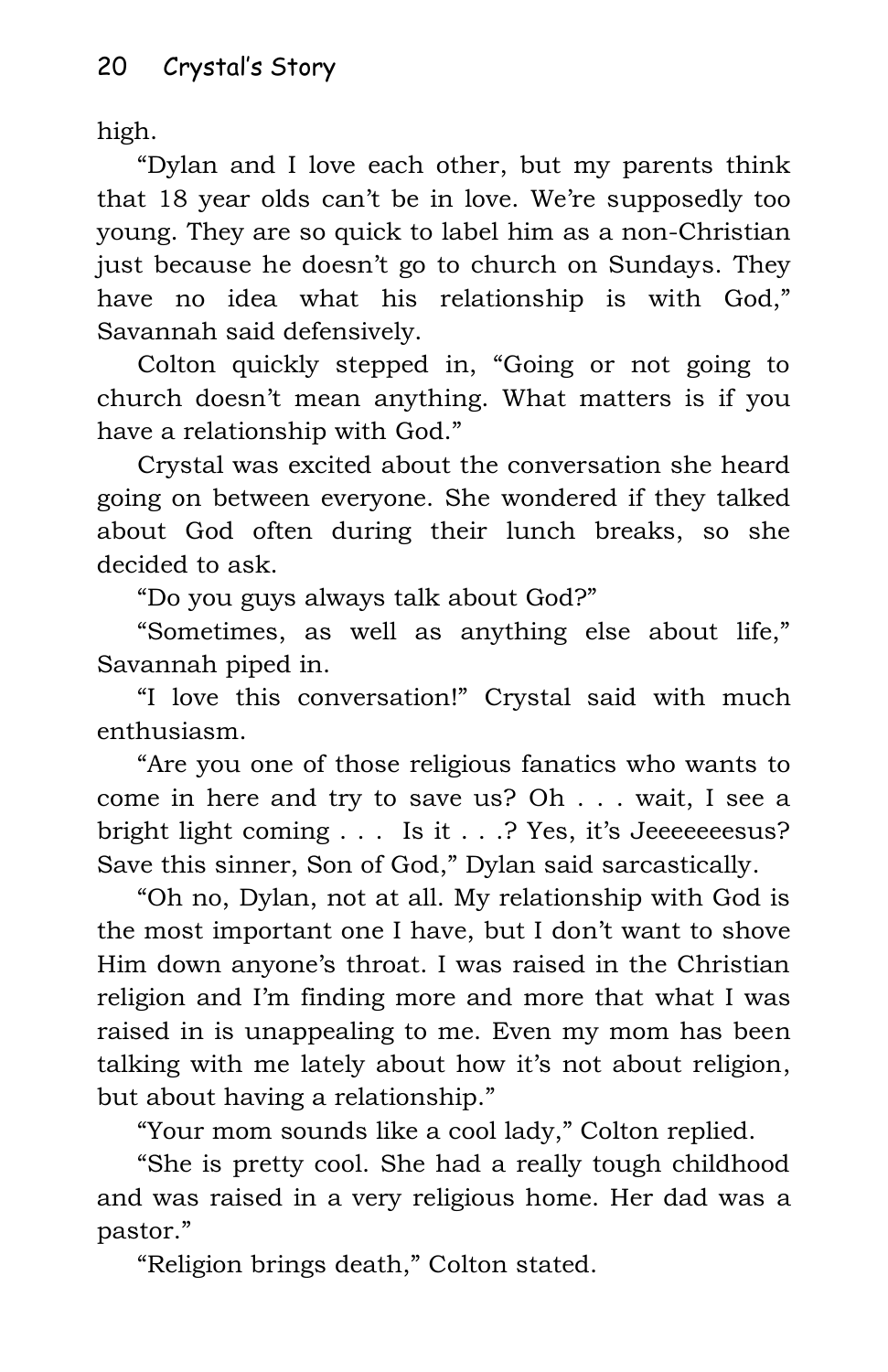"All of this religious talk about going to a building on Sunday morning and how that's supposed to be a sign of something good in a person, I just don't get it. My mom has been questioning her beliefs recently, and we have stopped going on Sundays for the past few months," Crystal said.

"It's time to head back to class. Hey, Crystal, glad you joined us today. Can I walk you back to campus?" Colton said.

"Sure, Colton." Crystal said. "Thanks for letting me join in, guys. I enjoyed it so much. Bye Savannah, bye Dylan."

"Later, Crystal," Dylan said.

"See you later," Savannah smiled.

"Crystal, tell me a little about yourself," Colton asked as they walked back to class.

"Well, you know I'm a sophomore. What about you, a junior or a senior?"

"I'm 17 and a junior."

"I've been raised in Bozeman my whole life. I love God and I so liked the conversation we had at the park today."

"There is a group of us that often meet during lunch. God is a common topic of conversation as well as anything else that deals with life as a teenager," Colton said. "There are others you'll probably meet over time who sometimes join us, maybe a dozen or so, if all of us make it."

"I can't wait to meet them all! It sounds like you know God, Colton."

"Yes I do. I know God and love Him but I don't like most of the labels people like putting on each other about Him. I don't like calling myself a Christian because of the negative connotations of that label. You said it well, Crystal. It is all about having a relationship with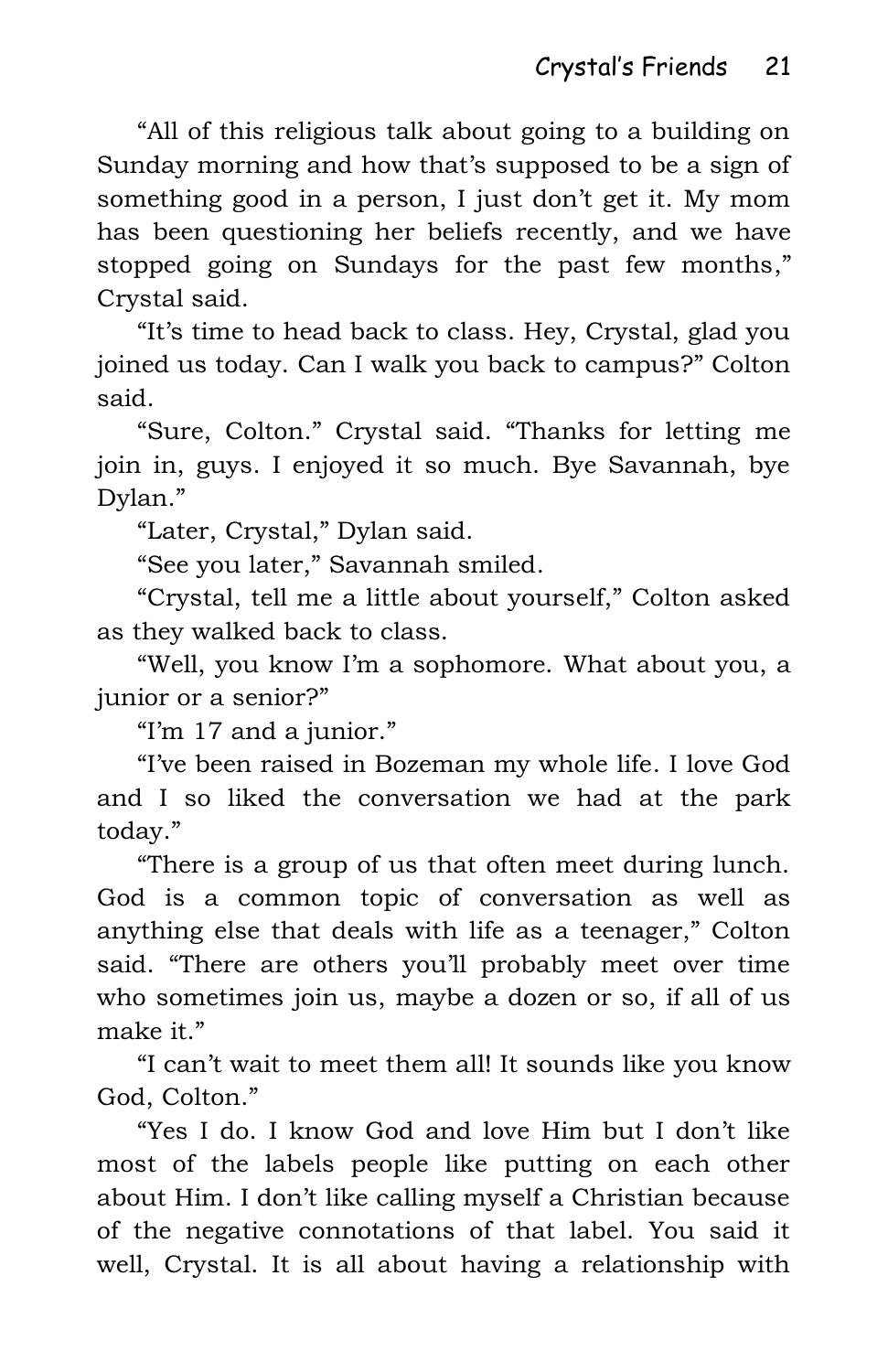Him, not a religious belief system."

"I love Him and I know God so loves me. I just want to love those around me, especially the kids at our school who have been treated like outcasts," Crystal said.

"I hear you. I've been labeled like that because of my tattoos and piercings. The 'Christians' think it is wrong to have them on my body so they tend to reject me or say that I'm in sin."

"How stupid is that?" Crystal replied. "I can tell you love God and that you really care about those we hung out with today."

"I feel the same way you do, Crystal. I know what these kids are going through. Hell, I know what I go through. How about we talk about this more after school? Do you have time this afternoon to go get a coke or some coffee? I have a car and can drive, if that's okay with your parents."

"I'd love to talk more. Let me call my mom and check but let's plan on meeting in the school parking lot by the main doors at 3:15." Crystal could hardly contain herself.

"See you at 3:15," Colton answered with a big smile.

Crystal gave her mom a call before going into geometry class.

"Hello," Mary answered. "Is that you, Crystal? Is everything okay?"

"Everything is fine, Mom. I had the coolest thing happen at lunch today. I went down to the park near campus and there were these three kids talking, two seniors and one junior. You'll never guess what they were having a conversation about."

"I give up. What, Crystal?"

"They were talking about God, religion, going to church, all that stuff," Crystal said hardly able to contain her excitement.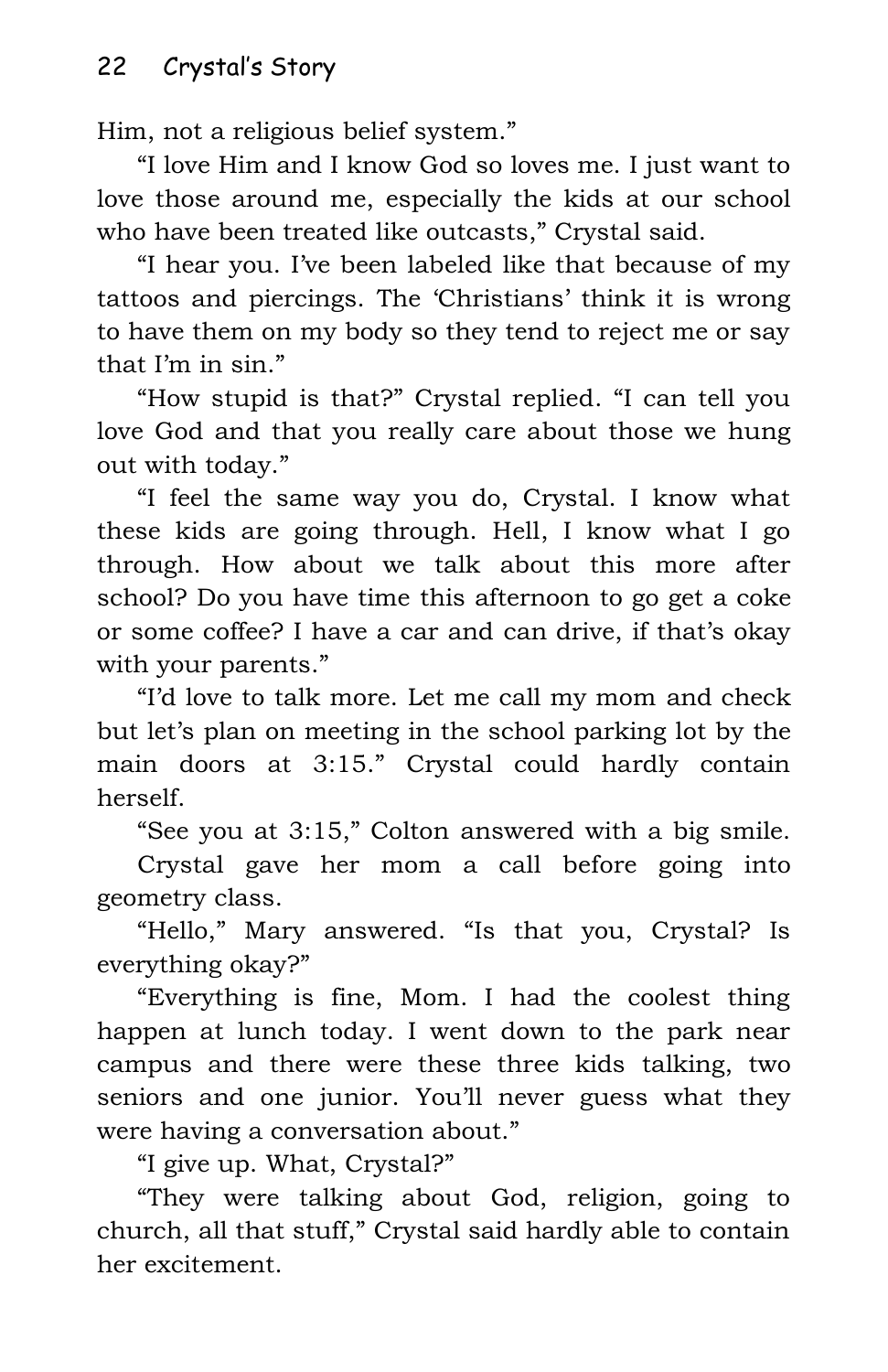"That's wonderful, honey."

"This one boy named Colton, who loves God, asked if we could go grab a coke after school and talk more about God. Is that okay, Mom? He has a car and I'll be home in time for dinner."

"I can hear your excitement, Crystal, but I don't even know this boy."

"Mom, he feels safe. I don't get any weird vibes around him. Pleeeeeease?"

"I guess. I ask one thing, though. Text me where you two are going to be, just so I know," Mary said with some hesitation.

"I will, Mom. Thanks so much. I need to run to class now. I'll text you around 3:15 when we leave. Love you!"

"Bye, honey. Be home by six."

"I'll text you when I'm on my way home, Mom."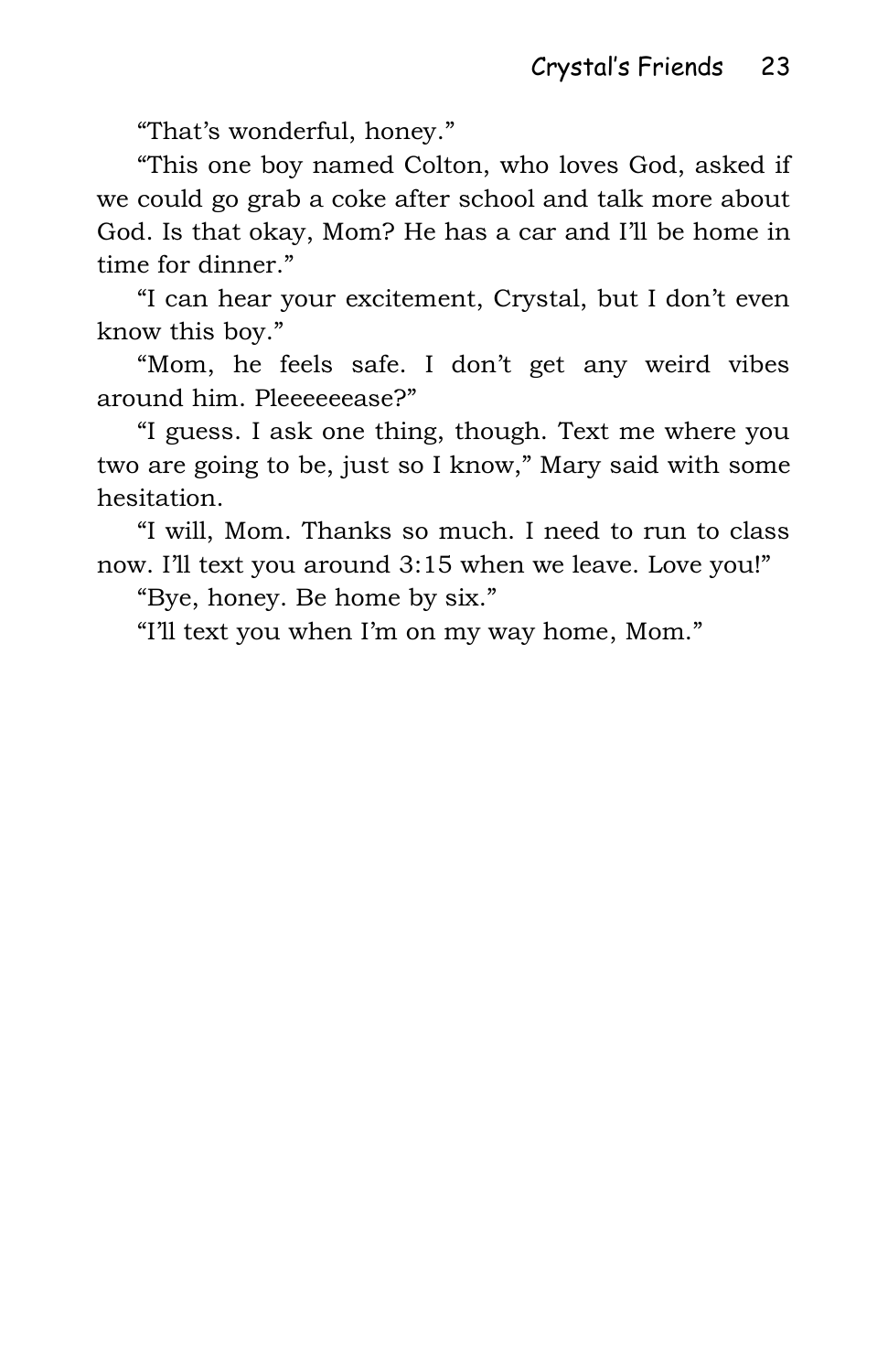# **Colton**

"Hey, Crystal," Colton said as he walked out the front door of their school.

"Hi, Colton. My mom said it's okay to head out with you. I just need to let her know where we'll be and I do need to be home by six," Crystal said.

"How about we go down the street to that small coffee shop? They have hot or cold drinks there," Colton suggested.

"Sounds good to me. Mmmmm, a nice mocha-latte would be great! What do you like to drink?"

"I don't like coffee at all. I'll probably get a coke. Here we are."

"You were right when you said it was down the street. Let me call my mom real quick."

Crystal dialed her mom's number, "Hi, Mom. Colton and I are just down the street from school at this coffee shop called Deb's Diner."

"Yes, I'm familiar with that one. Your dad and I would go there after school at times to get something to drink and talk. See you by six tonight?" Mary asked.

"I'll be home by six," Crystal said as she finished the call.

"The time at the park today was so fun!" Crystal said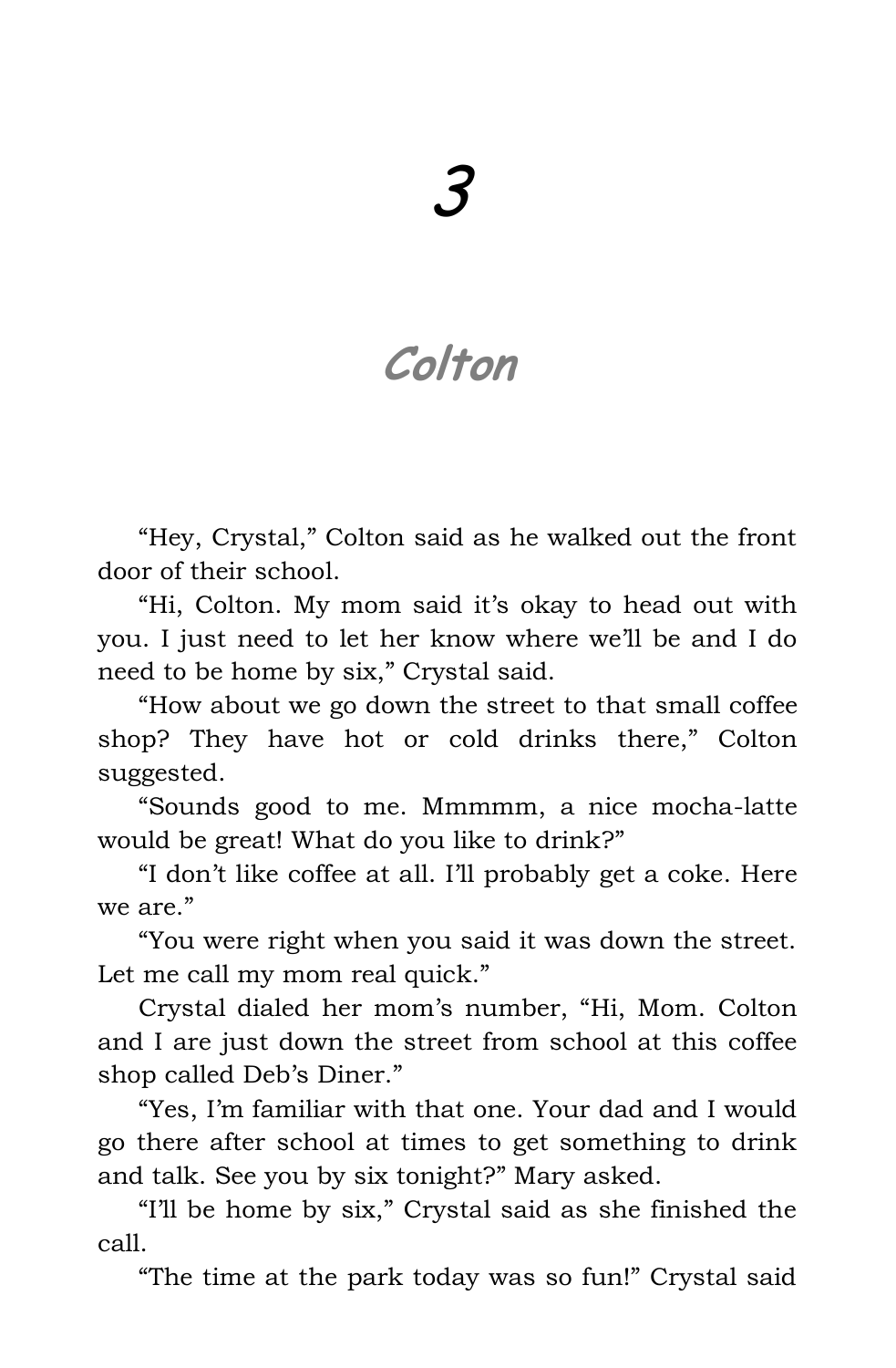to Colton with enthusiasm.

"Yes, it was. Most of the kids that hang out there do feel like outcasts on campus. I can relate to them because of the way I've been judged by the tattoos and piercings on my body. Sadly, my worst experiences have come from others who call themselves Christians," Colton said.

"Really? So when did you find God?"

"I can't take the credit for finding Him. He found me at a time in my life where I was self-destructing."

"Do you mind telling me what happened?"

"About five years ago, when I was in sixth grade, my dad left my mom. My older sister had just graduated from high school and had gone off to college. The school year had just started. When I came home from school one day, Mom was sitting on the couch crying, holding a piece of paper in her hand. I asked her what was wrong. She told me when she came home from work that afternoon, my dad had left a note on the table saying he wanted a divorce. He had fallen in love with another lady and they wanted to get married."

"That's horrible, Colton. Didn't your dad say good-bye to you?"

"In the letter, he said to my mom, 'Tell Colton I love him and I am sorry."

"That was it? He didn't call you or anything? Did you ever see him again?"

"No, he didn't. This other lady lived in another state. I guess he quit his job and moved away. I haven't heard from him since."

"That makes me so mad! How he treated you was wrong! Can I give you a hug?

Crystal got up out of her chair and went over to Colton, wrapped her arms around him, and gave him a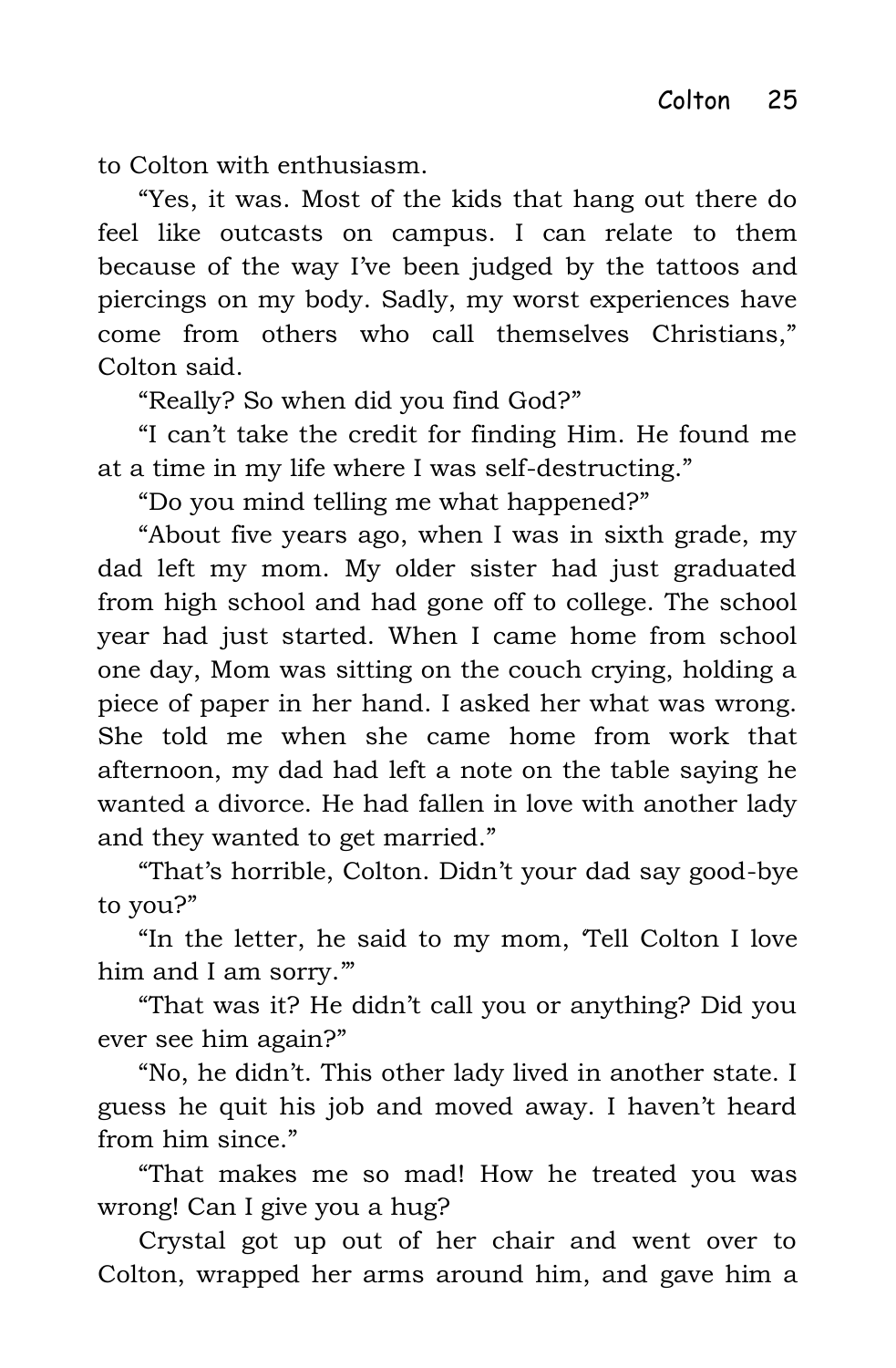big, warm, genuine hug.

"Thanks, Crystal."

"Well, I know I would want a hug after telling someone all of that."

"Dad left that year. My world was shattered and my mom was crushed. It's been just the two of us at home and her job hasn't paid that well. We get by, but it has been difficult.

"Looking back, I realize now how I started withdrawing from everyone around me. In seventh grade, I met a kid that introduced me to drugs. At first it was only marijuana, but that just led to harder stuff. I was angry at what my dad did, very angry, and I started becoming really mean towards my mom. I blamed her for Dad leaving. I know now that's not true, but at the time I needed to blame someone."

Colton took a sip of his coke and continued, "My seventh and eighth grade years were horrible, taking drugs and stealing to support that habit. I started drinking, my grades were failing, and I just didn't care about life anymore. My mom couldn't control me at all. I rarely was home after school or on the weekends. She was having her own struggles, trying to survive and cope with being a single parent to an out of control teenage son."

"Wow, Colton! What you had to go through being so young was horrible. Keep talking . . ."

"In ninth grade, I came into high school a mess in so many ways. I had this scowl on my face that sent a message to anyone around me to stay away. I was full of hate and anger towards my dad, but also towards myself. One day during lunch break, I walked by myself down to the park where we were today, just to be alone. I saw a group of kids there hanging out. They looked cool. One of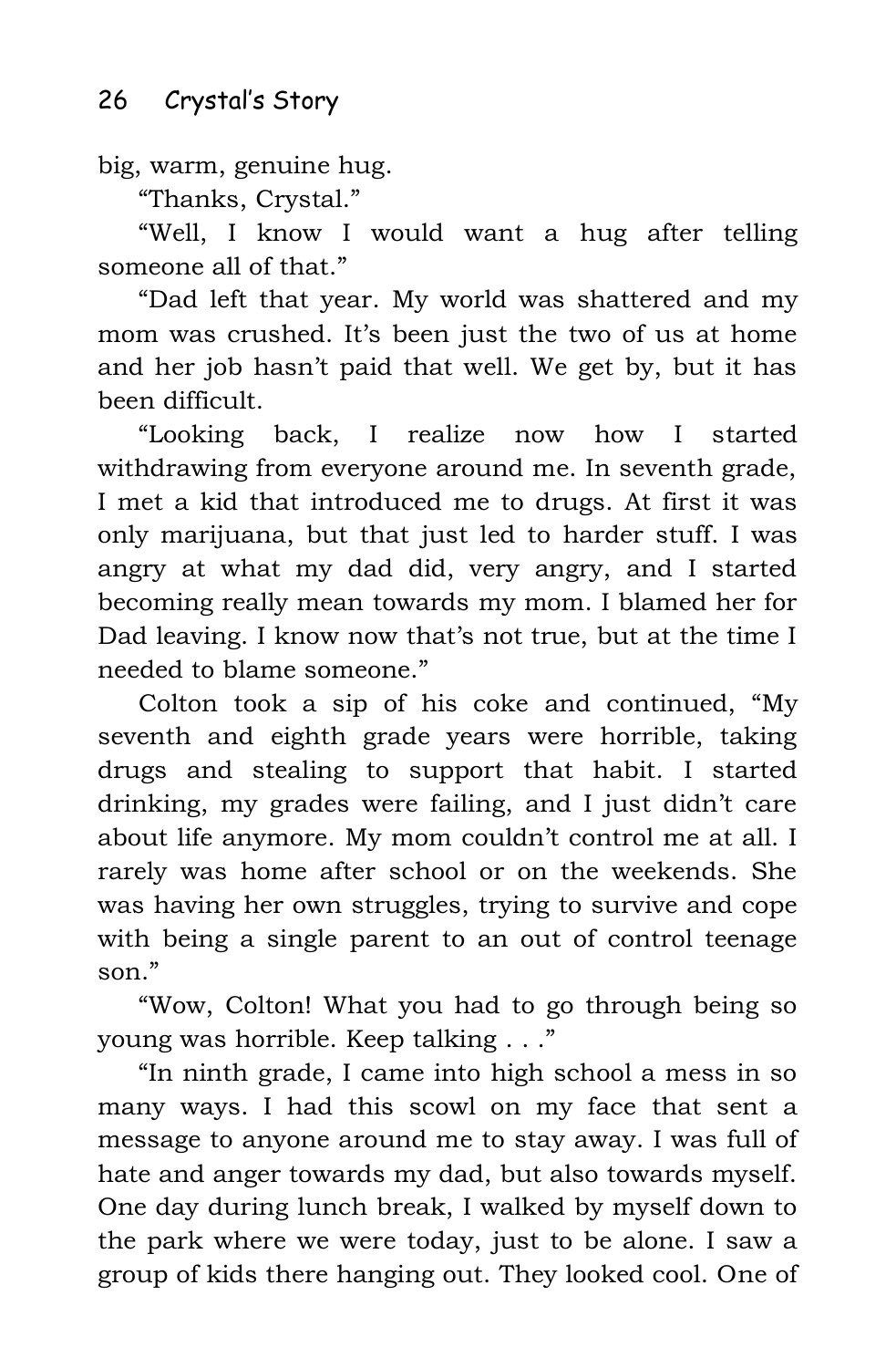them saw me sitting by myself and walked over to me. His name was Scott, and he was a senior. He noticed me and reached out to me. I had been feeling pretty invisible, partly by choice, but my heart was crying out, 'Does anyone see me? Does anyone care about me?' When my dad left, I had concluded there must be something wrong with me. In my mind, I had figured out that he didn't like me because he didn't leave until my sister went off to college. It was all my fault.

"Scott saw me that day and cared for me, a drugged out, angry young guy who was sending the message to anyone who got near to back off. Scott wasn't threatened by my demeanor. He saw past the hard exterior I tried hiding behind."

"Continue, continue. I can hardly wait to hear the rest. I know it must get better because of who I see you are today," Crystal added.

"For the next few months, Scott took me under his wing. Whenever I'd go to the park, he and the others he hung out with would welcome me in. They weren't much different than me. Each one had their own story. Each one had faced some pretty crappy things in their lives too. I wasn't alone anymore."

"That's neat, Colton. They seemed to really care for one another," Crystal added.

"They did. We were viewed by most of the kids in school as the druggies, the stoners, and the freaks. People assumed all kinds of things about us incorrectly. With this group, I learned that you don't judge someone by their outward appearance. Scott saw past mine. He saw my heart. He loved and accepted me for who I am, even though I was a total mess.

"I grew pretty close to Scott. He had become the older brother I never had in my life. With my dad out of the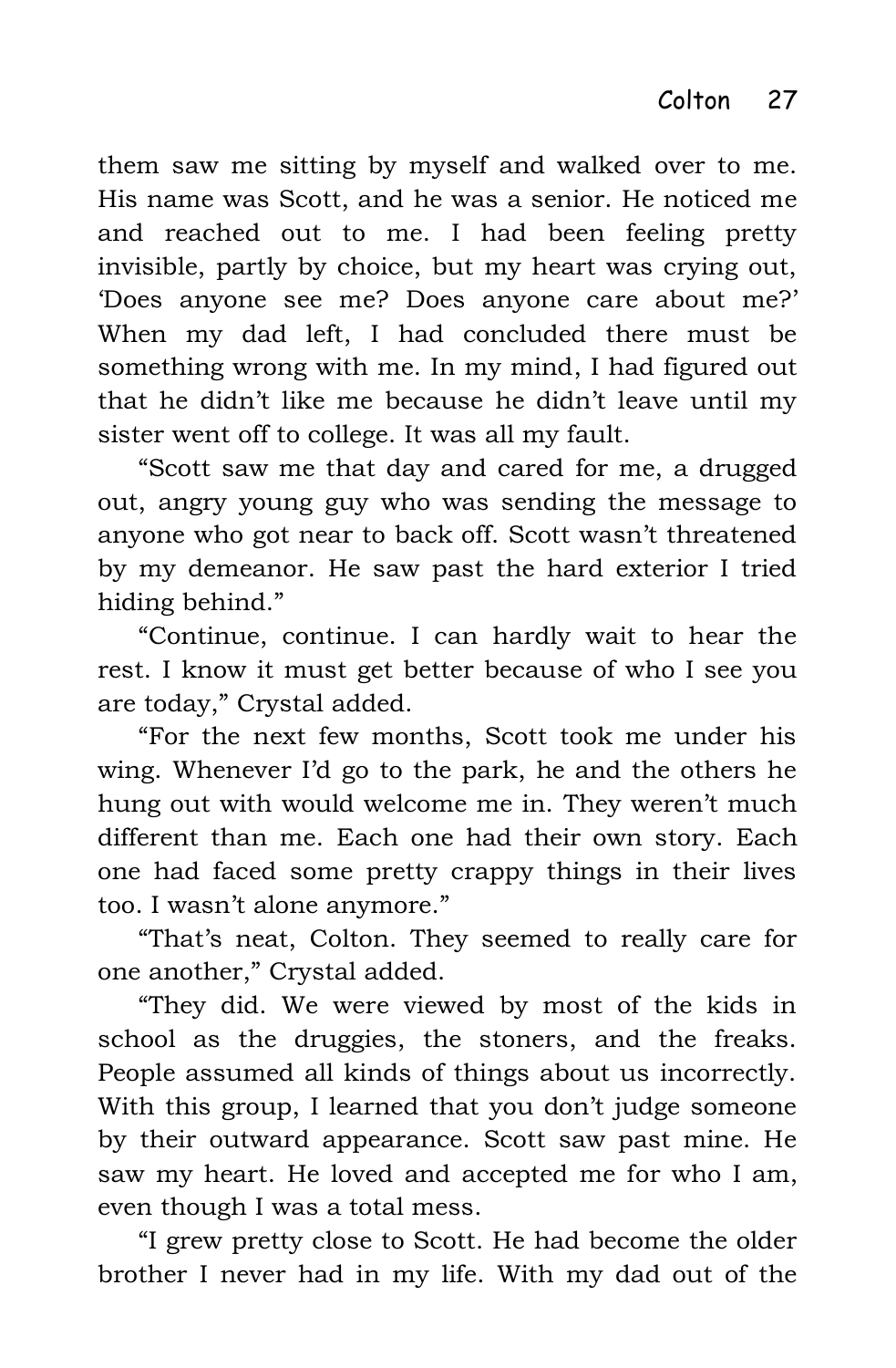picture completely, it was as if God put Scott there for me. Scott loved God and showed that love to me in so many ways. He didn't preach at or try to convert me. He just loved me. I think He modeled love like Jesus did when He walked the earth. Scott came out of a similar background like I was in when we met that year. He had done drugs and had even dropped out of high school his sophomore year. God found him though, transformed his life, and he came back to school and graduated at almost 20 years old."

"I love hearing stories like this. God sure does love each of us, doesn't He?"

"Yes He does and He showed it best to me through another person, Scott. By the end of my ninth grade year, I had gotten off most of the drugs and started talking to God some. He has changed my life, Crystal, just like He did Scott's. I haven't stopped going to the park ever since that day, almost three years ago.

"What's your story, Crystal?"

"Thanks for sharing so openly with me, Colton. I feel like I've known you a lot longer than just one day.

"My story is quite different than yours. My life has been pretty boring compared to yours, but life hasn't been perfect either. My parents are still together even though I'm not close with my dad. He's not around much. There just isn't any connection between us when he is around. My dad lost his parents in a car crash right after he graduated from high school and Mom says their deaths changed him forever.

"Mom's cool. She went through a lot in her childhood. There was sexual abuse by her dad, my grandpa, who just died recently. He also abused me some in ways I didn't even realize were wrong.

"I have a younger sister, Anna, who is 13 and in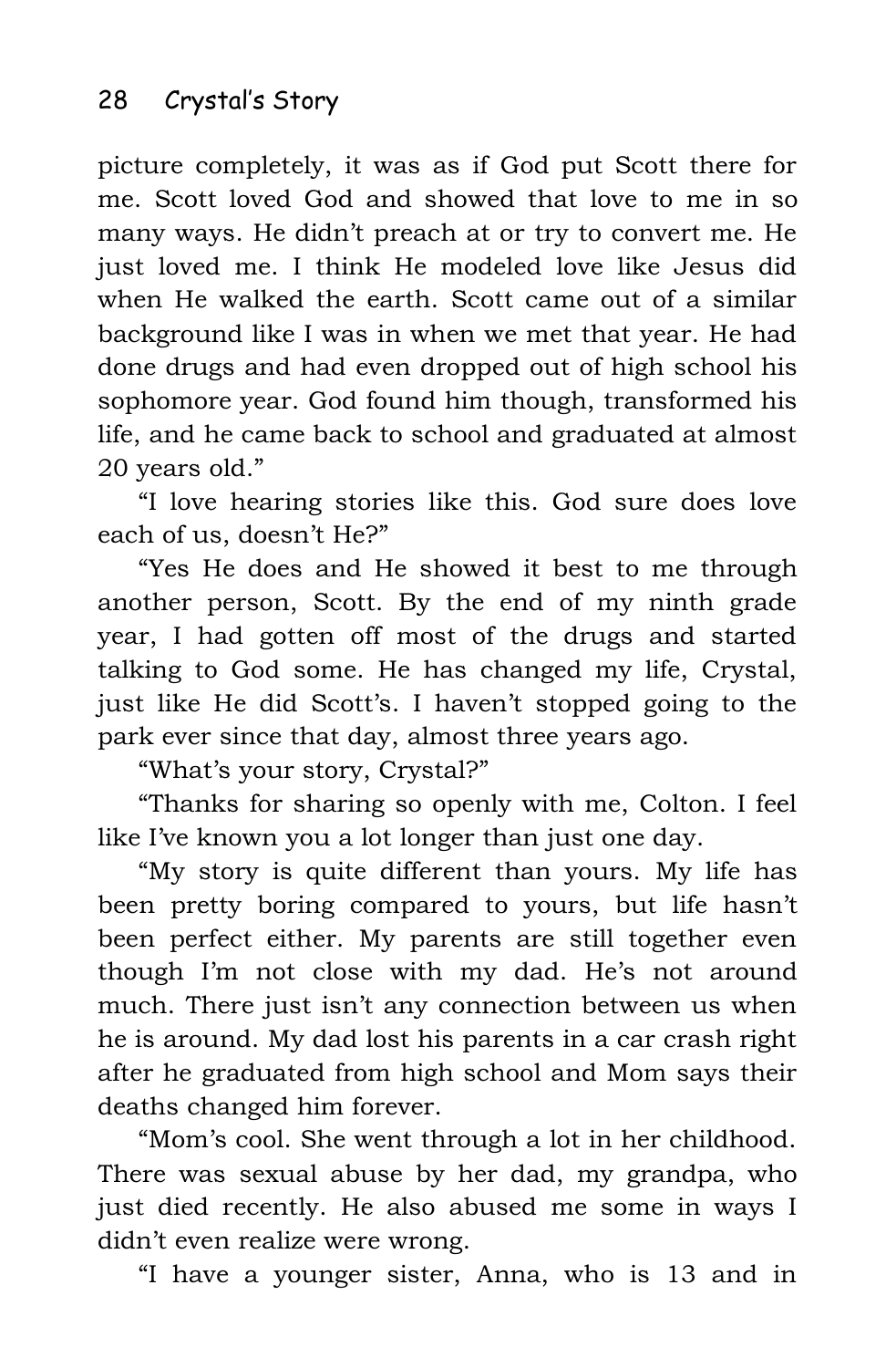eighth grade. We are pretty close."

"Wait a minute," Colton interrupted. "Your grandpa sexually abused you? That's terrible, Crystal."

"Yes it was. God really helped me just yesterday heal some places in my heart around that abuse. For the first time in my life, I now know without a doubt that Jesus died for me."

"That's cool. He sure does love us, to give His life like He did. Why did you come to the park today?"

"My heart is drawn to the kids who hang out at the park. I know I may not fit in exactly. I don't have any tattoos or smoke cigarettes like a lot of them do. I don't dye my hair but I do hope to become friends with some of them anyway."

"Even though you may not appear to look like the rest of us, you will find this group is very accepting of just about anyone. All of us have had to face some form of rejection from our peers on campus, but when we gather in the park, that's our safe place where everyone feels accepted for who they are. You probably caught Dylan's comment to you today, when he asked if you were one of those religious ones trying to come in and save us."

"Yeah, I heard him. It saddened me that he would even think that about me."

"He has nothing against you, but we've had some who call themselves Christians come around and just want to change us to become like them. Their message focused on our appearance and behaviors. When they realized we weren't going to go cut our hair different, quit smoking, or go to their church services, they stopped showing up to hang out."

"That's sad to hear, Colton. They didn't seem to care about who you were, just how you acted?"

"That's right, Crystal. All that mattered was our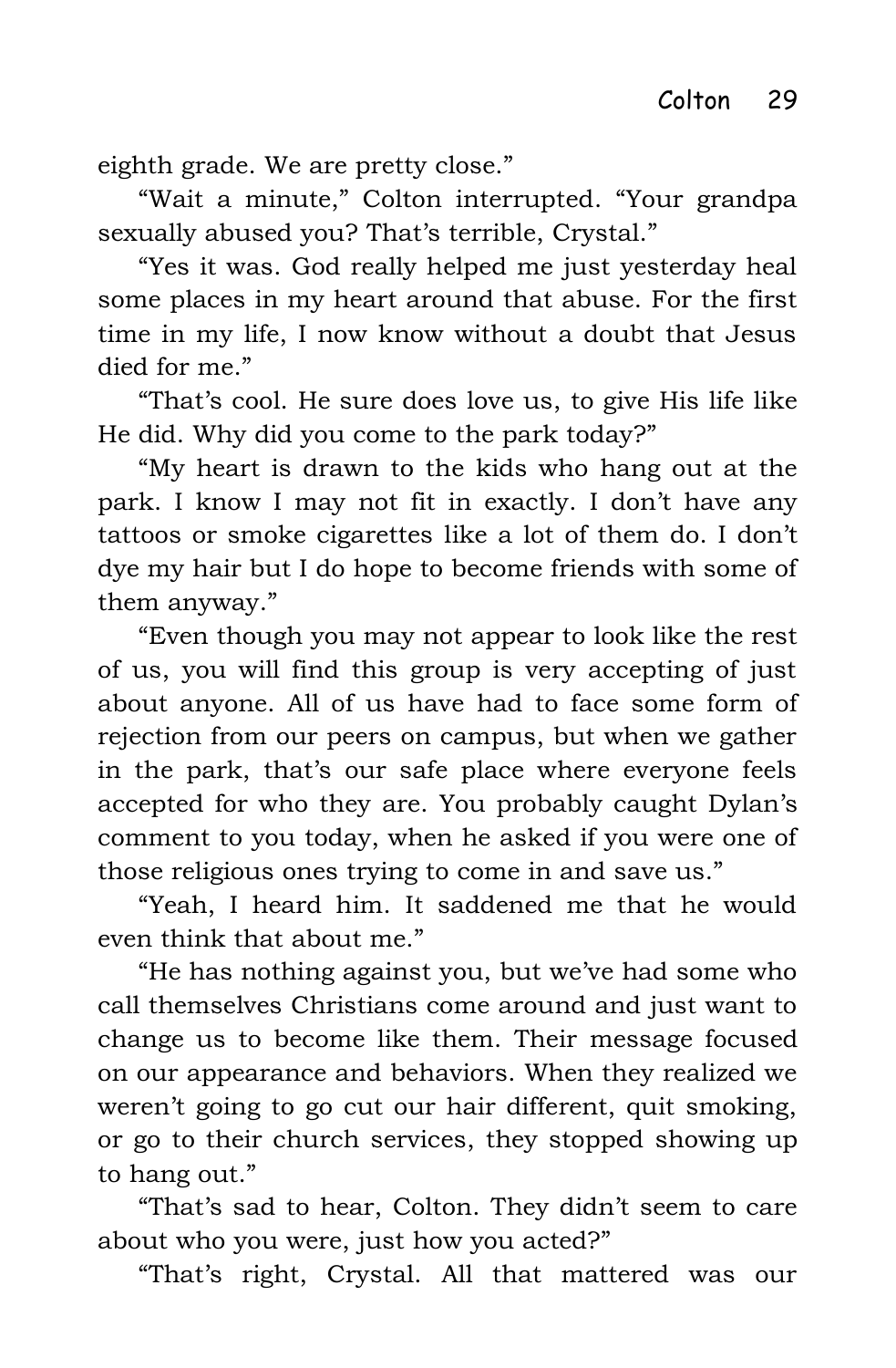supposed 'sinful' behaviors that they felt obligated to change. I don't think Jesus was or is hung up on them. I think He's more focused on our hearts. Didn't He come to love us and help us discover who He made us to be?"

"You know what? I've gone to church my whole life. I get so tired of most sermons or talks at youth group being about what I can or can't do. It's hard to not think of God as one who is keeping track of my every action or thought. It's as if He takes note of every time I screw up and then I have to somehow make amends for my mistakes. That's kind of how my dad is. He watches my every move and is quick to point out when I don't line up to his 'checklist' of right behaviors."

"Didn't Jesus die to break the power of sin and to come live in our hearts?" I thought He was all about restoring broken relationships, not sin management programs," Colton added in.

Crystal nodded her head. "All I know is that He loves me, period. And if I make a mistake, that doesn't change a thing about how He sees me, loves me, or accepts me unconditionally."

"The group that hangs out at the park each day is more like Jesus in their love for one another than most Christian kids who have tried to come in and change us. I agree with you, Crystal, God is all about love.

"Have you heard about WWJD, what would Jesus do?" Colton asked.

"Yeah, our youth group went through that a few years back. I came away feeling it was asking the wrong question," Crystal replied.

"It was not the question that bothered me as much as the thousand different answers to that question of how Jesus would respond in any given situation. I think there's really just one answer to that question."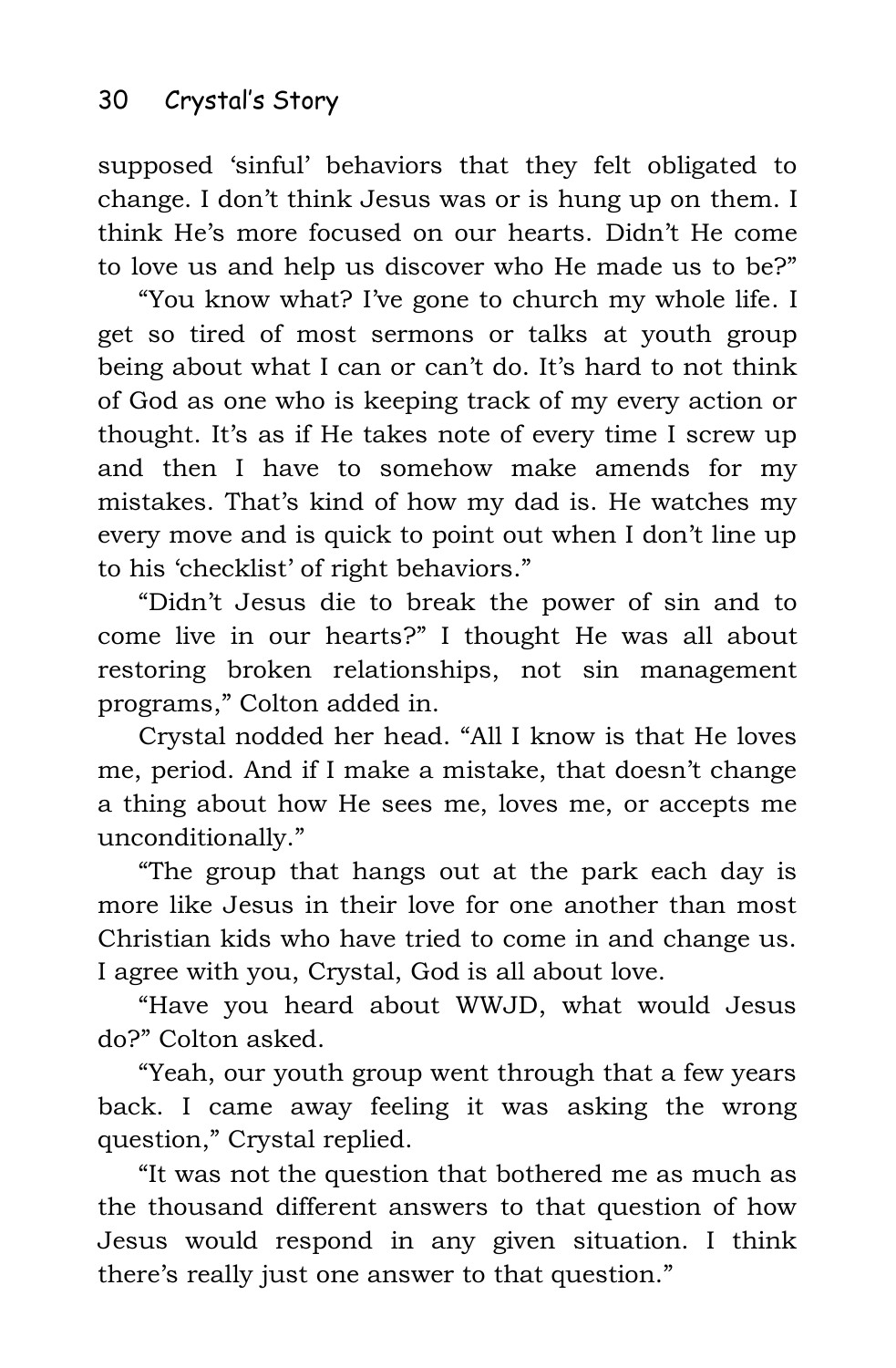"Really, Colton? What do you mean? I recall my notebook having those thousand possible answers, depending on the circumstance."

"The one answer to that question, 'What would Jesus do?' is that Jesus would show love to the person or people in that situation. We can 'do' all the right things, but if love isn't the motivation behind the doing, it's all pointless. We may fool others around us with what you called the 'checklist of right behaviors.' Didn't Jesus see through the Pharisees' actions of His day? They knew the Bible inside and out, had all the right behaviors down, and kept the Law without fail."

"I'm sure they got straight A's in right behaviors," Crystal said sarcastically.

"That's right. They would have gotten straight A's, yet Jesus got really pissed off at them, more than any other group or person."

"You sure seem to know a lot about God, Jesus, and the Bible," Crystal stated.

"Scott shared with me much when I was in ninth grade. God spoke through Scott in so many ways. It went deep into my heart."

"He sounds like an amazing guy. So what ever happened to Scott after he graduated? Did you keep in touch with him?" Crystal wondered.

"He actually joined the military, the Army, I believe. He wanted to become a Chaplain. I don't know whatever came of that, though. The last thing he said to me was, 'Colton, you have a new heart, a good heart. Jesus lives there in you and isn't ever going to move out. Listen to His voice. Follow Him, even in the whispers. His love will always lead you. There is no greater journey than His, to be walking with Him day by day. He loves you, Colton, more than you'll ever fathom.'"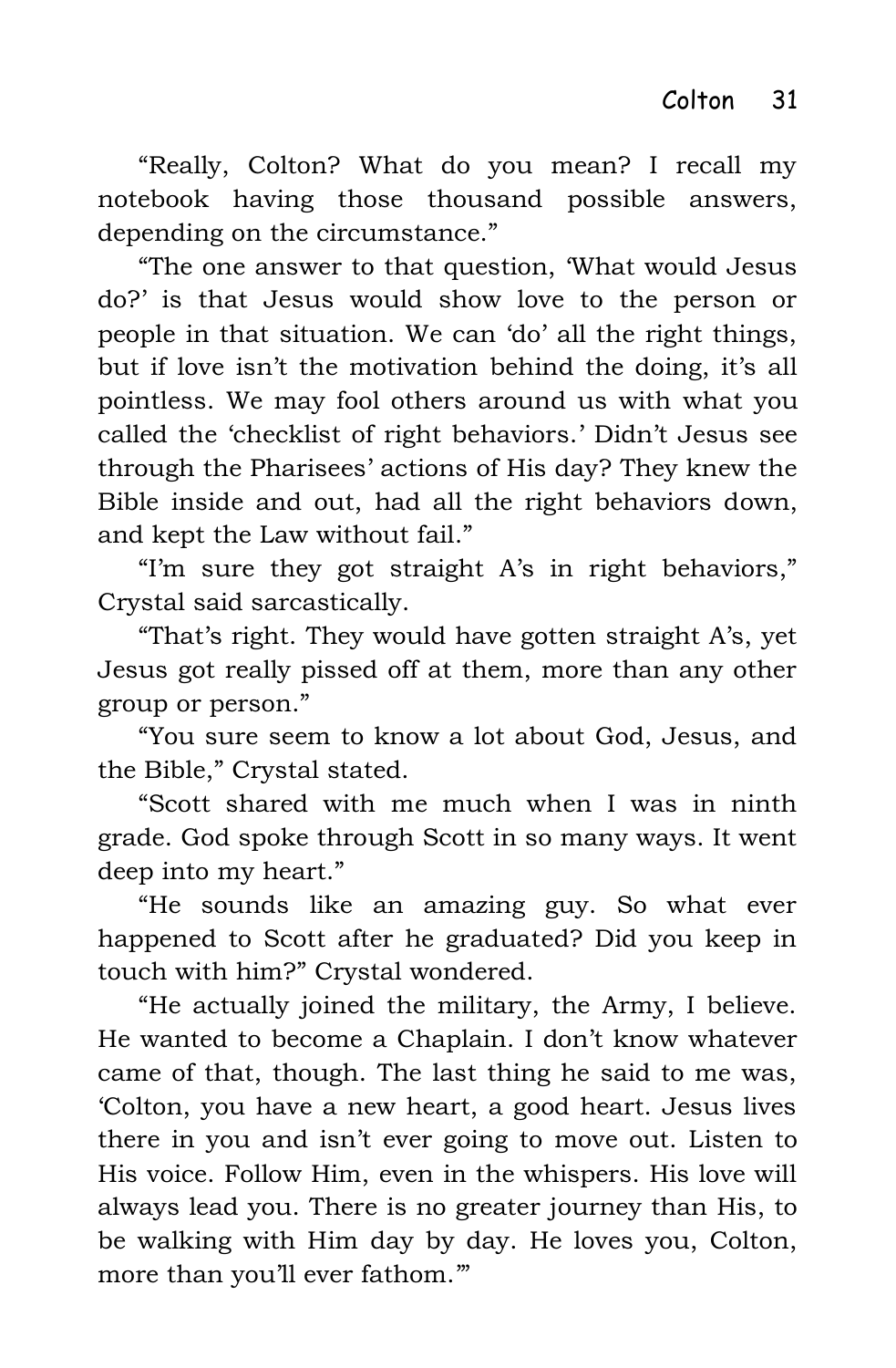"Great advice!" Crystal said.

"Yeah, he was quite the friend. I'm glad you've decided to join us in the park. You will enjoy getting to know these kids. I love hanging out with them.

"Now, I'd better get you home on time for dinner," Colton said with a smile. "I wouldn't want your mom to worry you're out with some strange guy."

"I'd like you to meet her when you drop me off."

They headed out of the coffee shop, got in Colton's car and went to Crystal's house. Mary saw them pull in the driveway and came out to greet them.

"Hi kids."

"Hi Mom! I want you to meet my friend from school. This is Colton," Crystal said with excitement.

Colton extended his hand out towards Mary's. "Hi Crystal's mom," Colton said with a warm smile.

"You can call me Mary," as she reached out and took Colton's hand in hers. "Crystal was so excited when she called me today to ask about spending some time with you. I look forward to hearing all about your visit together."

"You have a lovely daughter, Mary. Her love for God and people is so real. I'm glad we were able to connect today and share our stories."

"I can't wait to talk with you, Mom, all about today in the park at lunchtime and my time with Colton."

Crystal went over and gave Colton a hug, "Thanks for sharing your story with me and filling me in on the kids at the park. I'll see you there tomorrow?"

"I'll be there, Crystal. Mary, it was good meeting you. Have a great evening."

"Bye, Colton. Hope to see you again sometime," Mary said sincerely.

"Bye, Colton," Crystal waved while he drove off.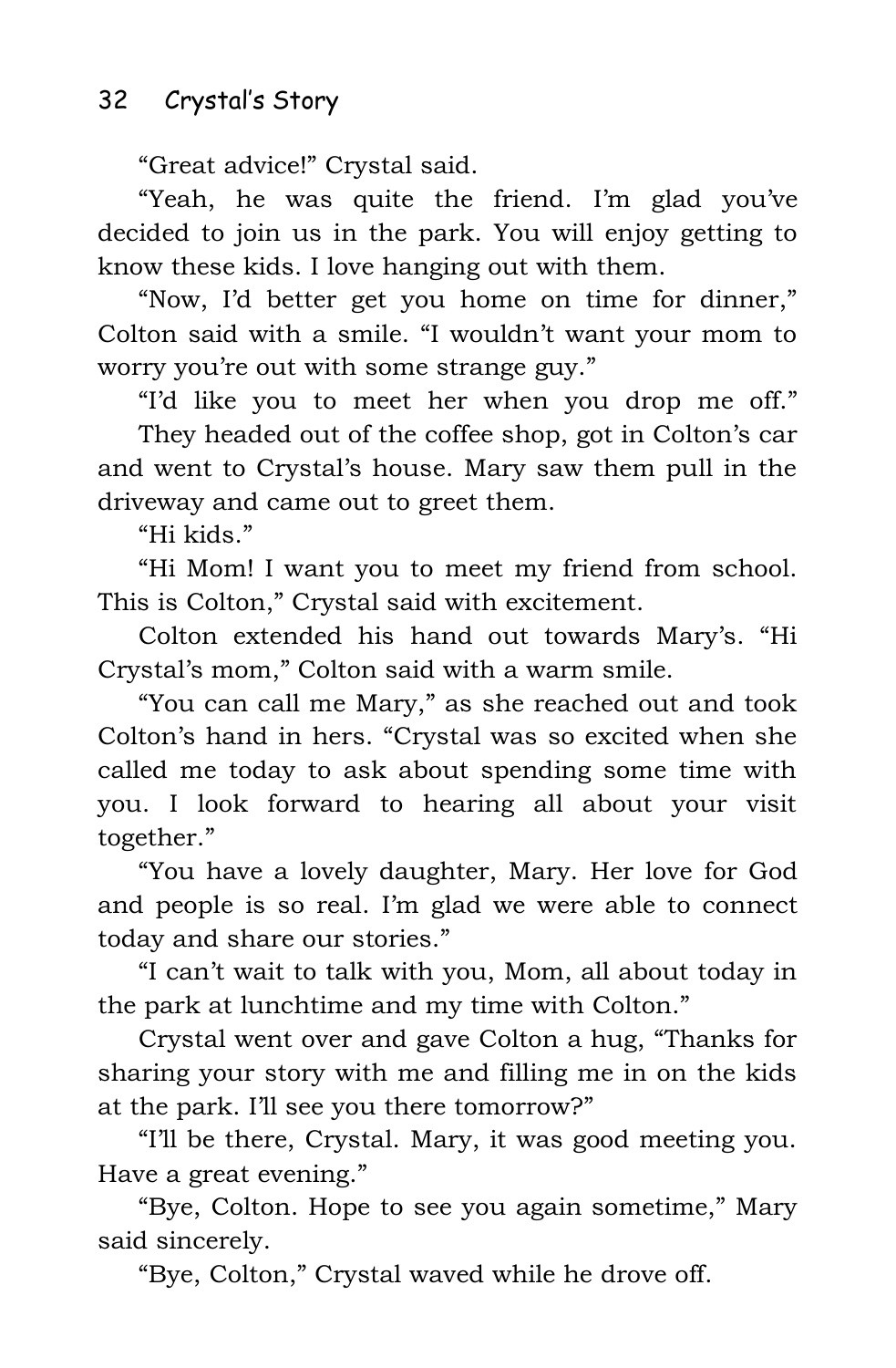"So, honey, you seem all excited about this boy." "Oh, Mom, Colton's a great guy, but there's nothing more. I have never met a guy who loves God like he does. And he has such wisdom for his years when it comes to walking with God. I look forward to becoming close friends with him."

"That sounds great, Crystal. Let's head in and you can tell me all about it . . .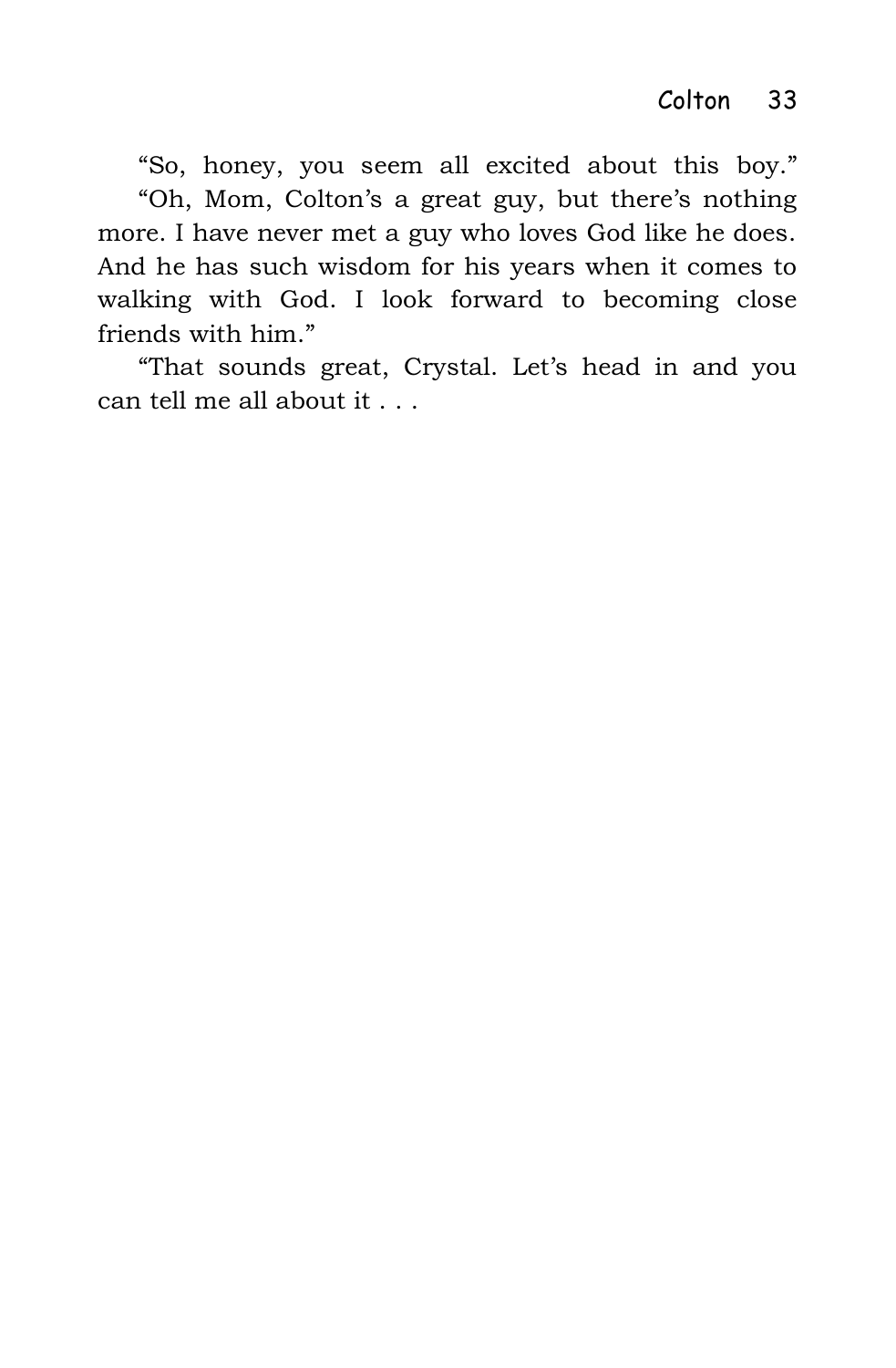## **Savannah and Dylan**

The next day at school during lunch break, Crystal headed to the park. She was excited to see who might be there and who she could get to know a little bit better. Crystal was still smiling about her time yesterday with Colton and getting to know his heart better. The first person she saw at the park was Savannah.

"Hi, Savannah," Crystal said with a wave of her hand.

"Hey, Crystal," Savannah replied.

"Hey," Dylan said as he looked at Crystal.

"Isn't it a gorgeous day today?" Crystal said with a bubbly voice.

"What are you so happy about?" Dylan enquired. "Are you smoking something you shouldn't be?"

"Oh no, it's not that at all. I'm just glad to be alive," Crystal said smiling at the two of them.

"You're weird," Dylan said.

Crystal just smiled back at him.

"Savannah, you said yesterday you don't like Hillside Community and haven't been attending there anymore. It sounded like your parents are getting on your case about this. Is it hard at home right now?"

"Yeah, it is. My parents are so strict, all in the name of God. I believe I have a relationship with God, but with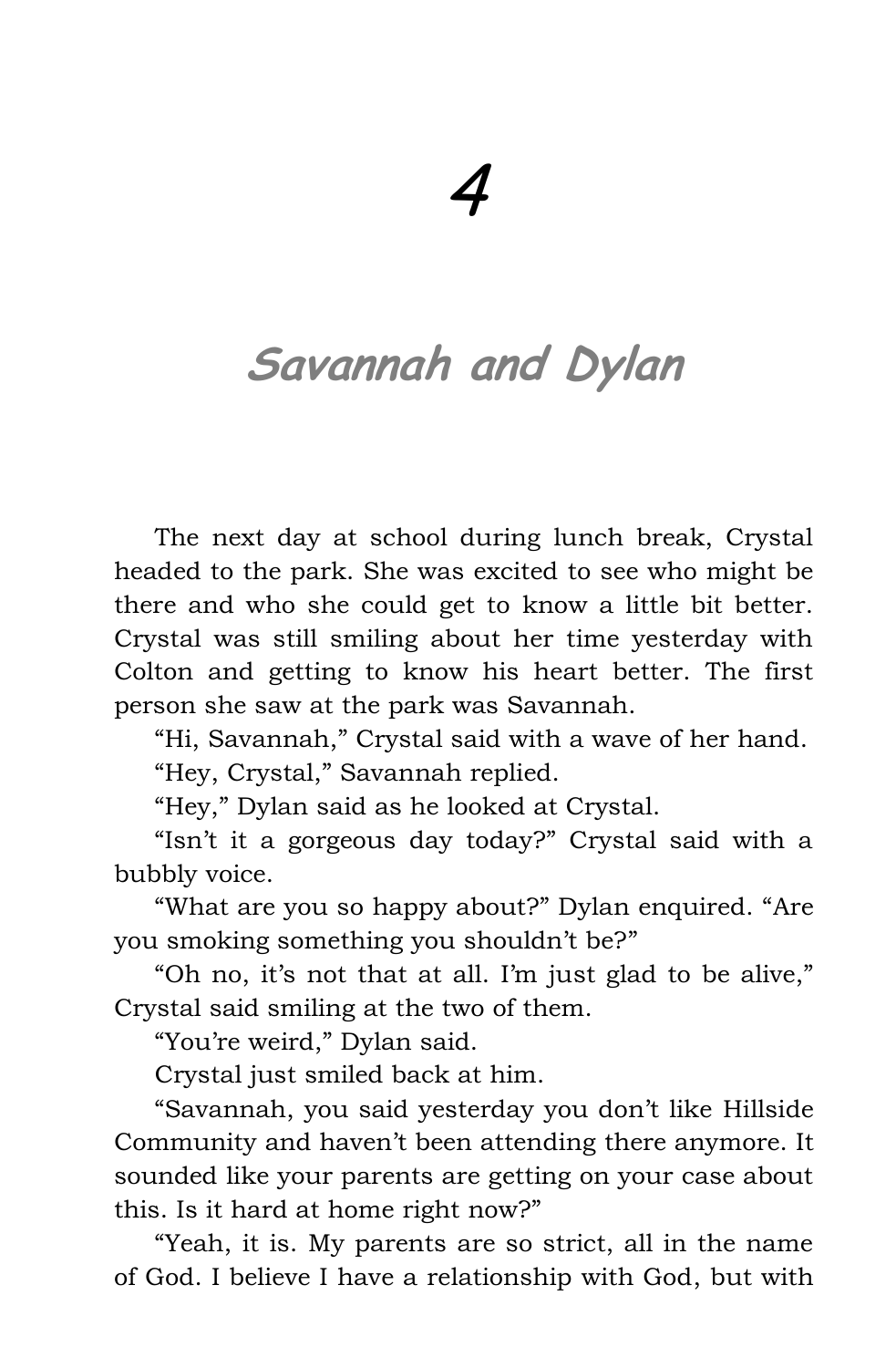all of their rules they expect me to keep, it causes me too often doubt if I even know Him. I get confused because I thought God loved me for who I am, but they make it sound like God will only love me if I obey their rules."

"I'm sorry to hear that, Savannah," Crystal added.

"It didn't seem that bad when I was in elementary school, but once I became a teenager, then the rules seemed to increase ten-fold. I was a pretty good kid when I was younger, but the moment I started to venture out and discover who I am, then the bullcrap started hitting the fan."

"It's okay to say bullshit, Savannah," Dylan said.

"Just like that comment. I have felt so oppressed by every word I use or action I do. I sugarcoat everything so my parents are happy with me. They always 'love' me as long as I am within their strict guidelines. But boy, when I take one step to the right or left, especially the left, they show such disdain, and withdraw their love immediately. They aren't afraid to tell me exactly about their disappointment in me whenever I don't do right in their eyes. How are your parents about these things?"

"They are somewhat similar to your mom and dad. My dad is far more hung up on the rights and wrongs. My mom has been lightening up lately. God did some major work in her heart recently and I can see such a softening. She is showing a love for me for the first time that I know comes from her heart. She's really trying to love me for who I am and not for what I do or don't do."

"That's cool," Dylan added in.

"Can we trade moms, Crystal?" Savannah asked.

"Do you remember, Savannah, in middle school when we went thru WWJD at Hillside?" Crystal asked.

"Yes I do. I hated it. My parents loved it because it reinforced their thinking that the Christian life is all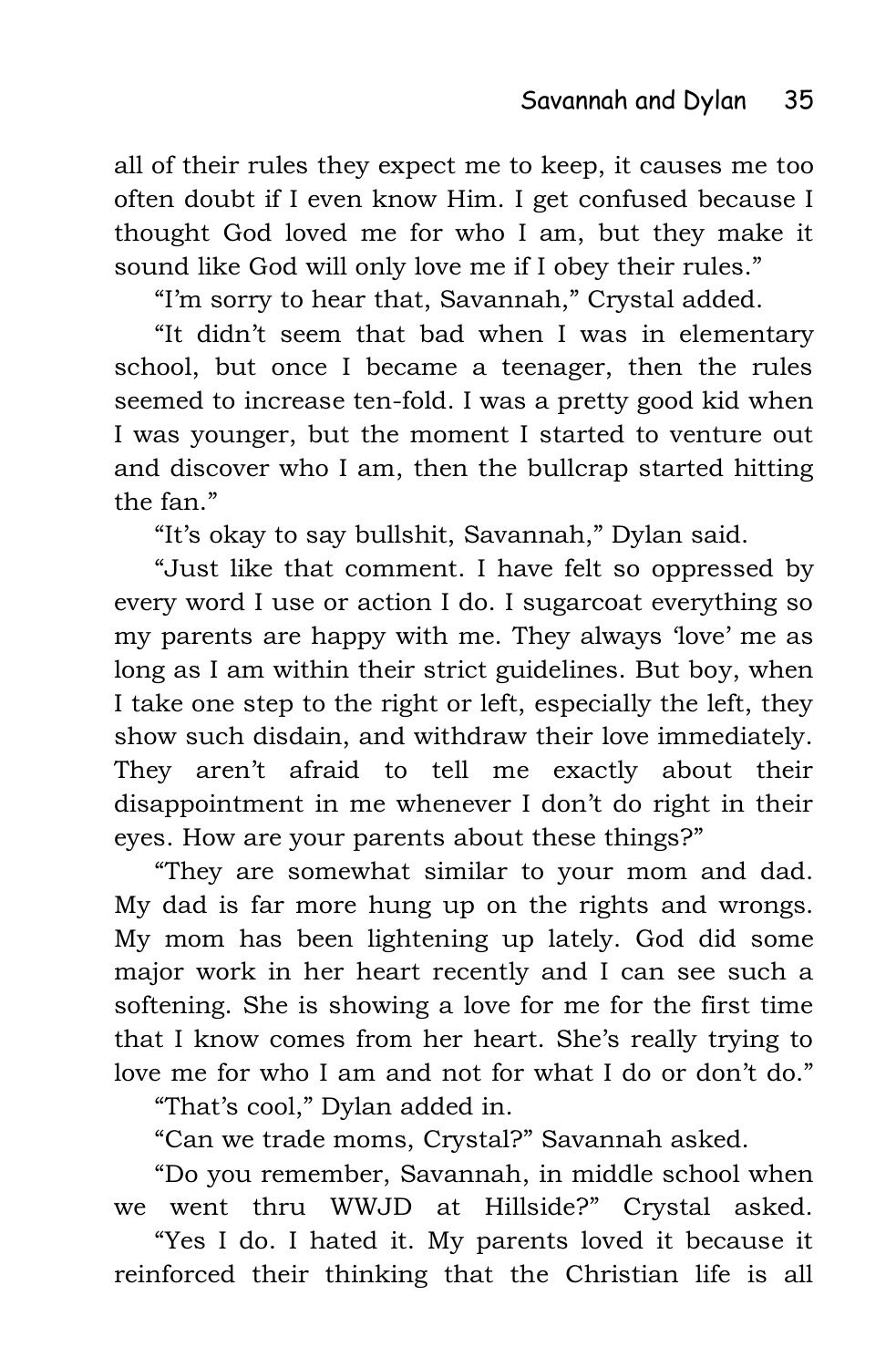about right behaviors. They love quoting the Bible at me whenever I don't do what they think Jesus would do. I used to like reading my Bible, but because of the way they throw it in my face all the time, I quit reading it a couple years ago. I almost hate it because it conjures up such negative feelings in me every time someone uses it to defend their belief about something. I could just scream thinking about this bullshit."

"Now didn't that feel better speaking the truth?" Dylan asked as he smiled at Savannah.

"Colton and I were talking about WWJD yesterday. We agreed that it missed the point. Jesus was about loving us in spite of our behaviors. He sees us for who we were created to be. Is that so difficult? I just have a hard time picturing Him walking around keeping a checklist of do's and don'ts on my every thought or action," Crystal stated.

"Listening to you two discuss all of this behavior stuff, am I glad my mom's not like yours. With my parents divorced and my dad in prison, she has busted her ass for me and my other brothers and sisters for the past several years. She doesn't expect me to be perfect. I couldn't have asked for a better mom," Dylan said with pride.

"She is an amazing mom," Savannah said wholeheartedly. "I wish she were my mom."

"She sounds pretty neat," Crystal said.

"I know one thing. She loves me no matter what," Dylan concluded.

Crystal was so glad to hear Dylan say more than one or two words at a time. Her heart ached for the circumstances his mom was under raising five kids by herself. She could tell Dylan really loved his mom too. That was encouraging to see. Here was a teen and their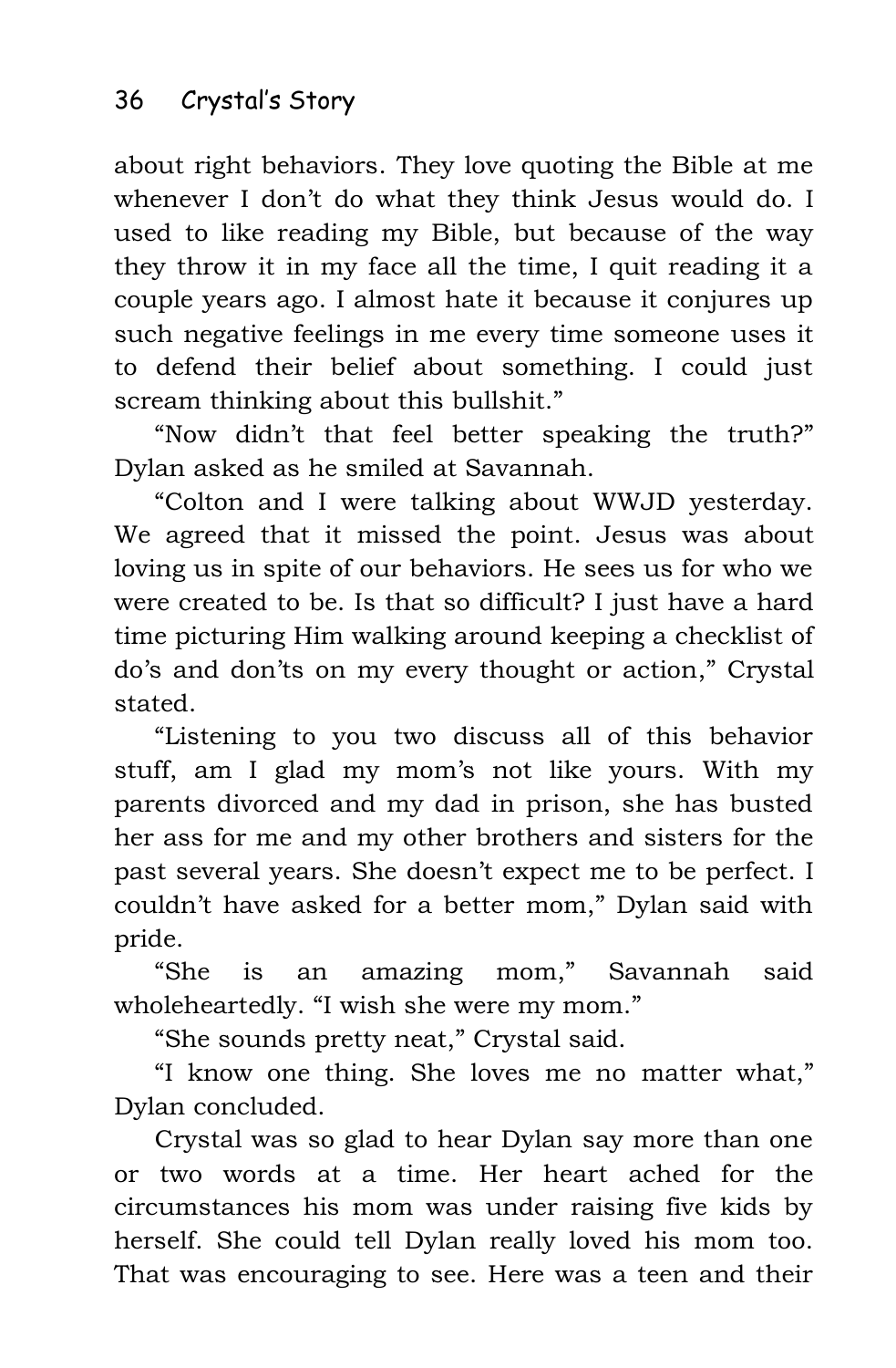parent truly loving and accepting each other instead of the stereotypical tension that many, if not most, teens and parents experience.

"So how long have you two been dating?" Crystal asked.

"It's been just over a year," Savannah answered. "Dylan's mom is very supportive of our relationship. I feel she treats me just like her own daughter. I'd rather hang out at his house than my own. Whenever Dylan comes over, my parents don't say much and their looks send daggers flying at him from every direction. I have tried to explain how great Dylan is to me, how he treats me with respect as a girl. Dylan truly loves me, but they won't see any of that about him. Instead, they judge him because his parents are divorced and his dad's in prison. Because his mom works every Sunday at the diner waiting tables, Dylan doesn't attend church anywhere. He stays home and watches his brothers and sisters. Do they ask any questions about him or his family? No, they just sit back in their self-righteous crap and throw stones at him and his family. They've never even met his family.

"Dylan's mom works almost two full-time jobs to make ends meet. Dylan works as much as he can at the pizza shop to help her with the family bills. He has stepped up as the oldest boy and is trying to fill his dad's shoes. I am so proud of him and his mom for working so hard to keep the family together. I would gladly take his family and their circumstances any day over my own. The one thing in their household is being loved."

"Wow, Savannah. I can hear your passion for Dylan and his mom. That is so rare to see. You really do love him and it sounds like his family loves you," Crystal said.

"No doubt about it, Crystal. They do love me as their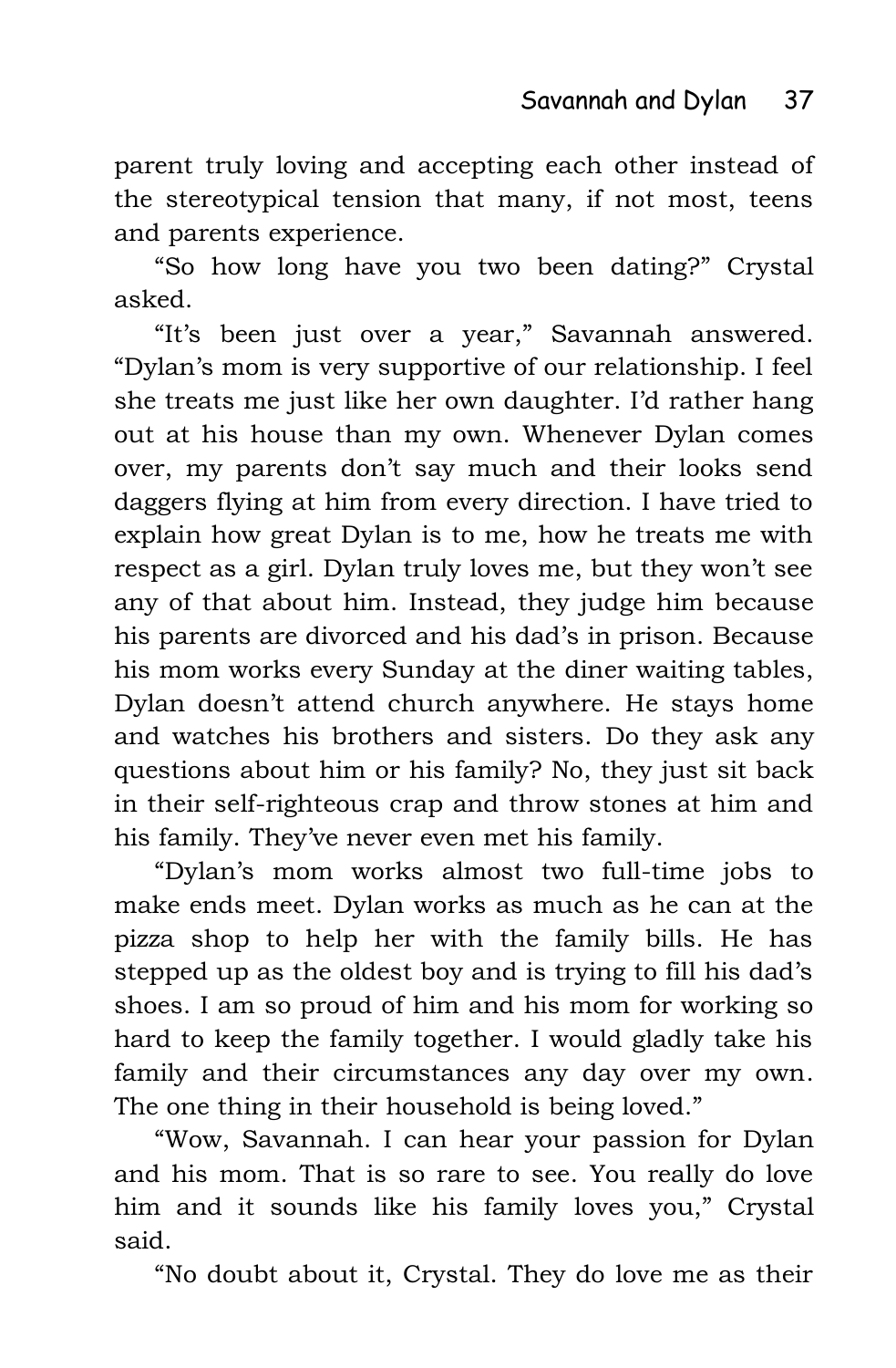own. And my parents wonder why I like hanging out at his place so much instead of at my own home. Go figure."

"Okay, you two can stop talking about me and my family," Dylan said.

"It seems to me that the two of you care deeply for each other. That's great to hear and see!" Crystal said sincerely.

"Thanks for asking about us, Crystal. I need to start heading back to campus now. I have a quick meeting with a teacher about a test I missed yesterday," Savannah stated.

"It has been so much fun talking with you two. I could spend the whole afternoon here. Thanks for being so real with me. That means a lot," Crystal said.

"You're actually not too weird, but pretty cool," Dylan added in as he and Savannah headed back to campus.

Across the park grounds, Crystal saw Colton talking with a girl she didn't recognize, so she headed in their direction. As she got closer, the girl looked at Crystal and stopped talking.

"Hey Crystal, I want you to meet a friend of mine, Alexis," Colton said.

Alexis was dressed in all black. Her hair was black, her make-up was black, her finger nail polish was black, her jewelry was black, and she wore a black trench coat. She was not comfortable with Crystal walking up to her and Colton.

"Hi, Alexis. Glad to meet you!" Crystal said enthusiastically.

"Really, Colton. You got to be kidding me," Alexis said to him and walked away.

"Did I say something wrong?" Crystal wondered.

Colton answered, "No, you're fine Crystal. Alexis isn't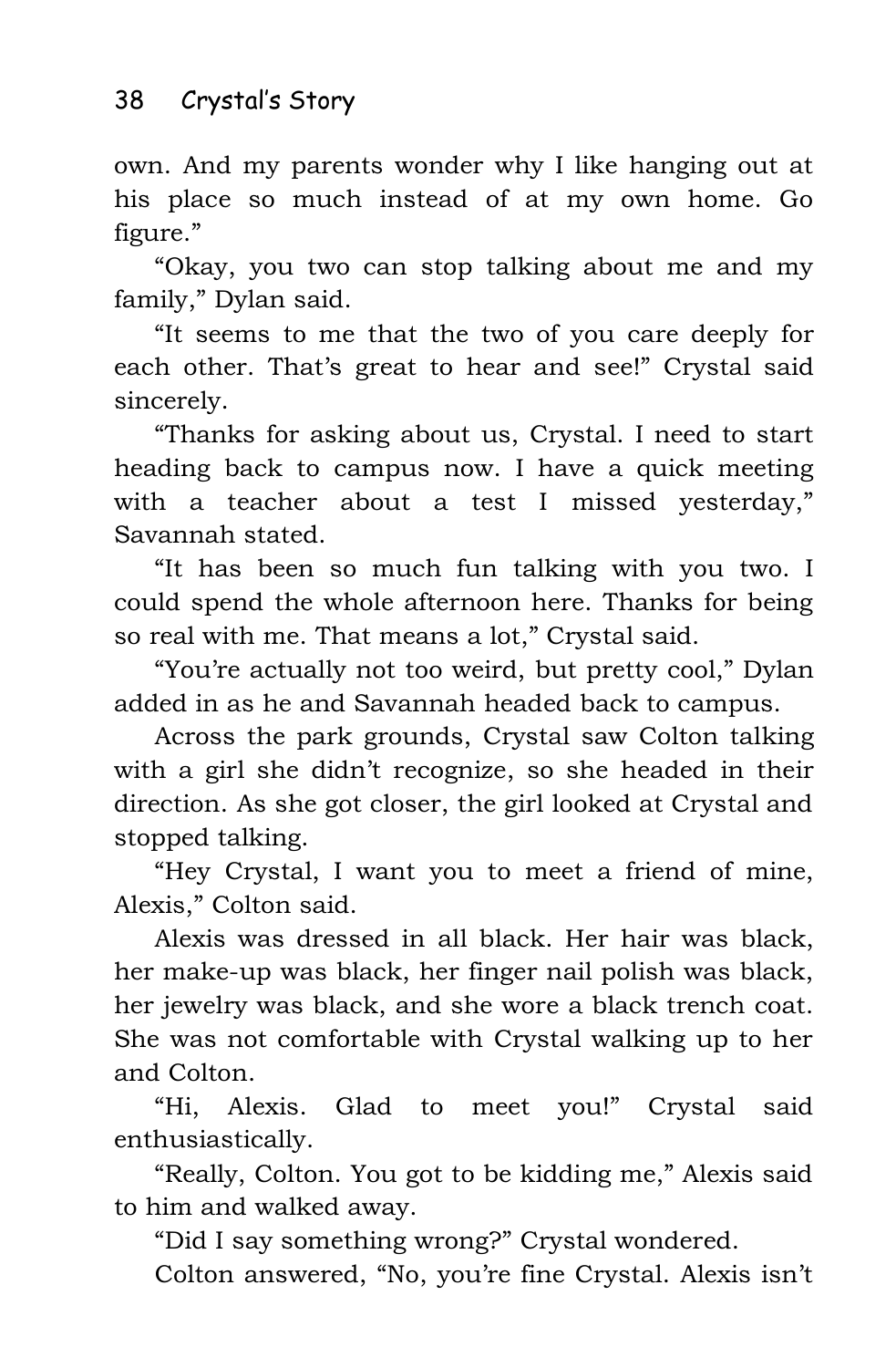too keen on meeting new people. She's a very private person and prefers being alone. It has taken me months to get where she'll finally talk to me. She used to walk away from me too."

"She looks so sad and mad, all at the same time," Crystal said.

"You hit it on the head, Crystal. That's exactly how she usually feels, very sad and very mad. Ready to start heading back to campus? I'll walk with you."

"That sounds great, Colton."

"Your time talking to Savannah and Dylan went well?" Colton asked.

"It was wonderful," Crystal said with a big smile.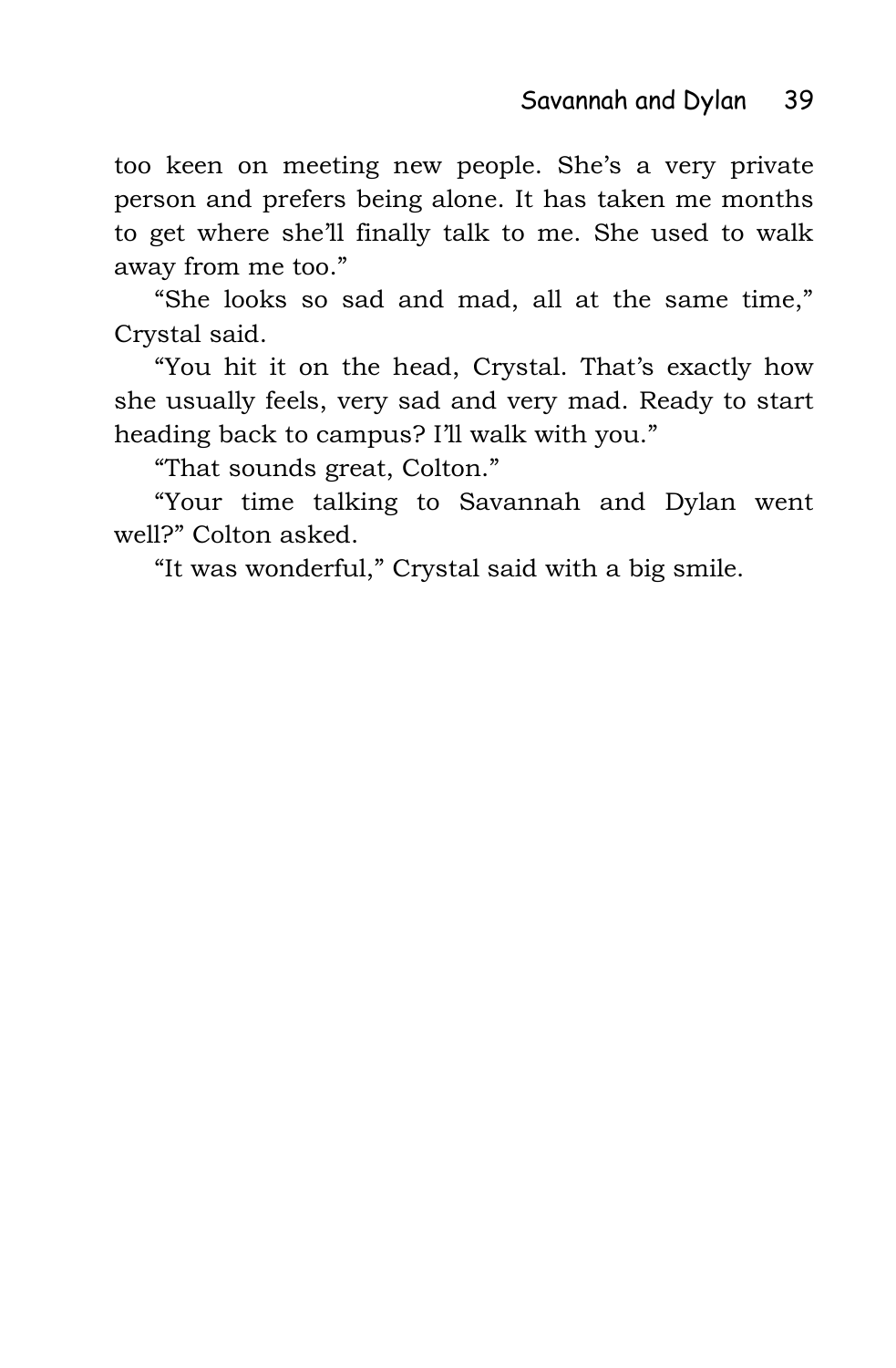# 5

## **Alexis**

The weekend rolled around and Crystal didn't feel like waiting around until Monday to be able to see some of the kids again at the park. She wondered if they hung out there on the weekends. She decided to call Colton to find out.

Colton answered his cell phone seeing it was Crystal calling, "Hi, Crystal. How's it going?"

"Great, Colton. How about you?"

"Great on this end too."

"I was wondering if the kids hang out at the park on the weekend."

"Sometimes they do. You just never know until you drive over and check it out. If I'm in the area, I stop by to see if anyone is there. The nice thing about the weekend is that there isn't the time limit we have with our lunch break. I've had some lengthy conversations with a few of them on the weekends. Why do you ask? You want to head over there today?" Colton asked.

"I was thinking of who I met this past week. I would sure enjoy some more conversations. I really want to get to know them better and I hope they want to get to know me too," Crystal said.

"I was actually thinking of heading over that way later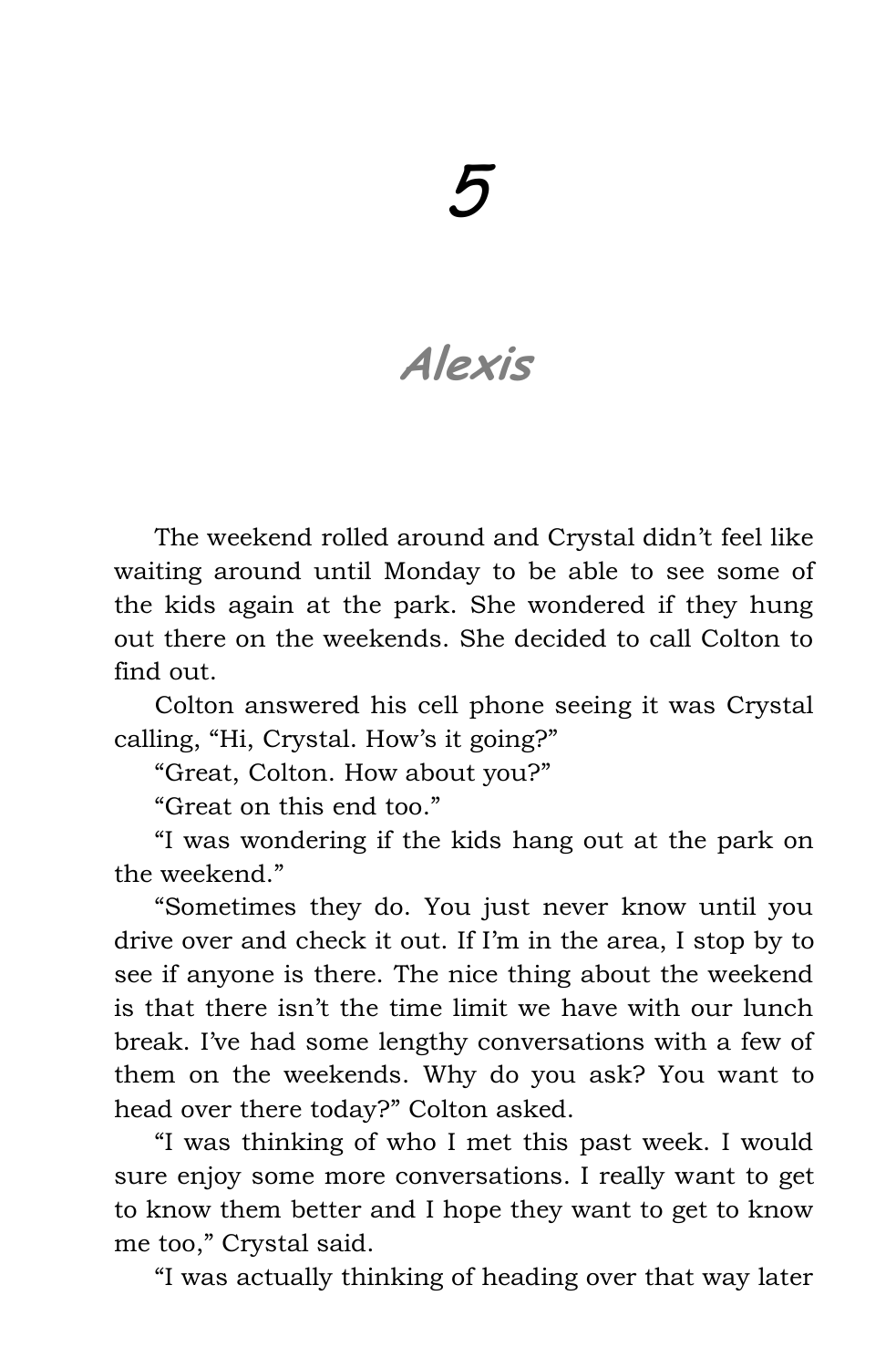this afternoon, maybe around three. Would you like me to swing by your place and pick you up?"

"That sounds like fun. Let's plan on it unless you hear differently from me."

"I'll be there at three."

"Okay, Colton. See you then!"

Crystal hung up the phone and headed outside into the backyard where her mom was working.

"Hey, Mom? Is it okay if Colton picks me up around three and we head over to the park near school to hang out with whoever is there today?"

"That sounds fine with me, Crystal. We haven't had a chance to talk the past day or so. How's it going with the kids at the park?"

"It's going great, Mom! I know you've only met Colton but I got to spend some time yesterday with a girl named Savannah and her boyfriend, Dylan. We always seem to talk about God, church, and life at home."

"That does sound great, Crystal. Are you feeling like you're connecting with them?"

"Oh, yeah. . . Everyone has been so easy to talk with, except there was this girl yesterday named Alexis. She didn't like it when I walked up to her and Colton. He introduced me to her but she turned around and walked away without saying a word to me. Mom, I could tell her heart was so sad and mad, both at the same time."

"It sounds like she's guarding her heart. I bet she has experienced some very painful things already in her young life."

"On the outside she puts on this strong front, but her body language tells everyone, 'Stay away from me!'

"I could tell behind that tough veneer she so wants to be loved and accepted for who she is. Colton said it took a few months trying to talk with her before she felt safe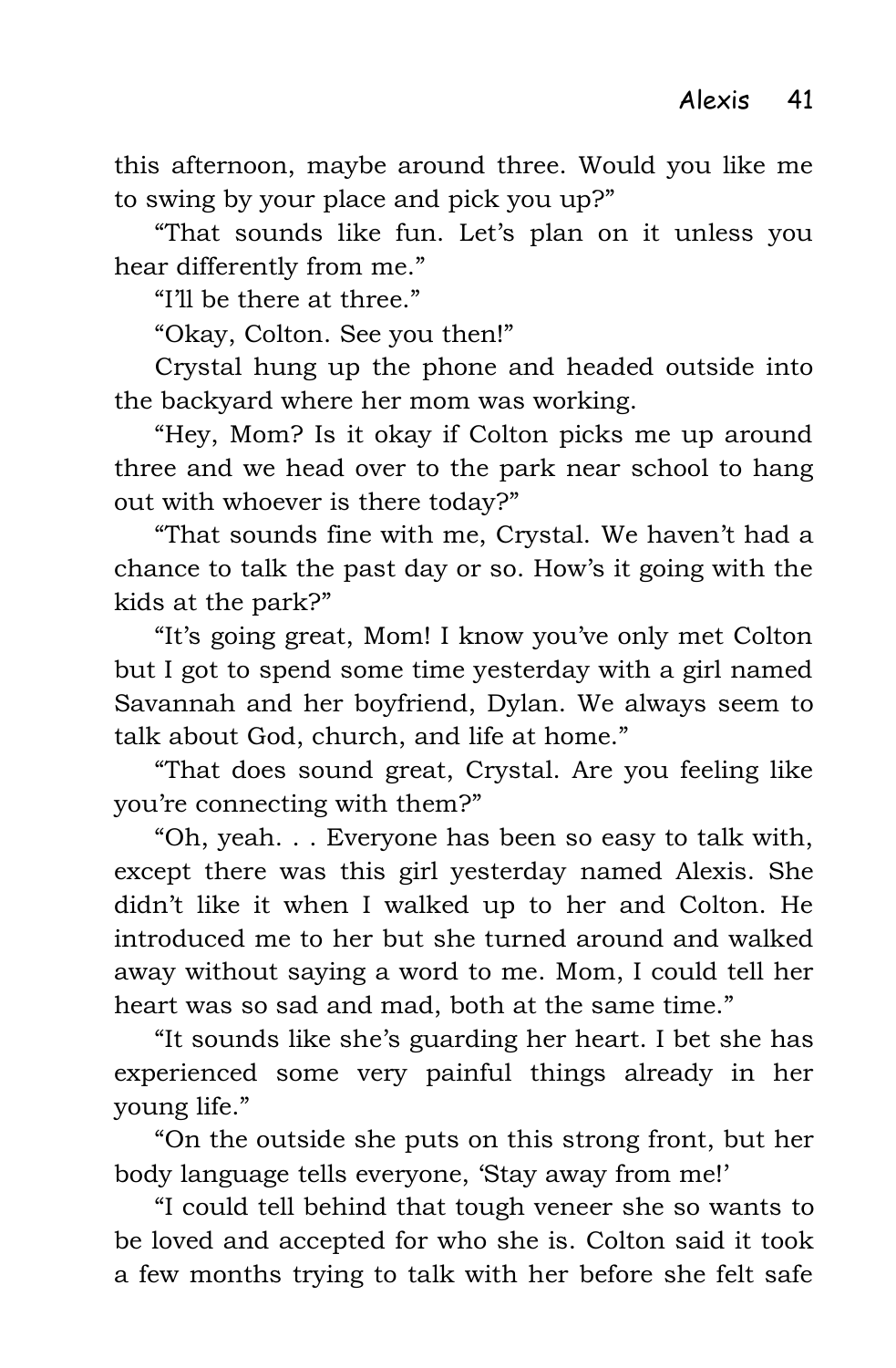enough to really say anything about herself."

"I'm so proud of you for wanting to love her, Crystal. It sounds like she really needs it. I know those feelings of guarding my heart. I didn't want to let anyone get near me emotionally. I was afraid if others saw what was going on inside of me, they would surely not like me, and then reject me."

"I'm hoping she will let me become her friend. I'd really like that. How can anyone's life at our age be so bad that you have to keep everyone at arm's length?" Crystal asked.

"Often it's because of some very deep hurts, Crystal. People who she thought she could trust may have betrayed her and hurt her badly. Again, I can relate to her if that's the case."

"I'm hoping to find out a little more about her from Colton today when he picks me up."

"Who else did you get to meet this week?" Mary asked.

"I already mentioned how yesterday I had the chance to get to know Savannah and Dylan better. Savannah's family attends Hillside and I recognized her from a class we were in together there during middle school. She doesn't like going to Hillside anymore, even though her parents try forcing her to go. Her parents' actions are actually driving her further away from them and possibly God, but they don't even realize it. She said they are only concerned about her keeping a lot of rules they say the Bible teaches and that God expects of her. It was the whole WWJD thing Hillside taught us."

"Crystal, could you relate to what she was saying? Your dad and I have tended to be just like her parents, haven't we?" Mary asked sheepishly.

"Well . . . kind of," Crystal said slowly, not sure if she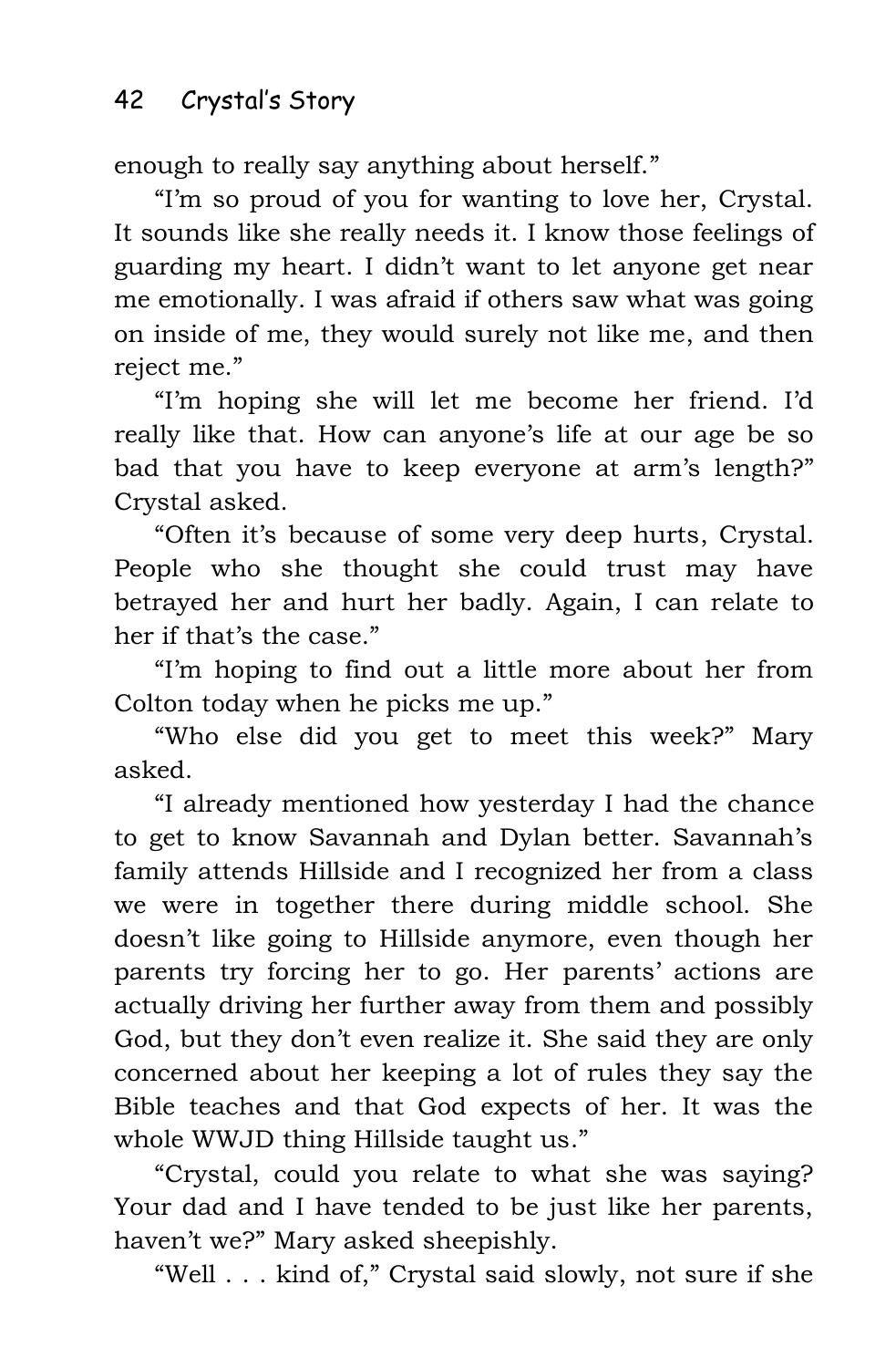could be totally honest with her mom.

"It's okay to be real with me, Crystal. You won't hurt my feelings. I know your dad and I have put a lot of rules on you and your sister, Anna."

"Okay. You and Dad have, but since your heart got some healing over the past several months, you have really backed off from all the rule stuff. Dad still does but he's gone half the time so it's easy to 'behave' while he's around. I feel now you are trying to love me for who I am. I see that in how you aren't telling me I can't hang out with the kids in the park. I think Dad wouldn't approve of these kids but would label and judge them for their outward appearances."

"You're probably right, Crystal. I haven't said anything to him about your new friends because he'll probably think they'll somehow lead you astray or be a bad influence. We'll cross that bridge with your dad when the time is right."

"Thanks, Mom. At times I think the world would be a better place if we were all blind and couldn't see with our eyes that which is only skin deep."

"That's an interesting thought, Crystal. I'm thankful God is giving your eyes the ability to see past the externals and to see their hearts. Spending time with Tom and Sandy totally changed my perspective on how I see people now. When I listen to my heart's response to another person walking by me, it usually responds with a yearning to see past the walls, past the hurts in their life, and see their heart, who God made them to be as a person."

"That's all I want to see, Mom, is their hearts."

"So you said Colton is picking you up at three? We're just eating leftovers tonight so if you can make it for supper, great! If not, that's okay too. Let me know if we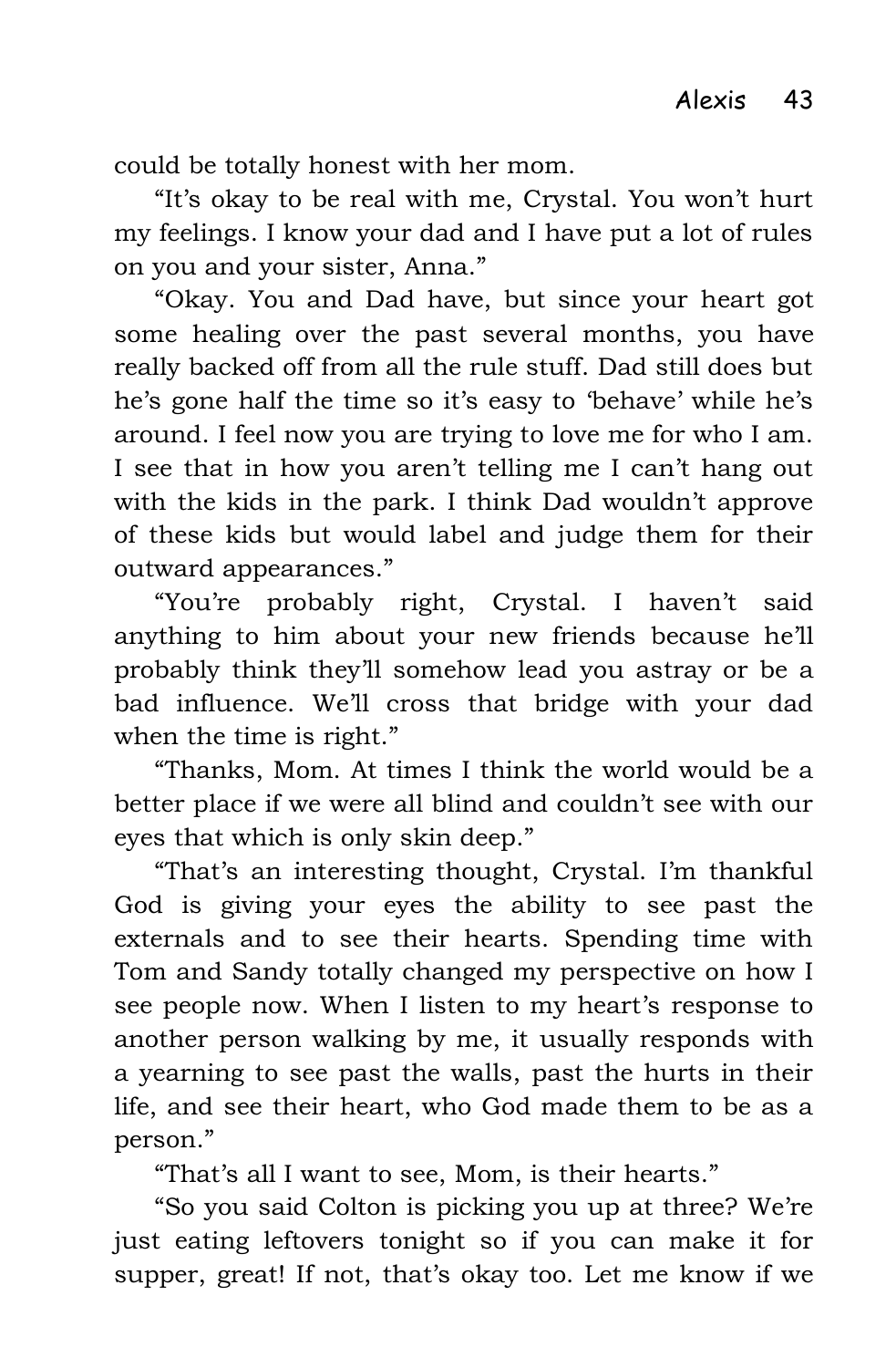can plan on you. If Colton would like to join us, he's invited."

"Thanks, Mom. Let me see how our time goes and if we connect with anyone at the park. If we can make it for supper, I'll invite him to join us. It might be good for Dad to meet him. You saw how Colton had several visible tattoos and piercings."

"Yes, that will be interesting if Colton joins us."

"Colton's going to be here in a couple hours so I think I'll take a quick shower and get ready," Crystal said as she headed back into the house.

It was three o'clock when Colton pulled up in front of Crystal's house. Her dad was in the driveway washing the pickup truck. Dan stopped scrubbing the whitewalls and stared at Colton as he got out of the car and walked towards him.

"Hi, you must be Crystal's dad. My name is Colton," as he extended his right hand towards Dan.

Dan had no clue what was going on. His only thought was, "Who is this guy?" Dan hesitantly shook Colton's hand.

"Yes, I'm Crystal's dad. My name is Dan. And how do you know my daughter?"

"We go to school together. I'm picking her up to go to the park for the afternoon."

"Crystal didn't mention any of this to me. I'll go inside and tell Crystal you're here."

"Thanks, Dan. I'd appreciate that. She's expecting me," Colton said with a smile.

Dan was totally caught off guard with Colton's presence. He saw his tattoos and piercings and said to himself, "This guy is not safe for my daughter. She is barely 16 years old and she **is not** going to date someone like this."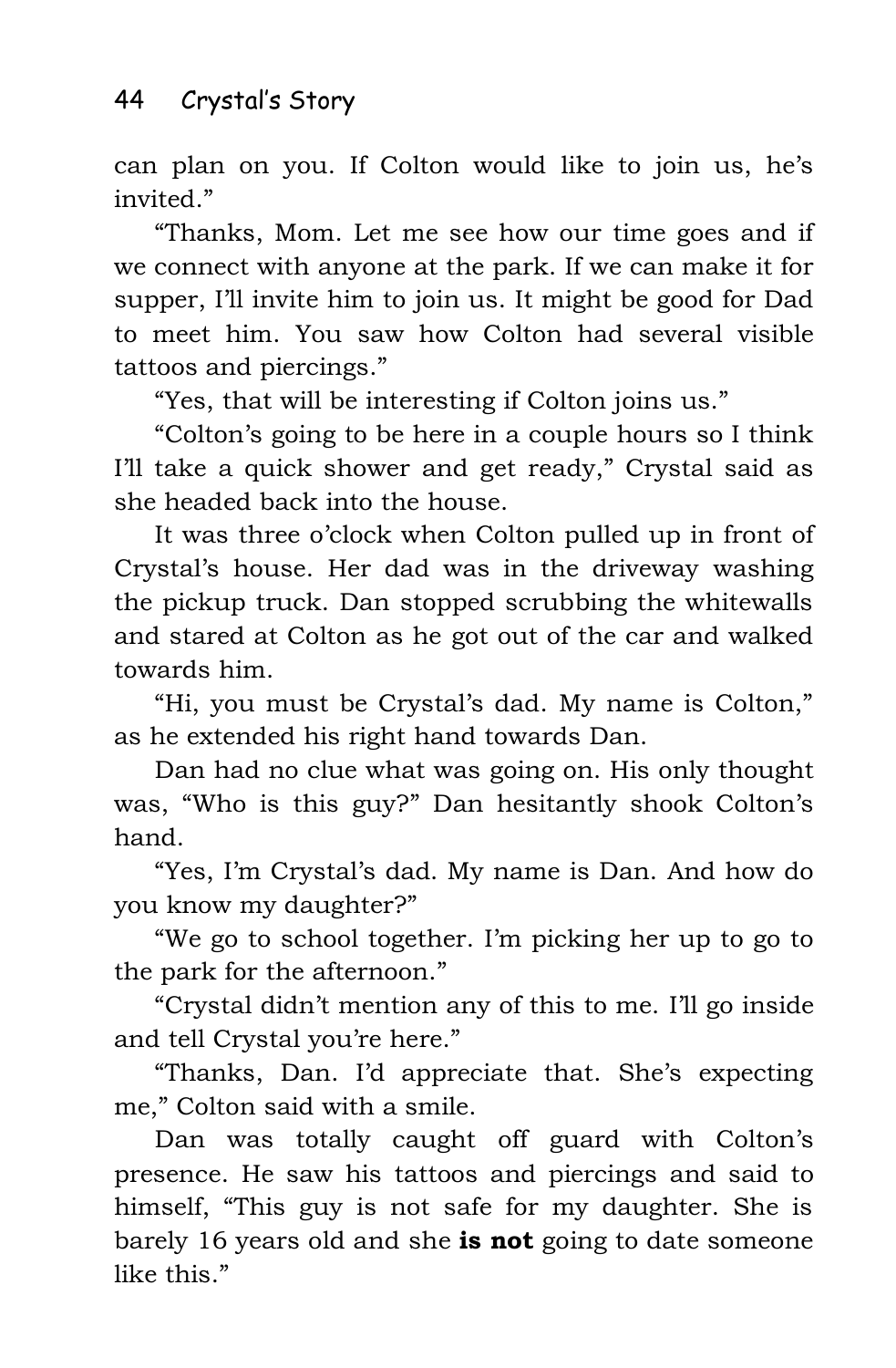Crystal was right. She knew once her dad met some of the kids she was starting to hang out with, he would judge them for their outward appearances. As Dan walked in, Mary met him near the front door. He looked intently at Mary with concern written all over his face and said, "There is some guy here named Colton to see Crystal."

"Oh yes, Dan, she's expecting him. He's picking her up to head down to the park near campus to hang out with some friends for the afternoon."

"You mean you know this guy? He doesn't look like the kind of guy I would want our daughter going out with"

As Crystal walked hurriedly down the steps from upstairs, she overheard her dad's comments about Colton. She glanced at her mom with eyes that conveyed how bothered she was by her dad's judgments about Colton.

"Dan, Colton is a fine young man. Crystal met him earlier in the week at school and I met him that same day."

"Is he into drugs?" Dan blurted out.

"No, Dad. He's not like that. He loves God and I wish you'd quit judging him before you even get to know him."

"Watch your attitude young lady!" Dan said tersely.

Crystal walked out the front door frustrated. She wondered, "Why would I even want to bring Colton home for dinner if my dad is going to treat him so meanly."

"Crystal, let us know if the two of you will be joining us for dinner tonight," Mary asked sincerely.

"I'll text you, Mom," Crystal answered back, not saying anything to her dad as she walked by him.

Colton could tell Crystal was upset about something as she approached his car.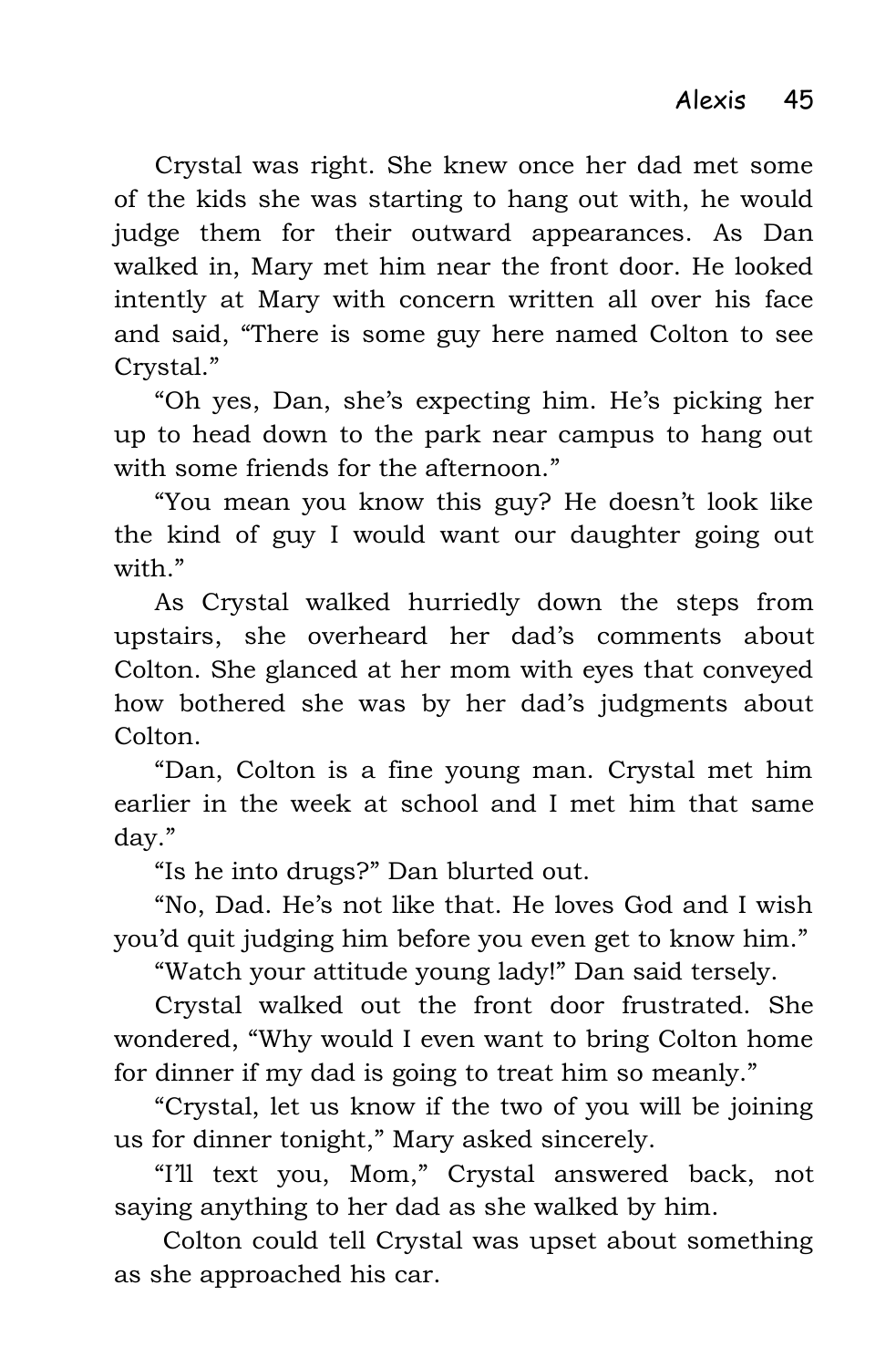"Hey, Crystal. What's wrong?"

"It's my dad. He can be such a jerk at times. Let's get out of here."

"I had a father like that once," Colton added in.

They got in the car and drove towards the park. Crystal stared out the side window, too embarrassed to say anything about her dad's comments regarding Colton.

Colton decided to speak first, "Let me guess, your dad thinks I'm not a safe person. He probably thinks I'm on drugs and that I'll be a bad influence on you."

"How did you know that, Colton? Did he say those things to you when you pulled up to the house?"

"No, he didn't have to. I could tell by the way he looked at me. This isn't the first time I've had a girl's dad think these things about me. I know my tattoos and piercings scare some parents off, especially religious parents."

"I'm so sorry, Colton. My dad is pretty clueless when it comes to seeing past a person's outward appearance. He is so quick to judge someone way before he ever gets to know them. My mom invited you to join us for supper tonight but I'm not sure if that's a good idea."

"I understand. Let's see how our afternoon plays out. If God wants me to come over for dinner, He will make that clear. I don't have to make anything happen."

"We'll see . . ." Crystal said exasperated.

They arrived at the park and looked around expectantly.

"I don't see anyone. How about we go sit at one of the picnic tables. Maybe someone will show up in a bit," Colton suggested.

"That sounds good to me. I'd like to hear more about Alexis if you're willing to tell me. My heart was aching for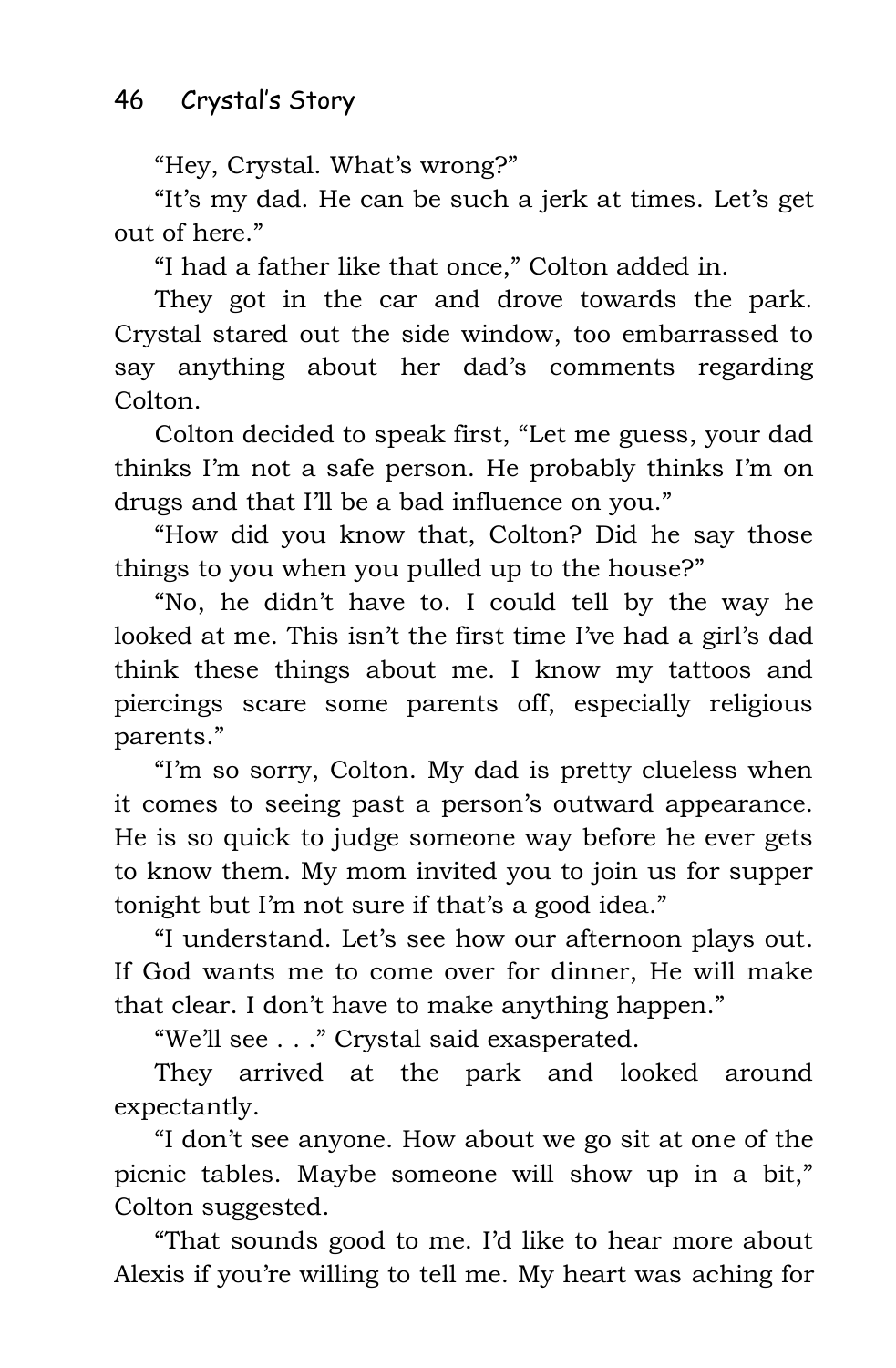her yesterday when she walked away from me."

"I want to be careful what I share about her. It took months before she would even have a conversation with me. What I can tell you is that she is a loner. She used to rarely hang out with us at the park but now shows up from time to time. The goth kids tend to hang out only at night in some old abandoned building somewhere downtown.

"Alexis showed up for the first time at the park about this same time last year. She came maybe once a week for the first few months. She kept her distance even though several kids tried welcoming her. I could see that same sadness in her that you picked up on yesterday. I could tell she was hurting inside, but she was so guarded."

"That's exactly what my mom said, that she's very guarded."

"Every time I saw her I would wave for her to come join us, but she wouldn't. Then I decided to start approaching her. She would listen to me, but wouldn't say anything in return. She just stayed by herself. I wondered at first if she could even talk. It must have been two months before I heard her say one word to me.

"She came by one weekend when I happened to be here in the park. I was by myself sitting like we are at a picnic table. She walked right up to me but her head was down. She wouldn't look at me. She sat on the corner of the bench with her back towards me. I said Hi and asked how she was doing. I told her how I was glad to see her again and hoped one day we could get to know each other a little better. She didn't say a word but turned around and looked up at me. She had a black eye and some other scrapes and cuts on her face. I remember she had tears in her eyes too."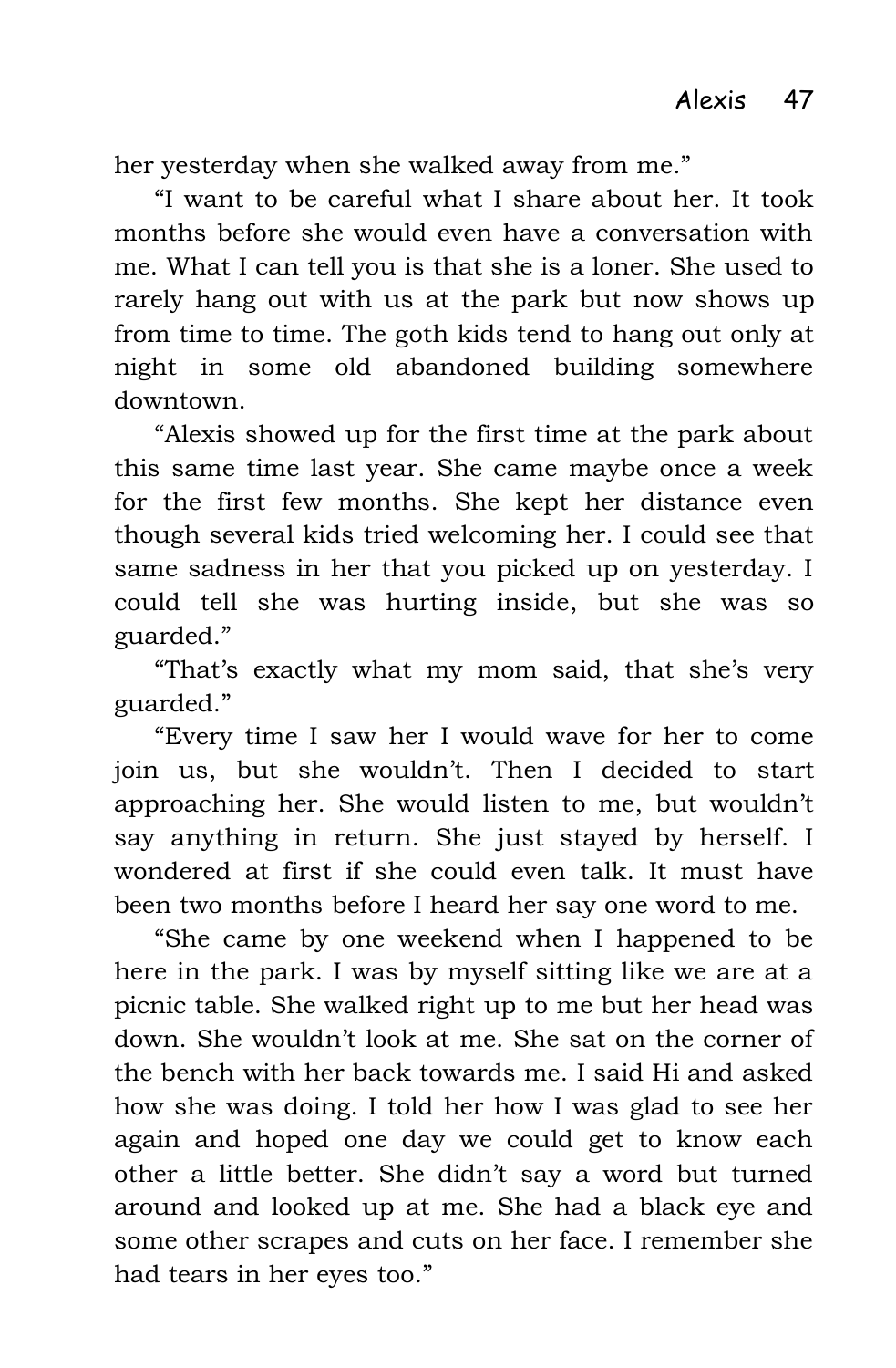"Oh Colton, that must have been horrible to see. What did you do?" Crystal asked with great concern.

"I slowly got up, walked right over next to her, sat down and asked if I could give her a hug. She nodded her head yes. I gently wrapped my arms around her and put my hand on the back of her head, guiding it toward my shoulder and said, 'You are safe here with me.' She started crying softly. I then quietly spoke in her ear, 'I'm not going anywhere . . . I'm sorry someone hurt you like this. I do care for you.'"

"Wow, Colton! I think I would have just started crying with her."

"I wanted to. Sadly, I've known other girls who have been abused, usually by their boyfriends. It makes me so mad that I want to go find them and kick their asses. I am so protective of girls when it comes to being abused," Colton said with tears now in his eyes.

"God has sure given you a sensitive heart for the hurting. I am so glad we met this week." Crystal got up and gave him a hug. Colton received it with open arms. He saw the sincerity in Crystal's love expressed to him and was grateful for her too.

"So what has happened since that day?" Crystal wondered.

"Let me continue the story . . . After several minutes, Alexis quit crying and pulled back away from me. The first words out of her mouth were 'I'm sorry.' I responded by saying, 'I don't know your name but you don't have to ever be sorry for wanting to be loved in a safe way.'

"She told me that day her name was Alexis and what had happened the night before by her boyfriend of three years. Since that day, she has continued coming to the park maybe three to four times a week now. She's always by herself and still hasn't let anyone else from the group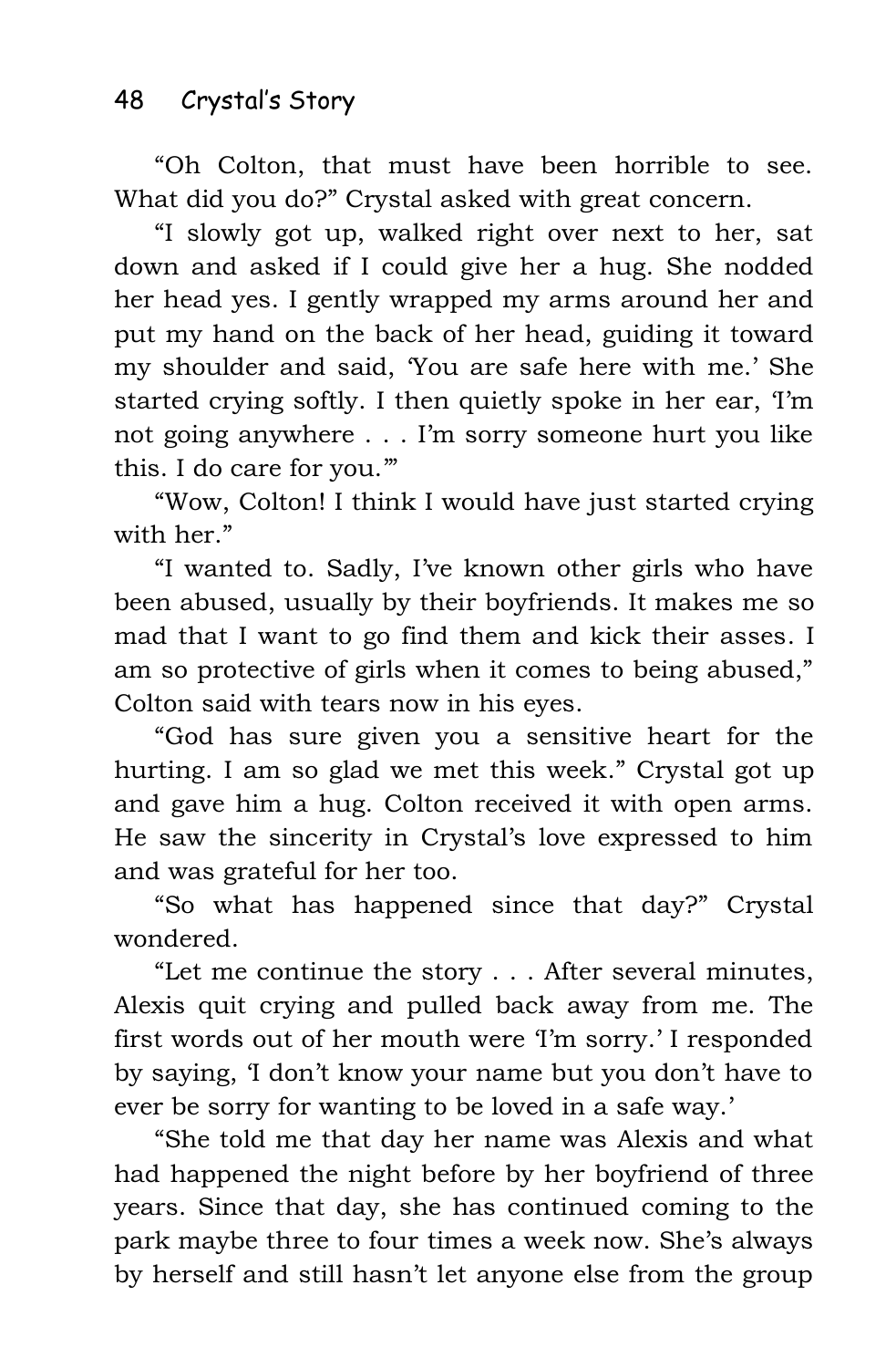get close to her besides me. She has actually started opening up with me more about her background and, let me just say, it is a very sad story for someone who is only 18 years old."

"God has given you great patience and compassion to continue reaching out to her for so many months now."

"Yes, He has. I care deeply for her. Even though she's older than me, I feel like a big brother to her, wanting to care and protect her as I would my own sister.

"Don't take it personally how she walked away from you yesterday. I'll get a chance this coming week to explain more of who you are and, hopefully, in time, she will let you into her world."

"Hopefully . . . thanks for sharing those things about Alexis with me. My heart feels badly for hers."

"So does mine. Well, it doesn't look like anyone else is coming today. How about I get you home and I think I'll pass on the dinner invitation for tonight. Let your mom know I appreciated her thinking of me and inviting me. Let's give your dad some time regarding me as a person."

"Okay, Colton. Thanks for understanding and being patient with my dad too.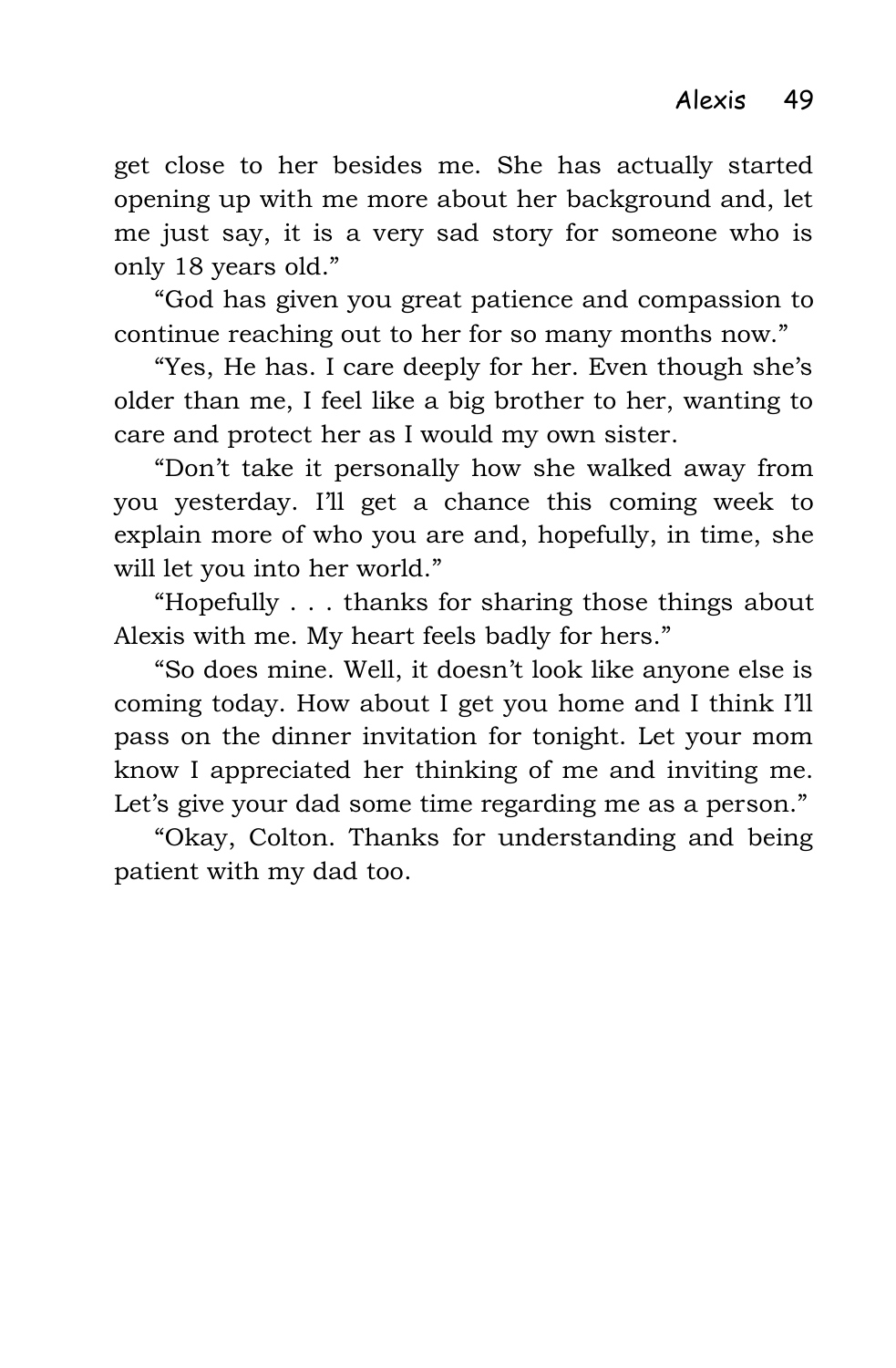## **Grace and Faith**

Several days went by. Crystal continued to meet up with the kids in the park during her lunchbreak. She enjoyed the friendships that were developing. She was shocked at how real and transparent these kids were with their lives, compared to many others she knew at school who preferred wearing a mask.

"Hi, Colton," Crystal said as she walked up to him and the two girls he was standing next to..

"Hey, Crystal. I'd like you to meet Grace and Faith. They are seniors here on campus," Colton said smiling.

"Hi, Grace. Hi, Faith. So glad to meet you."

"Hi, Crystal," Grace and Faith said simultaneously.

"Is this your first time here in the park?" Grace asked.

"No. I've only been coming for about a week now," Crystal responded. "How about you two? Do you come often during your lunch breaks?"

"We try to when our schedules allow. Since it's our senior year, we seem to be very busy with a lot of things. When we can make it, we really enjoy talking with everyone. We consider those here in the park to be our closest friends," Grace said.

"How did you find out about us meeting in the park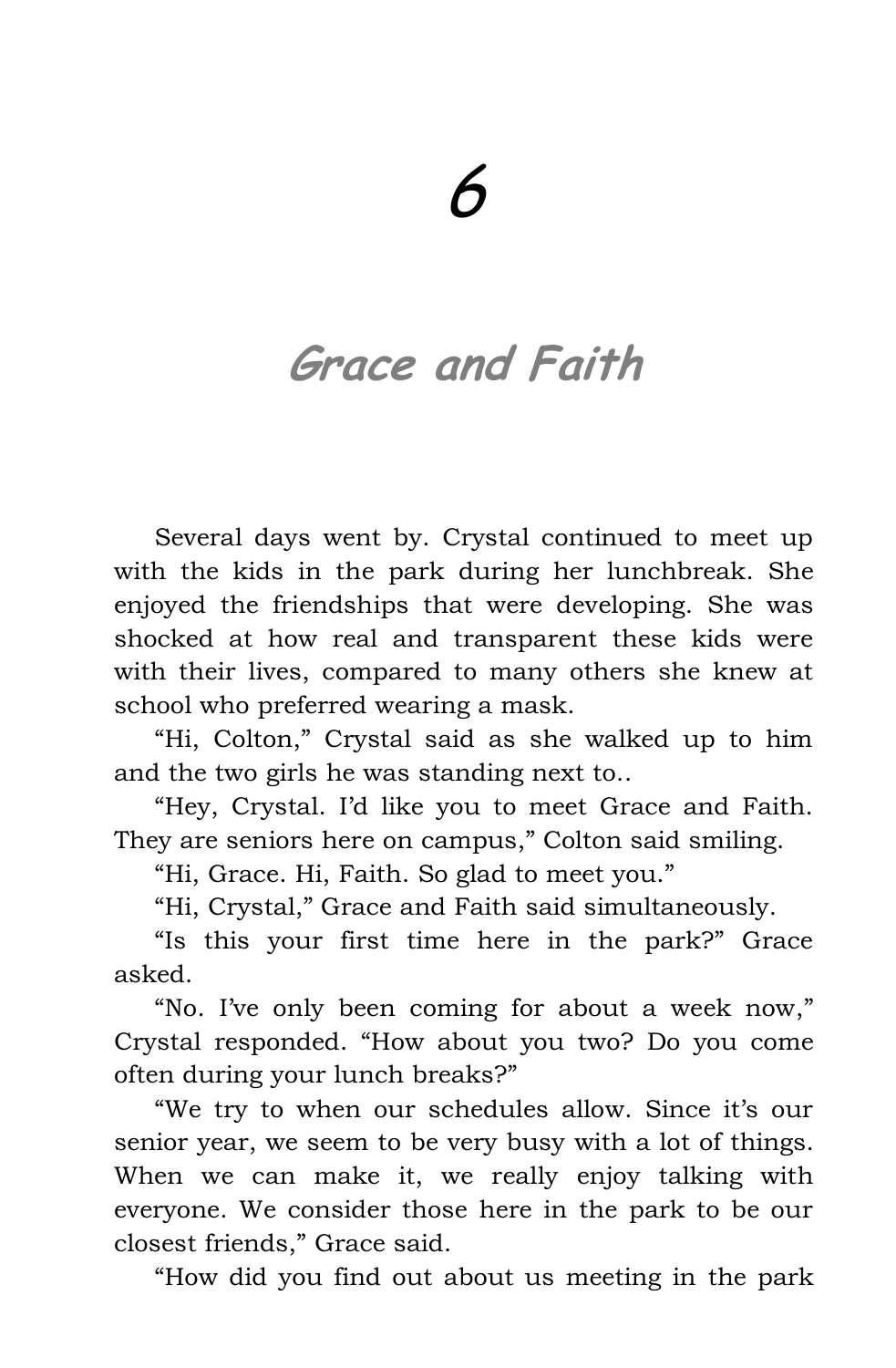during lunch?" Faith asked.

Crystal replied, "I heard comments from other kids about the 'weirdos' who hung out in the park during lunch. So a couple weeks ago I thought I'd check it out. I met Colton first and then several others, Savannah, Dylan, and Alexis. I guess I'm now one of the weirdos."

"You don't seem too weird to us," Grace said with a smile.

"Tell me a little about yourselves. You seem like two really sweet girls."

"I like to share the story of how I was even born because I believe I'm a miracle. The short version is, my parents tried for 15 years to have a child. They tried everything science and medicine had to offer and spent a lot of money in those attempts. They finally gave up and were considering adoption. Just before they were to meet with the adoption agency, my mom got really sick. At first she didn't think twice about it, figuring she must have a flu bug. Well, after several days of this, she realized maybe, just maybe, she was pregnant. She went to her doctor and to everyone's surprise, she was pregnant with me. They named me Grace, which means 'favor.' My parents believe for some reason God chose to give me to them.

"They had hoped to get pregnant a second time, but that never happened. I'm their only child."

"What a neat story, Grace. I love your name and, whenever I hear it, I think of God's favor for all of us," Crystal said.

"Different from Grace's story, I have two sisters named Hope and Charity. I was raised in South America as a missionary kid. My dad was a missionary with an organization that reached out to tribal groups in isolated regions along the Amazon River. He would often fly into a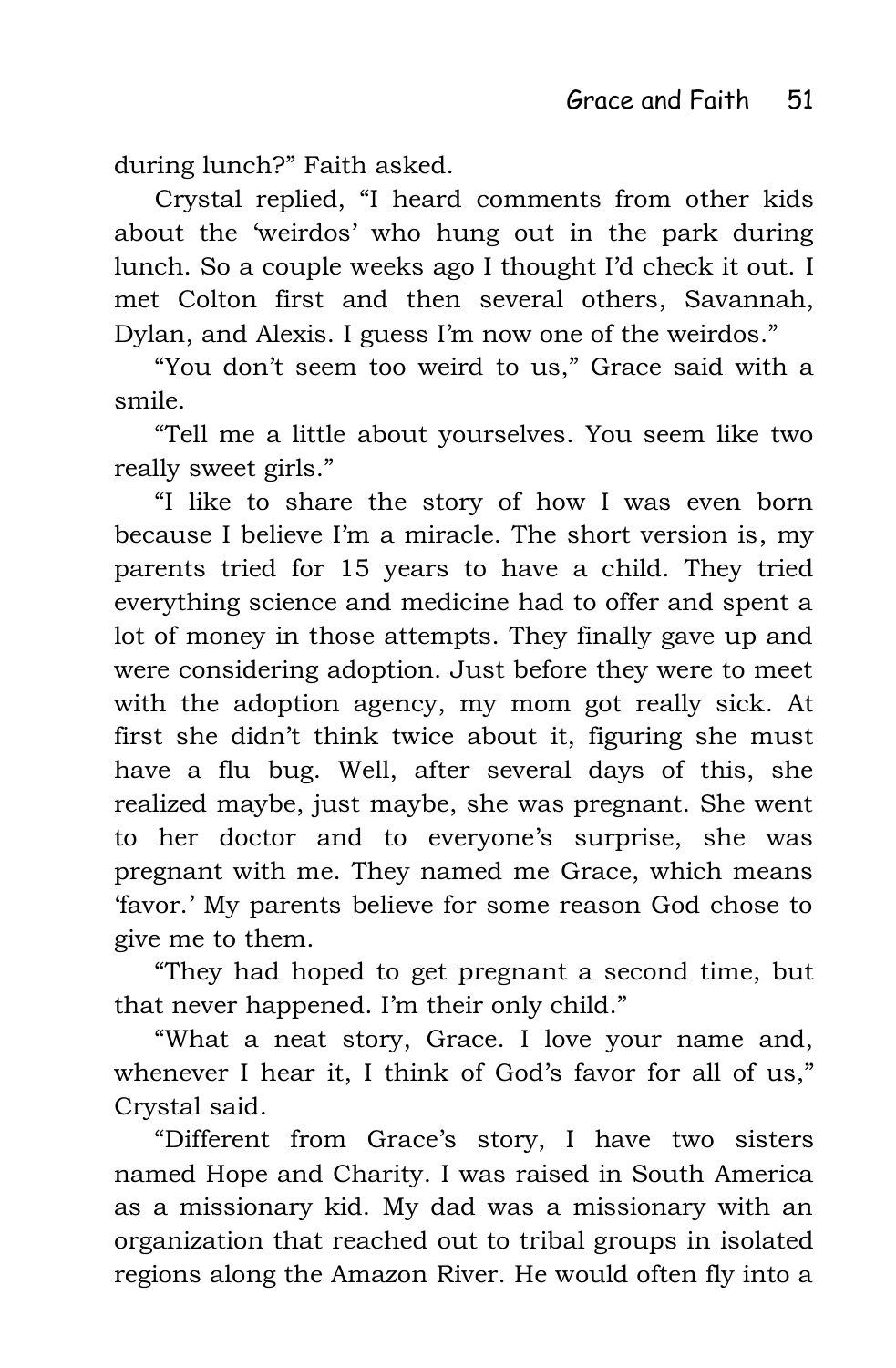remote area with a pilot and the two of them would spend days getting to know the native people who lived there."

Faith continued, "My sisters and I were born in Brazil. I'm the oldest. Four years ago, during the summer before my freshman year, my father was killed in a plane crash. They were flying to some area for the first time during a bad rain storm. We believe the plane had some mechanical malfunction. It took a few days before the officials found the wreckage but there were no survivors. My mom and my sisters and I were devastated. Mom decided to bring us back to the United States so I could start high school here. We have other family here in the Bozeman area," Faith said.

"I am so sorry to hear that about your dad, Faith. How sad . . . I'm not sure I could survive what you have gone through. My dad had both of his parents killed in a car crash his senior year of high school and my mom says he has not been the same ever since."

Faith added, "My dad's death was really hard on me and my sisters, but coming to the USA as teens was really shocking. I was 14 years old, Hope was 13, and Charity was 12. We spent our entire lives growing up in Brazil where life was very simple. I'm thankful when Mom moved us back here that we didn't land in some big city like Chicago or Los Angeles. It has been an adjustment for all of us but with our extended family supporting us, we are doing quite well."

"Thanks for sharing those things with me, Faith. I'm glad to hear you and your family are enjoying life here in Bozeman. So how long have you been hanging out in the park?" Crystal asked.

"Grace and I have been coming for a good part of the past two years. Both of us discovered we were lesbians at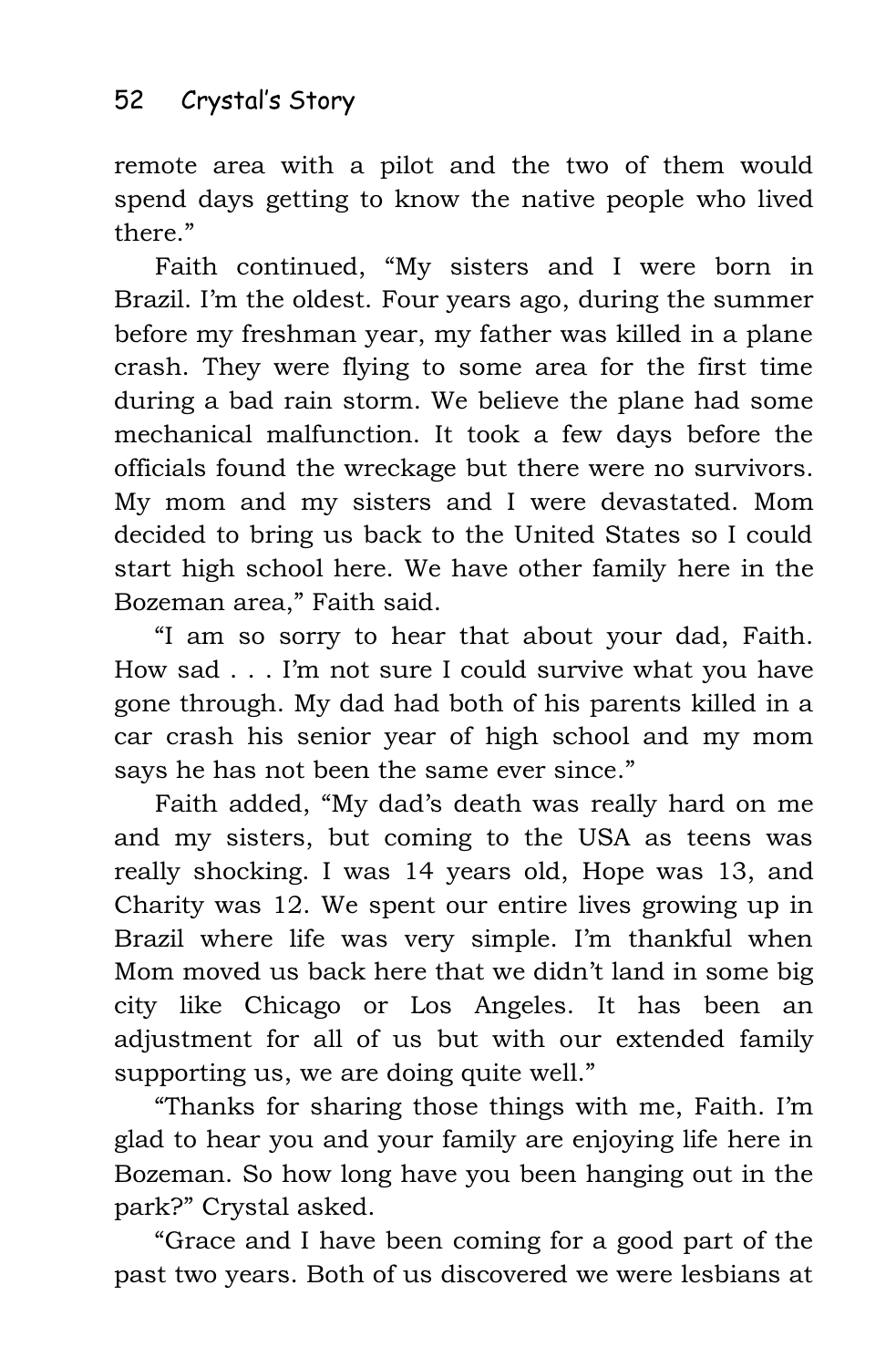about the same time. We met in a math class, were attracted to each other, fell in love, and here we are today."

"I've never known any lesbians besides my next door neighbors, Bonnie and Betty, who I think are. They're the two sweetest old ladies, like grandmas to me and my younger sister, Anna.

"Do you mind if I ask you a few questions? If they are too personal, don't answer them. I won't be offended. I respect your privacy," Crystal said sincerely.

Faith looked at Grace and said, "Sure, ask away. We're not ashamed of who we are and are actually glad you're willing to ask us questions instead of judging us immediately."

Crystal started, "I'm so sorry to hear how others have mistreated you. I know in the church I had attended, we were taught that homosexuality was a big sin and basically God hated anyone who was gay. I knew that couldn't be true because God is love. Didn't Jesus die for everyone anyway?"

"Exactly," Grace responded first. "My parents believe in God but we didn't go to church much. They emphasized that knowing God was important, not just knowing a lot about Him. They taught us what you just said, Crystal, that God loves all of us. When I realized at age 16 I was attracted to Faith and not to boys, I actually told my mom and dad rather quickly. They were very loving and supportive in their response towards me. They have welcomed and embraced Faith too."

"My story hasn't been quite that smooth," Faith explained. "Having been a missionary kid, there were all kinds of assumptions, expectations and obligations placed upon you in the name of God and the Bible. In Brazil, I don't recall homosexuality ever being discussed.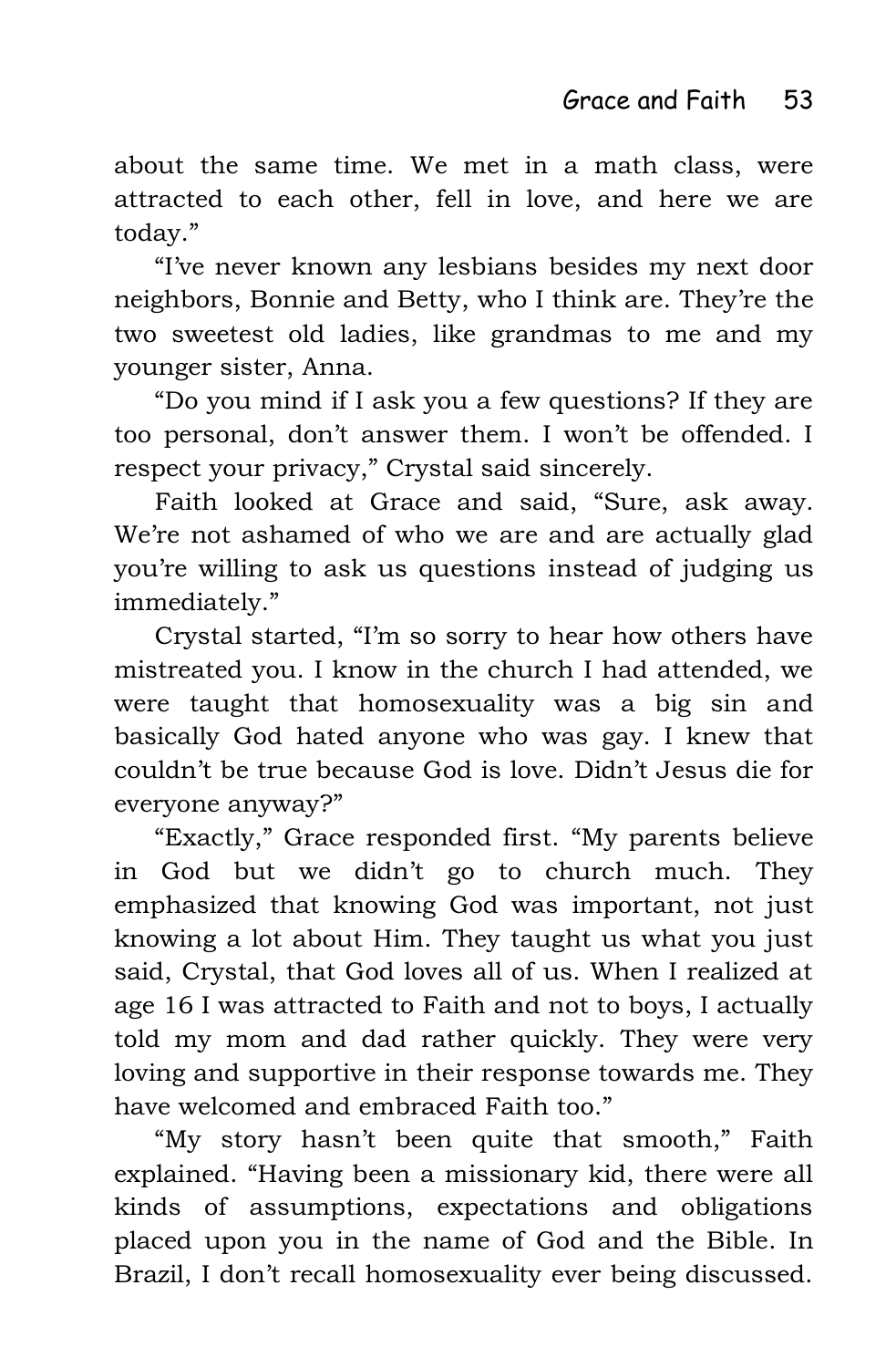After our move here to Bozeman, we attended a local church service where the sermon was all about that topic.

"At the time, I didn't know I was a lesbian but I accepted what the pastor was teaching. What started bothering me, though, was how often, be it in a sermon or a youth group class, the topic of sexuality came up regularly. I never heard one positive message on sexuality. Every message was a negative one warning us about the evils of sexual sin, especially homosexuality.

"There was this negative, judgmental tone towards anyone who called themselves gay or lesbian. The pastor would say all the right sounding words like love the sinner, hate the sin, but what I often saw and experienced was hate the sin and the sinner. If there was any one thing my parents taught us in Brazil, it was to love everyone like God does, unconditionally. All I have heard in sermons since moving to the USA has been, 'We will love you **if** you act a certain way and profess a certain set of beliefs.' I wasn't seeing their love at all being like God's.

"I went along with it, kind of in one ear and out the other, until my sophomore year when I met Grace. Just like she said, I was attracted to her, not to boys. It's not like I didn't have other girls as friends, because I did. And I definitely had boys hitting on me my sophomore year. There was this deeper, more intimate connection with Grace. I knew I wanted to be with her. Here we are, two years later."

Crystal asked Faith, "So how did your mom respond about you and Grace? Was she supportive?"

"It was difficult at first. When I told my mom that Grace and I were dating, she just cried. She didn't seem mad at me and never lashed out, but she seemed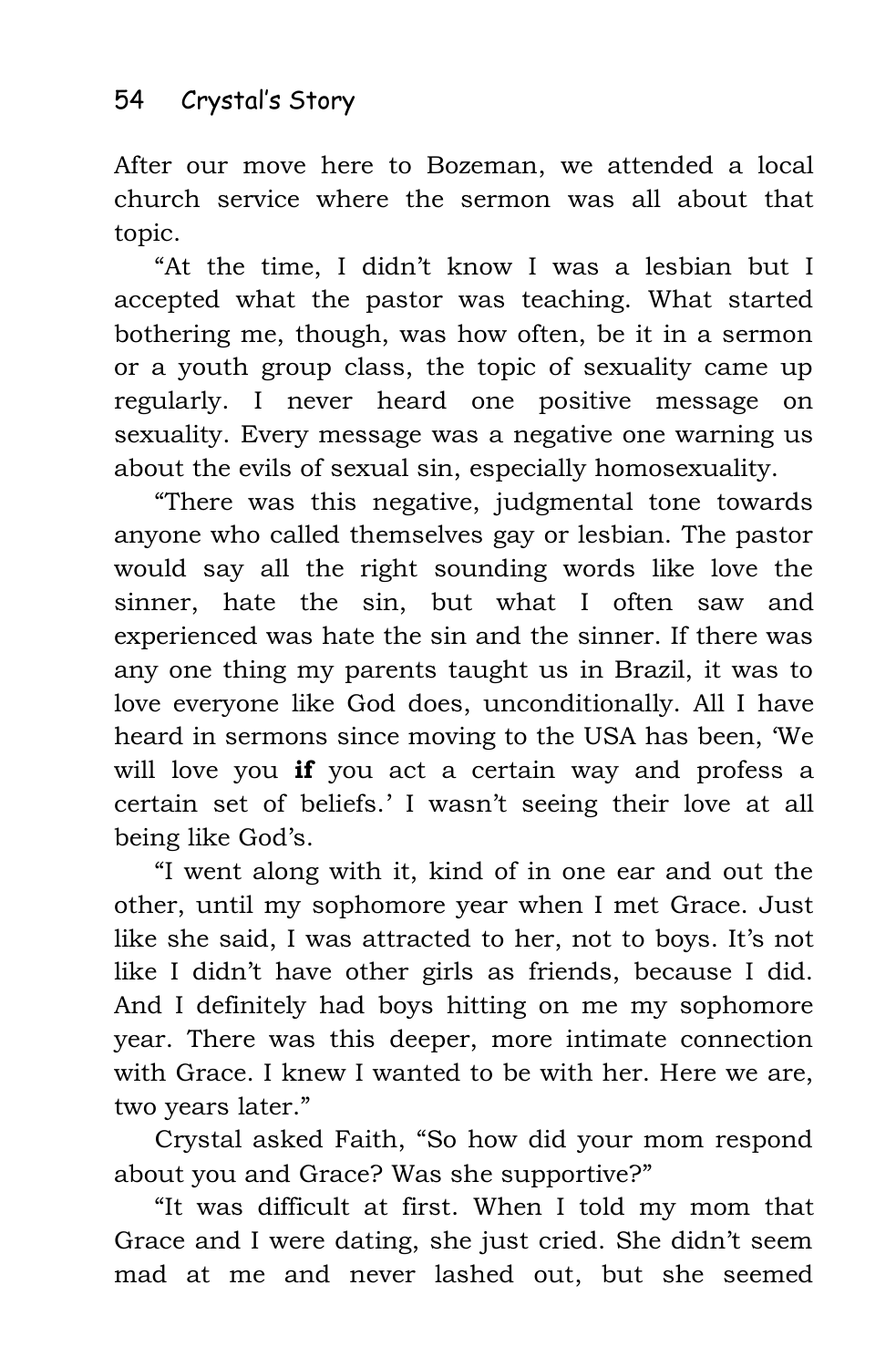confused. Like I said, the topic wasn't one really talked about much in Brazil. I know she was concerned about me and didn't want me to get hurt by the backlash from others. The problem was that she had met Grace and her parents and loved them dearly. She was conflicted inside. She was being taught something very black and white at the church, but it was the complete opposite of how I was living out my relationship with Grace. She saw that her own daughter who loved God, also loved Grace.

"My mom went to the pastor and he said I needed demons cast out of me. My mom refused to believe that. He then told my mom if she didn't bring me to their deliverance meeting, she was being disobedient, and God's judgment would fall upon our whole family.

"My mom struggled for months but refused to take me to those meetings. She shed many tears, prayed many prayers, but not once did she tell me I was an evil person, deep in sin, had demons, or that God's wrath was going to send me to hell."

"That's wild, Faith! I can't imagine what you and your family went through. How did you survive this?"

"Well, my mom, who reads her Bible all the time, asked God to make it clear what He said about the whole topic of homosexuality. The more she studied, the more she found it wasn't as black and white as her pastor had taught. She must have taken several months to read anything and everything, pro and con, on this topic. After much prayer and study, she concluded the Bible and God weren't against what Grace and I had in our relationship.

"Unfortunately, that conclusion didn't go over well with the pastor. He called my mom into a closed door meeting with the other leaders and said she and her family were no longer welcomed in their congregation.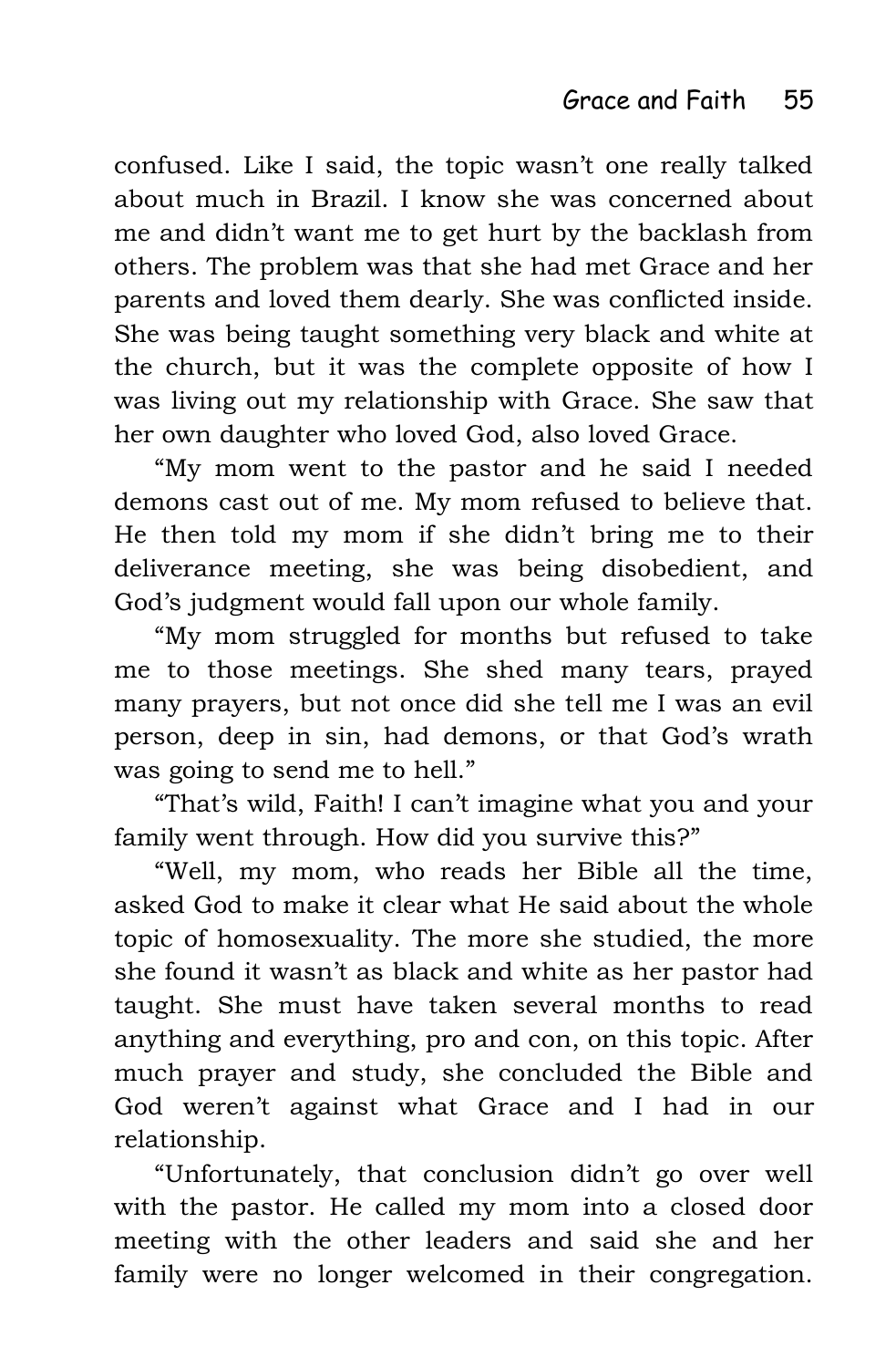She was told she was a failure as a mother, and that my life as her daughter in a lesbian relationship would destroy the whole family. Mom didn't agree with them or believe it. She was glad to leave such mean and judgmental people behind us."

"That must have hurt all of you. What about your sisters? How did they handle it?" Crystal asked.

"It was hard. Kids from that church's youth group were aware we had been thrown out of the church and why. We were ridiculed at school too. The first year was difficult, but God got us through it all. He put others in my life, mainly those here in the park that loved and accepted us for who we are. Grace and I would love to get married one day but we know that can't happen easily. It will all depend on which state we live in since most still oppose same-sex marriage."

"So Colton, what do think about all of this and what they've been through?"

"I love these two girls. They are great friends to me. We accept, support, and encourage each other in our journeys, All this hate talk with Bible verses flying everywhere . . . I just don't see Jesus acting this way. What I find interesting is if it were so wrong, so evil for two people of the same sex to truly love and be committed to each other, why did He never say anything against it in any of the Gospels?

"It really saddens my heart, and I believe God's heart too, the judgments and condemnation placed upon the gay community in the name of God."

"Yep, I'm with you, Colton," Crystal said.

"Thanks Crystal for letting us tell you our story. I can see God's love in you by the way you genuinely care for us and don't judge us," Grace said for the two of them.

"What about you, Crystal? What's your story? We'd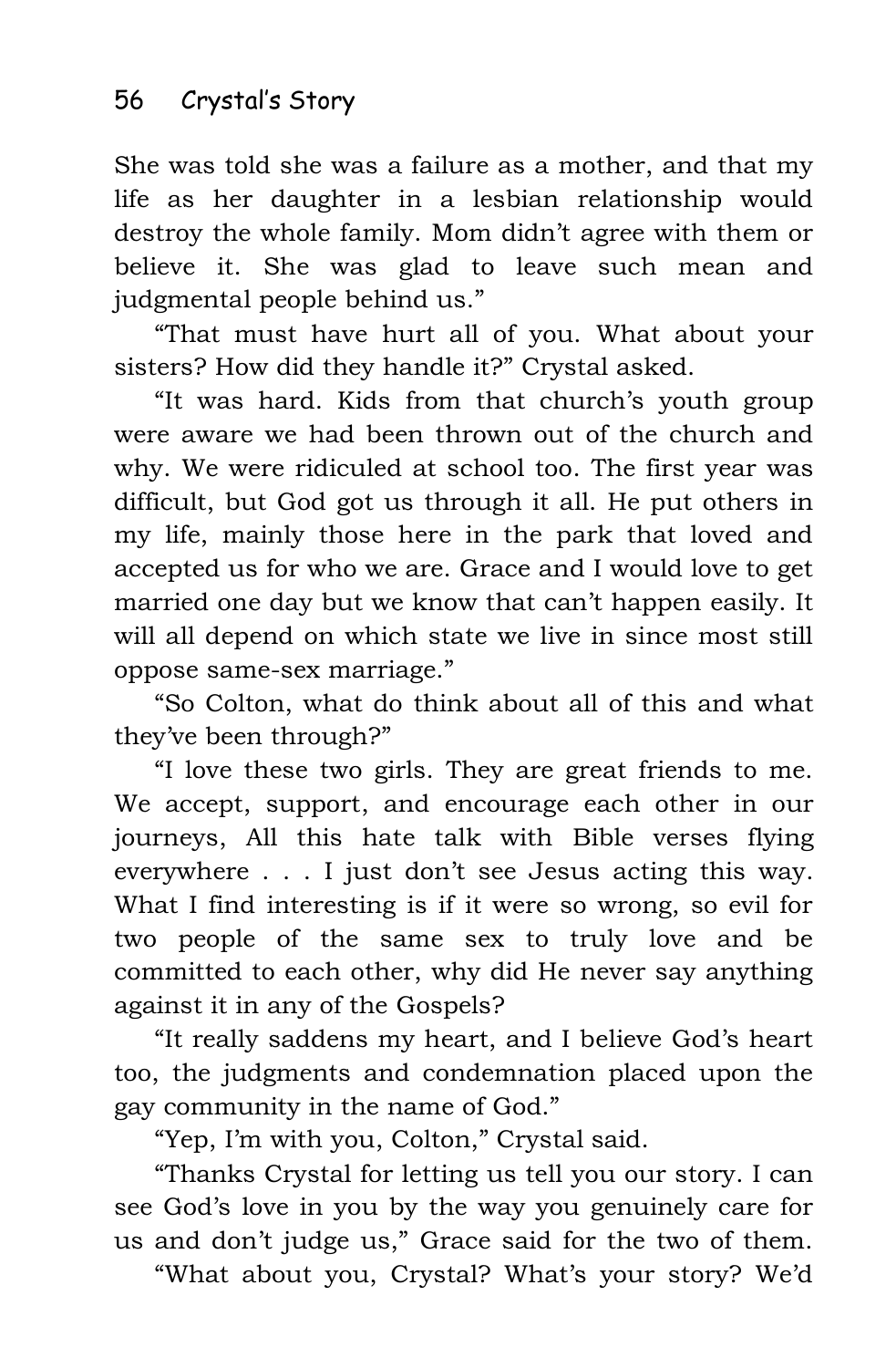love to get to know you better," Faith said.

"I would love to share my story with you. It's rather boring compared to yours," Crystal said.

Colton stepped in, "Sorry to break this up girls but it's almost one o'clock. Time to head back to campus. Maybe we can all do coffee sometime?"

"I'm up to that," Crystal replied.

"Count us in. With winter starting to set in, more indoor get-togethers over something warm to drink sounds wonderful. Just let us know when and where," Grace said.

"Will do. Let's go!" Colton said with a big smile as he put his arms around Grace and Faith while they walked back to school.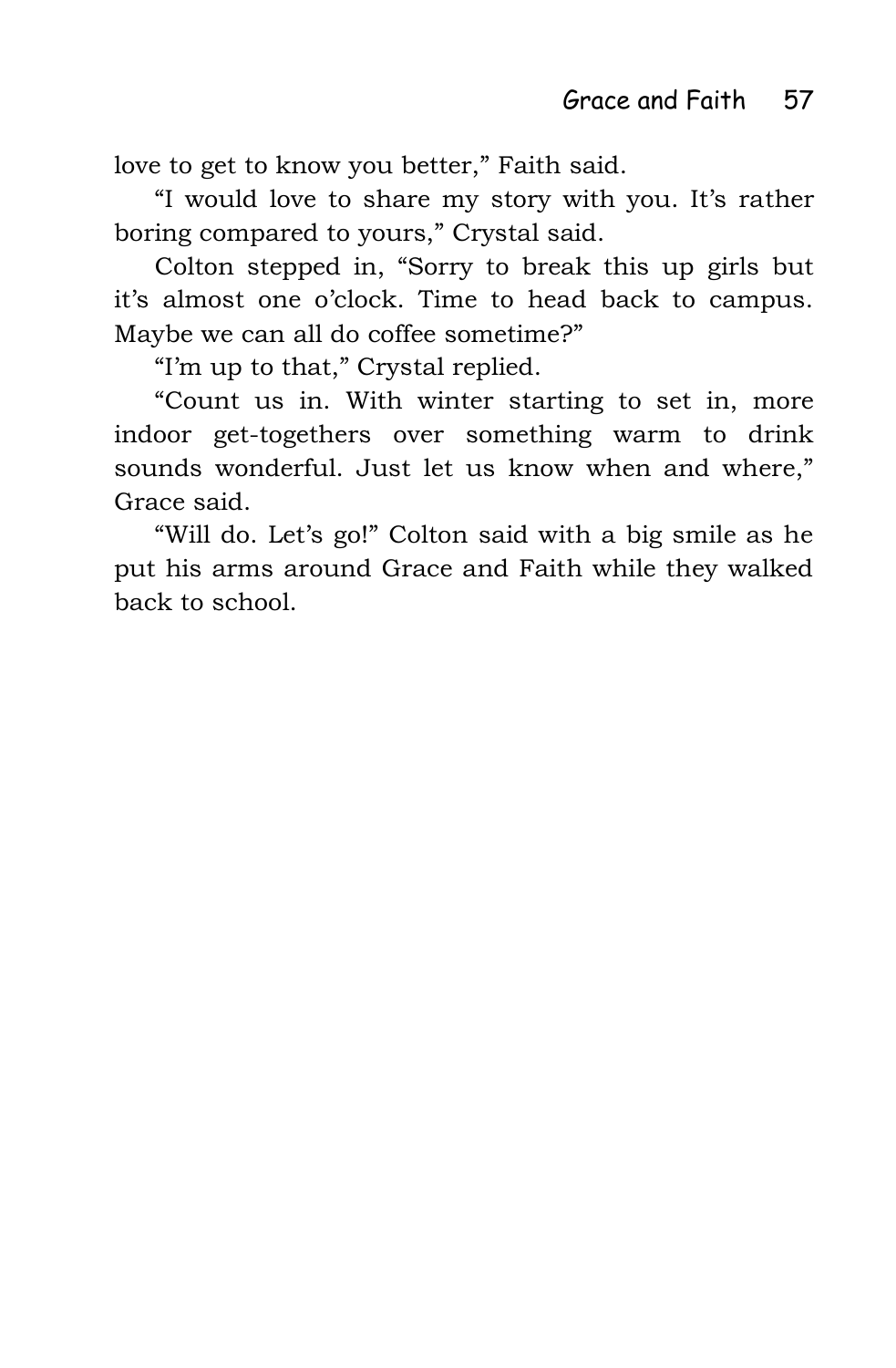## 7

#### **Let's Meet**

"Hi, Mom, I'm home," Crystal yelled as she walked in her house after school.

"I'm upstairs, honey," Mary answered back.

Crystal went into the kitchen and grabbed a snack of peanut butter on crackers and some juice. Within minutes Mary came down the steps and joined her daughter in the dining room.

"How was your day, Crystal?"

"It was great. I did well on my English test this morning. My geometry test is tomorrow afternoon, but it should be easy."

"Glad to hear that. Did you go to the park today during your lunch break?"

"Yes, I did, and Colton introduced me to Grace and Faith. They are two really sweet girls. They shared with me some of their stories. Faith grew up in Brazil for the first 12-13 years of her life. Her dad was killed in a plane crash doing some missionary work in the Amazon."

"How sad," Mary added in.

"Grace was born to her parents as a surprise. For 15 years they tried getting pregnant but nothing worked. Once they gave up and started to pursue adoption, her mom got pregnant. Don't you just love her name, Mom?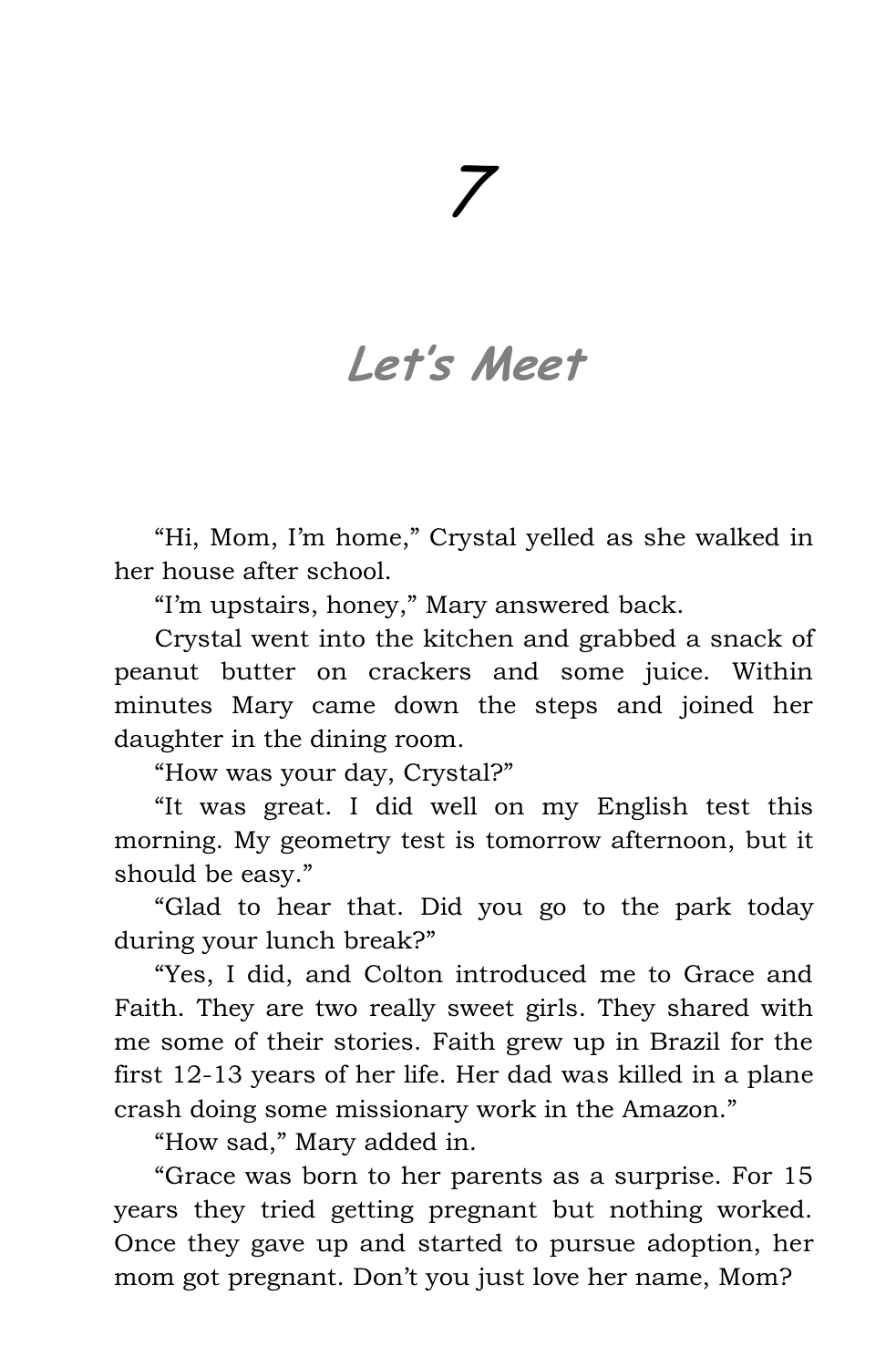And Faith has two sisters, Hope and Charity."

"All of those names are beautiful, Crystal, just like yours."

"Ohhhh, Mom," Crystal said rolling her eyes.

"Grace and Faith are the first two girls I have ever talked to who are lesbians. They shared with me their discovery of liking girls over boys and how they met at school two years ago. They seem to really love each other, but it hasn't been easy. They have had many kids ridicule them at church and school.

"Faith's mom and her family were thrown out of their church because she didn't believe the Bible was against the relationship Grace and Faith had. It has been awful how they have been treated not only by their peers at school but by those calling themselves Christians. That makes me mad!"

"I can hear the anger in your voice, Crystal."

"They were so kind and accepting of me. They didn't have to open up and share anything that personal with me, but they did. They took the risk, hoping I wouldn't be another gay basher."

"I'm proud of you, Crystal, for loving and accepting them well today. God has placed such great compassion in your heart for others who don't get to experience that often from others."

"Is Anna home?"

"She's already next door at Bonnie and Betty's."

"Since it's getting to be winter now and the weather isn't that great, especially the cold temperatures, what do you think if I asked Bonnie and Betty if they would open their home up for me and my friends to meet at once a week? I'd ask you and Dad to let my friends come here, but I know Dad wouldn't go for that."

"I think that's a great idea. I bet they would love to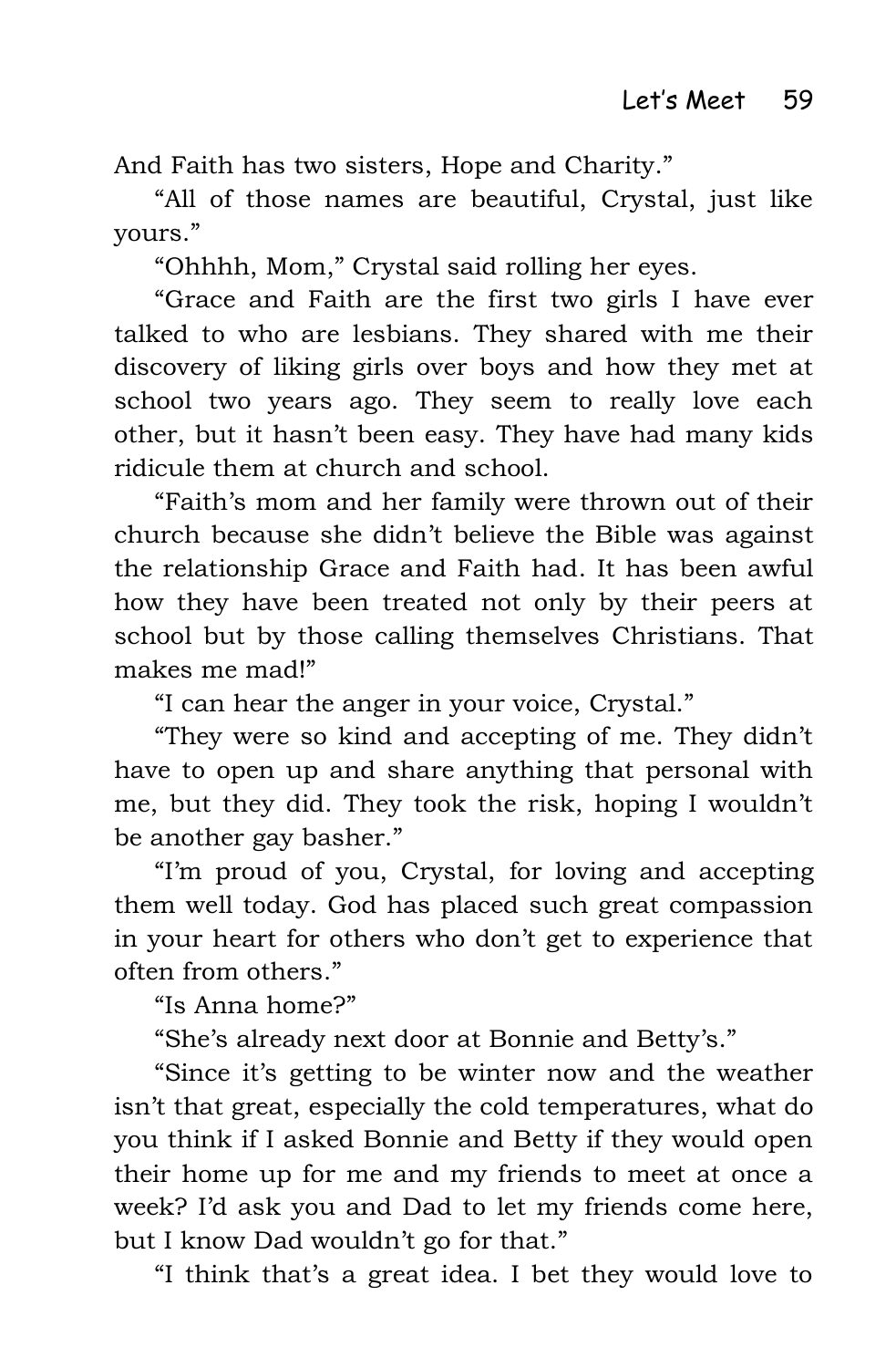open their home up to your friends. They know what it's like to be misunderstood and mistreated by others. You're right about your dad. He's not ready yet to accept your friends. I would love to help Bonnie and Betty by providing some snacks or drinks for these get-togethers. Let Bonnie and Betty know that, ok?" Mary said.

"I'm heading over there now to ask them," Crystal said as she ran out the back door.

For those of you who haven't read *Journeys of the Heart Mary's Story*, Bonnie and Betty are introduced there. You'll find out a lot about their journey if you read the book. Both ladies are quickly approaching 60 years old and best described as two amazingly loving, grandmotherly types. They have been together as a couple for over 25 years. Crystal and her sister Anna like hanging out there often after school, indulging in the world's greatest homemade desserts.

Bonnie and Betty have also been like a mom to Mary over the years, especially this past year when they reached out by loving her so well when she was facing some difficult realities about her childhood sexual abuse.

Crystal walked in next door and announced, "Bonnie, Betty, it's me."

Within moments Betty came walking out to the porch area.

"Hi, Crystal," Betty said as she gave her a big hug and kiss on the forehead. "Anna is finishing up a chocolate chip pumpkin bar that Bonnie just made this afternoon. They are still warm. Would you like one with a dollop of vanilla ice cream?"

"Boy, would I. I could smell them the minute I walked in. They're making me drool! You and Bonnie make the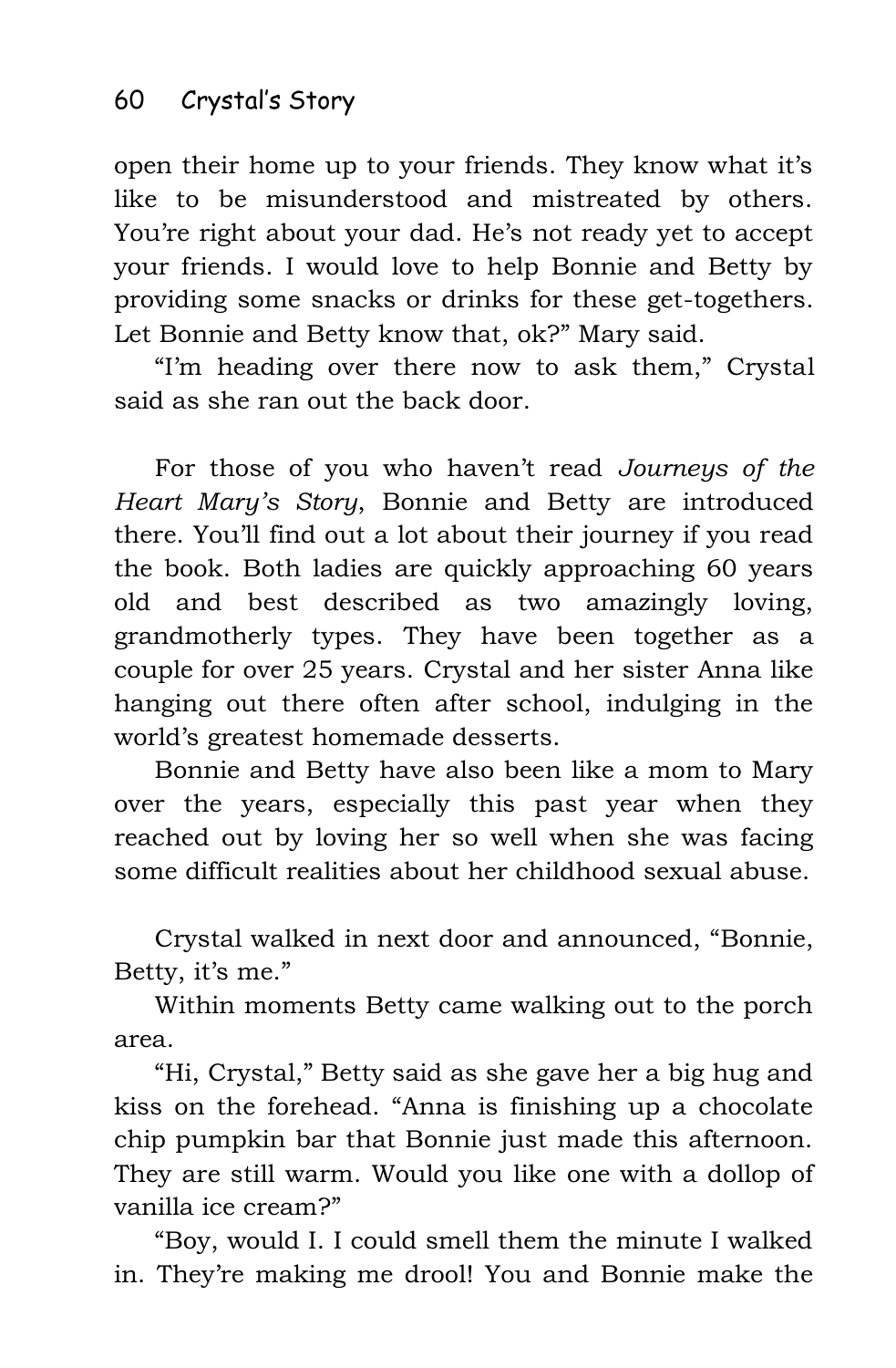best desserts. I think Anna and I tell you that every time we come over."

"Hi, sis!" Anna responded.

"Hi, Crystal," Bonnie chimed in.

"These pumpkin bars are wonderful as always," Anna said half mumbling while chewing her last bite.

As Crystal sat down to start devouring her pumpkin bar with ice cream, she excitedly shared with Betty and Bonnie about her new friends at school.

"I've wanted to tell you about some new friends I met at school. During my lunch break, I walk down to the park and there is a group of kids from my school that hang out there. Most of them are viewed as the outcasts on campus and often made fun of by a lot of their peers," Crystal said.

"I'm glad you have found some new friends, Crystal. I'm also sorry to hear that your new friends seem to be rejected by most of their classmates," Betty said.

"I'm curious why you chose to become a part of this group at the park?" Bonnie asked.

"I didn't share with either of you the time I had with Mom recently, where God met me and healed my heart deeply.

"I told Mom how Grandpa had touched me in ways that were inappropriate as a little girl. I had somewhat forgotten about it until his recent death. I started having flashbacks and nightmares and told Mom about them. She asked God to help me and He did.

"The main thing I noticed different about me after that encounter with God was a feeling to want to befriend the kids at school others make fun of the most. I found out these kids meet at the park during the noon lunch break, so I walked down there one day. I was a little scared not knowing if they would accept me. Boy was I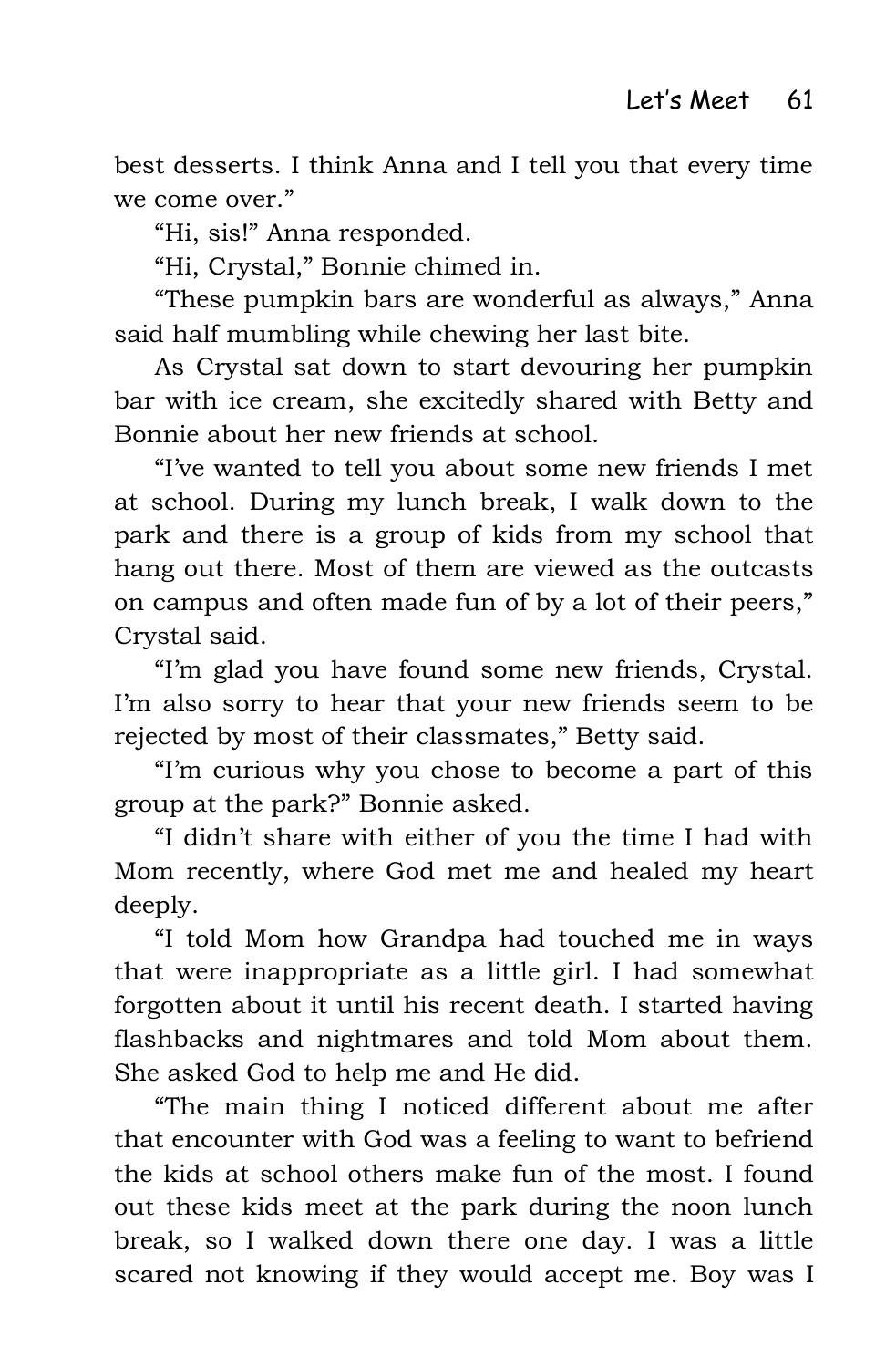surprised. They not only welcomed and accepted me, but they have been so real with me about their own lives. They have shared some very personal things about their pasts. They discussed their struggles at home, at church, and with other kids at school."

"They sound like a fine group of teenagers, Crystal. I know I am speaking for Betty and myself when I say that we can relate to some of their struggles. What we have had to experience in our adult lives hasn't been much different. It's sad to hear, though, that as teens they have to face the ridicule from their own peers. Not being seen and heard hurts our hearts deeply," Bonnie said.

Betty spoke up with a question, "With winter setting in, isn't that going to make meeting in the park difficult? You know how the temperatures get in Bozeman in December. It is usually only in the 20s or 30s during the day and often in the single digits at night."

"I've been thinking about that also. I was wondering if we might be able to meet here at your place from time to time, either some weeknight or maybe a weekend day. I don't want to assume anything, but I know you would love these kids once you meet them," Crystal said with enthusiasm.

"We would love to open our home to your friends," Betty said while she looked at Bonnie. "If these kids are in anyway like yourself, which it sounds like they are, we would love to meet them and have them over."

"Thank you so much," Crystal said as she went over and gave Betty and Bonnie a big hug. "Even though on the outside my friends may not quite look like everyone else, their hearts are like gold."

"When can we meet them?" Bonnie asked with delight.

"I will see Colton tomorrow at school and mention my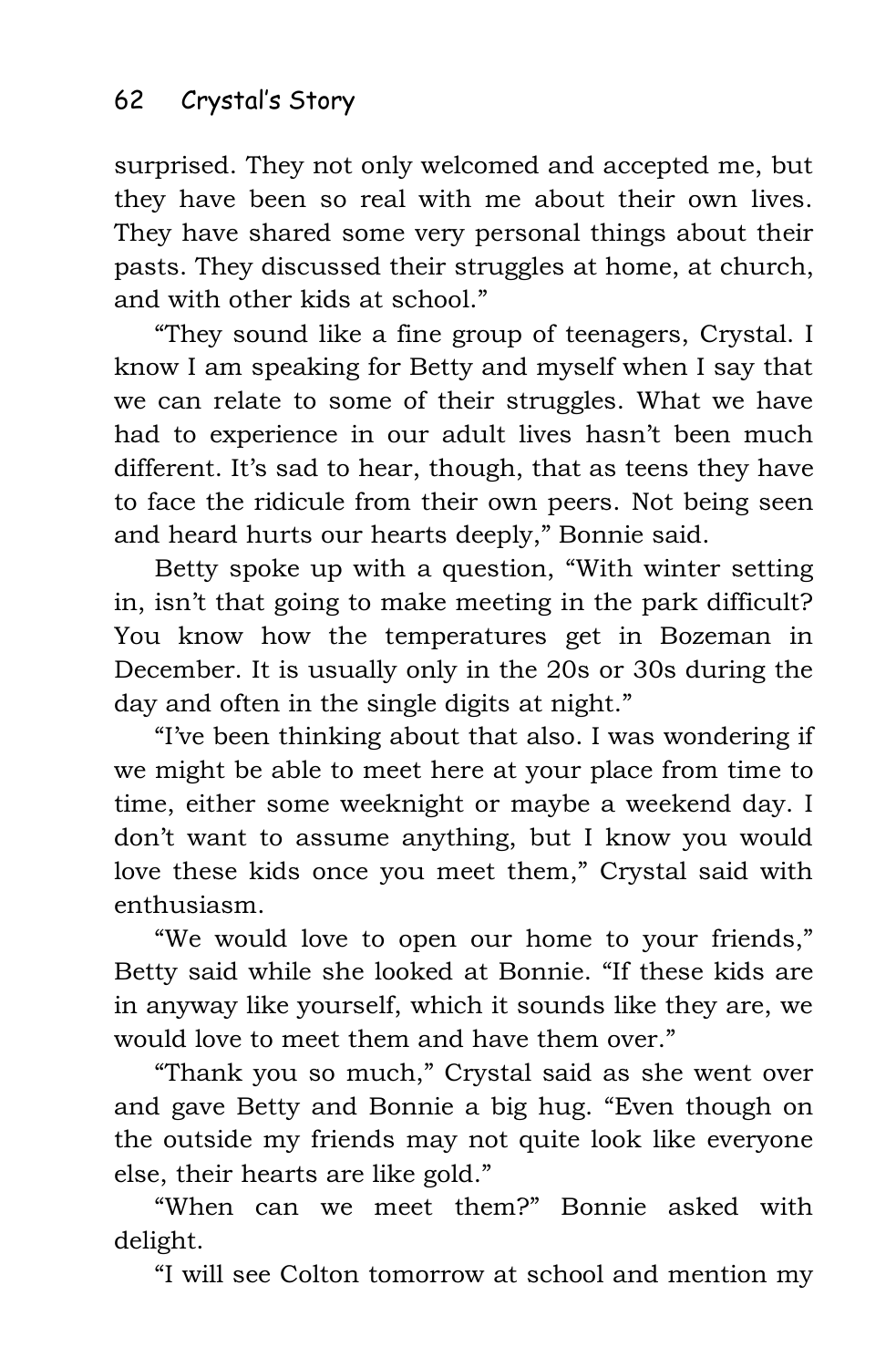idea to him. I'll get back to you soon.

"What do you think it might look like, us meeting here at your home?" Crystal asked the ladies.

"If it's during the week, maybe after dinner, say around seven, we open the doors. Betty and I will provide some snacks and drinks. How about we wrap it up by 10? We are two old ladies you know," Bonnie said with a snicker.

"And if it is a weekend day or evening, we're very flexible and can plan that on short notice. You know we like cooking, so we would be willing to provide lunch or dinner. By the way, how many might you be expecting to come?" Betty asked.

"I'm guessing 5-10 kids. I've only met six so far, but I'm sure there are others. I can ask Colton. He knows everyone. Maybe we could help with the snacks. Mom said she would like to." Crystal said.

"We will let your mom know if we need her to provide anything. Maybe she can provide drinks and we will do all the food," Betty said.

"I'll tell her. I need to go now and work on my homework but thanks for the pumpkin bar and your willingness to open your house to my friends," Crystal said.

"We look forward to meeting everyone. Let us know what date works out best," Betty said with a smile.

Crystal couldn't wait until the next day to see Colton so she called him. He answered his phone.

"Hi, Crystal. What's up?" Colton asked.

"I just got home from being next door at my neighbor's house. Their names are Bonnie and Betty. They have been like grandmas to me my whole life.

"I was telling them about you and the other kids in the park. They said they would love meeting everyone so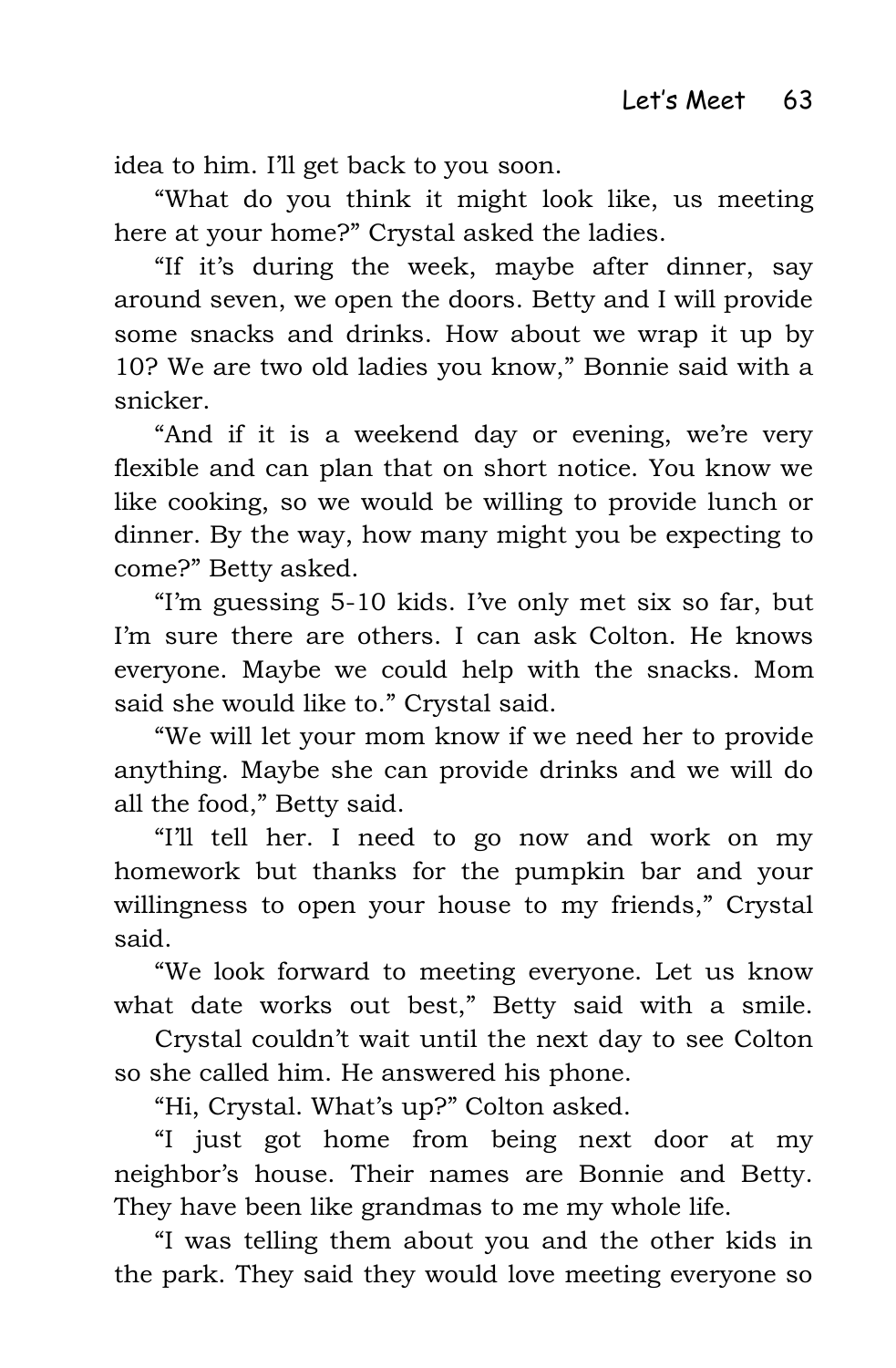I asked if they would open their home up to the group sometime," Crystal said with great excitement in her voice.

"That sounds good to me. The weather is starting to get colder now. Were you thinking a weeknight?" Colton asked.

"They were open to anytime. They said if it was during the week, coming over after dinner around seven until about ten. They'll provide some snacks and drinks. They make the best desserts. Seriously, they should be on one of those TV cooking shows.

"They sound like two very giving ladies. I can see why you are close to them."

"Oh, they are so giving. They are like the grandmas I never had as a child. My sister and I go over to their house most days after school to hang out and, of course, get a snack.

"So do you think the other kids will want to do this? It will give us more time to spend together and get to know each other."

"I can't say for sure, but I think they will. Alexis may not want to be confined in such close proximity. She likes her space the park provides," Colton said.

"I especially hope Alexis will come. I really want to get to know her and let her see that I genuinely care for her. I can so easily see past her hard exterior. Her heart is actually quite tender."

"I hear you, Crystal. Alexis does have a very tender heart. I've seen glimpses of it. She is a beautiful girl!

"Let's ask the kids at the park tomorrow if anyone would like to do what you suggested."

"Sounds like a plan, Colton. How about we suggest this Thursday evening?" Crystal asked.

"Thursday works for me," Colton replied.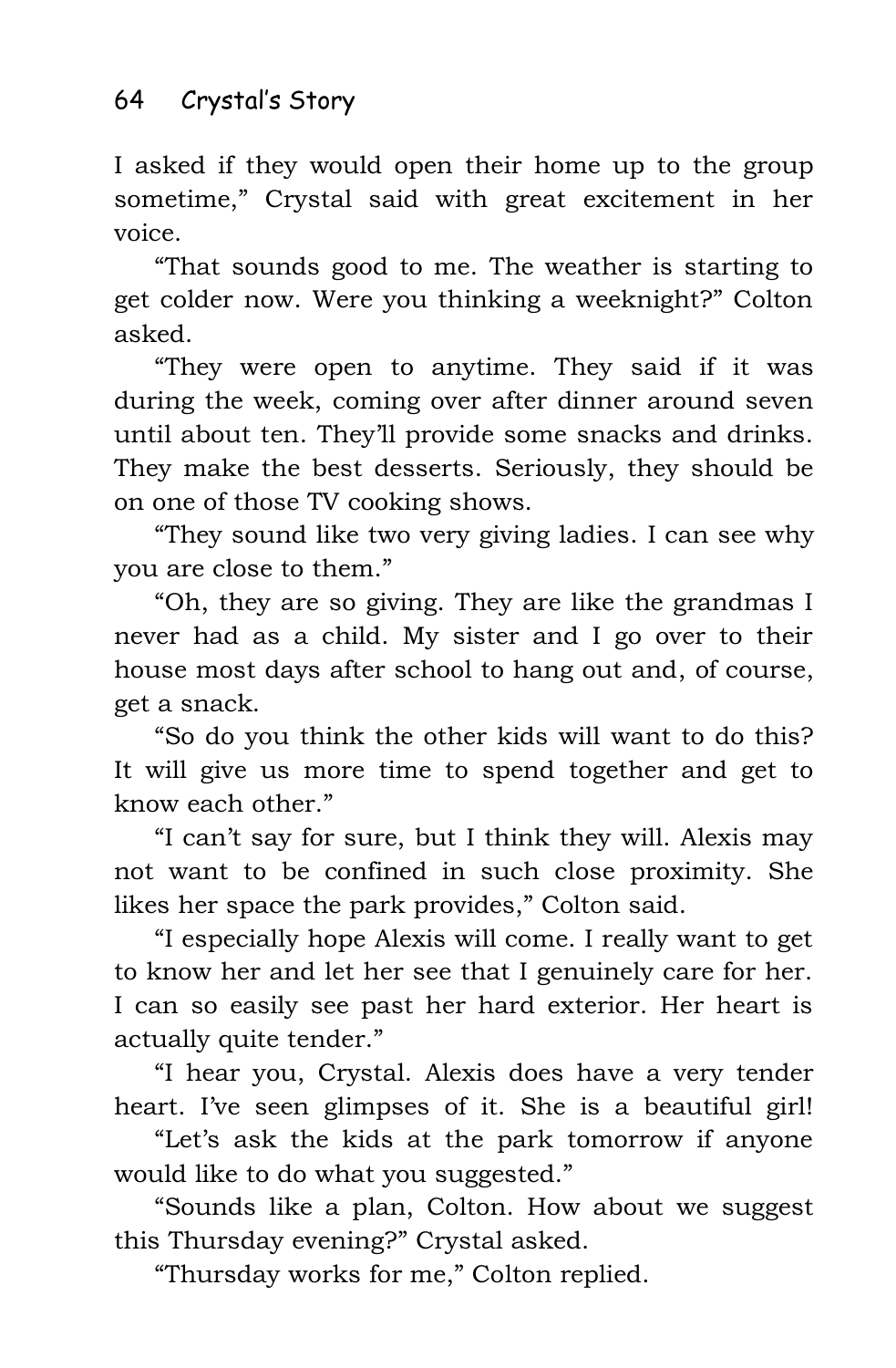## **Why Do They Hate Us?**

The next day as Crystal walked to the park during the noon hour, she saw everyone she had met so far were there: Colton, Savannah, Dylan, Grace, Faith, and even Alexis. Most of them were huddled together talking. Alexis was sitting by herself on a picnic table about 50 feet away and having a cigarette.

Crystal joined the group and said, "Hey everyone."

"Hi, Crystal," several responded.

"I've been talking about your idea of meeting at your neighbor's home possibly this Thursday evening," Colton said looking at Crystal.

"Betty and Bonnie are two of the sweetest ladies you will ever meet. When I had told them about each of you, they asked me if they could meet you," Crystal said enthusiastically.

"I would like to meet them too," Grace and Faith both replied.

"They sound cool," Dylan said.

"Colton, have you said anything to Alexis about getting together Thursday?" Crystal asked.

"Not yet. She's been sitting over there by herself the whole time since I got here. I'll talk with her."

"So what time Thursday?" Savannah asked. "Seven would work well for Betty and Bonnie. Don't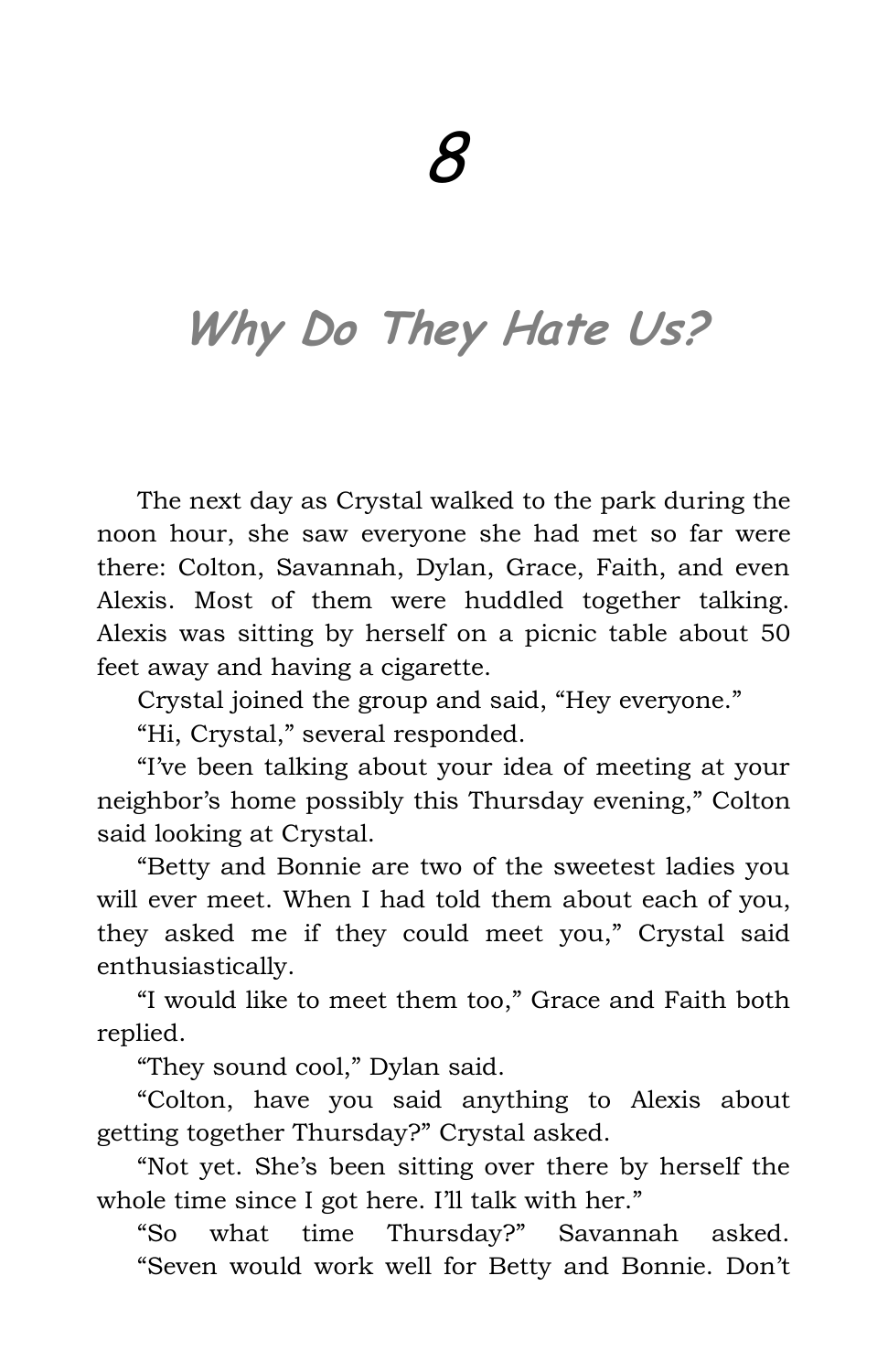eat much dinner because, I guarantee you, they will have enough desserts and snacks to count as a whole meal," Crystal explained.

"Are Bonnie and Betty lesbians?" Grace asked

"I think so. I have never come out and asked them that. I know they have been together ever since I've known them. They commented to me how they could relate to some of the hassles we face as a group," Crystal answered.

"What do you mean 'we' face? Who hassles you, Crystal? You are kind of the odd-ball here among us," Dylan said with his usual bluntness.

"Actually, you are somewhat right, Dylan. On campus I used to not get harassed much at all, but since I have started hanging out with you and the rest here in the park, the hassles are starting to come at me too. Girls from my church youth group see me in the halls and won't even speak to me anymore. My dad was quick to judge Colton when he met him last week, just because of his tattoos and piercings. I know it may not be much compared to what you have had to endure, Dylan, but it does hurt," Crystal said quietly.

"I wasn't getting down on you, Crystal. I'm sorry," Dylan said sincerely.

"I like you guys, all of you. Even though we have only known each other for a couple weeks, I like hanging out and getting to know you. I want to spend more time with you than what we have here in the park. I'm glad you want to meet at Bonnie and Betty's. Their home is a safe haven for me, safer than my own home," Crystal said.

"Thanks for joining in with us, Crystal. We don't mean to be an exclusive group that meets in the park. We are actually quite open to anyone joining us as long as they leave their judgments elsewhere.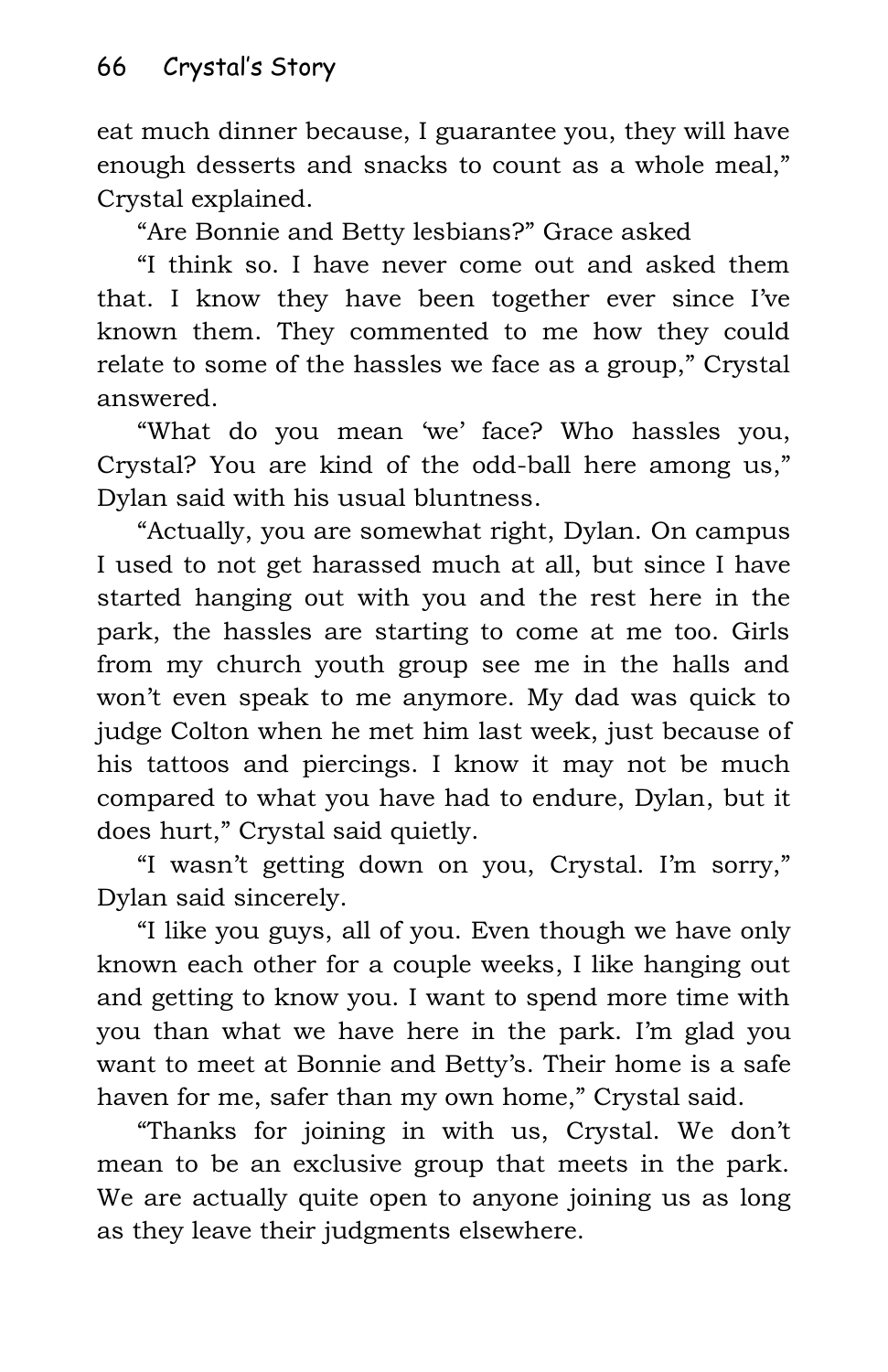"We used to meet on campus in the cafeteria but that didn't work out. Too many kids hassled us. Then we tried hanging out in the parking lot, but that didn't work either. So we ended up here in the park.

"I'm excited to meet your neighbors, Crystal. Thanks for telling them about us," Savannah said.

"I'm going to go talk with Alexis and tell her about Thursday night," Colton said.

"I hope she comes," Crystal said.

"I do too, Crystal. She has been showing up here at the park for most of the past year but tends to be standoffish. We give her space because we respect her and care for her. We know you can't force a relationship to happen," Grace said.

"Colton is the only one she talks to and we're okay with that. The home setting may be too confined for her Thursday night, but we'll see. I'm going to ask God to give her the strength to come and be with us." Faith added.

"So I'll see everyone Thursday night at seven. I won't be here in the park tomorrow because I have a dentist appointment during lunch. Bye, everyone. I need to get back early to study a little before my Geometry test at one," Crystal stated.

"Bye, Crystal," everyone said.

On Thursday night, Crystal arrived early at Bonnie and Betty's, anxiously waiting to see who would show up. Bonnie and Betty didn't hold back and prepared three delicious desserts, as well as chips and salsa, cheese and crackers, and a variety of drinks. The doorbell rang and Crystal went to answer it.

"Hi, Grace and Faith. Come on in!" Crystal said with a big smile.

"I hope it is okay that we brought two other friends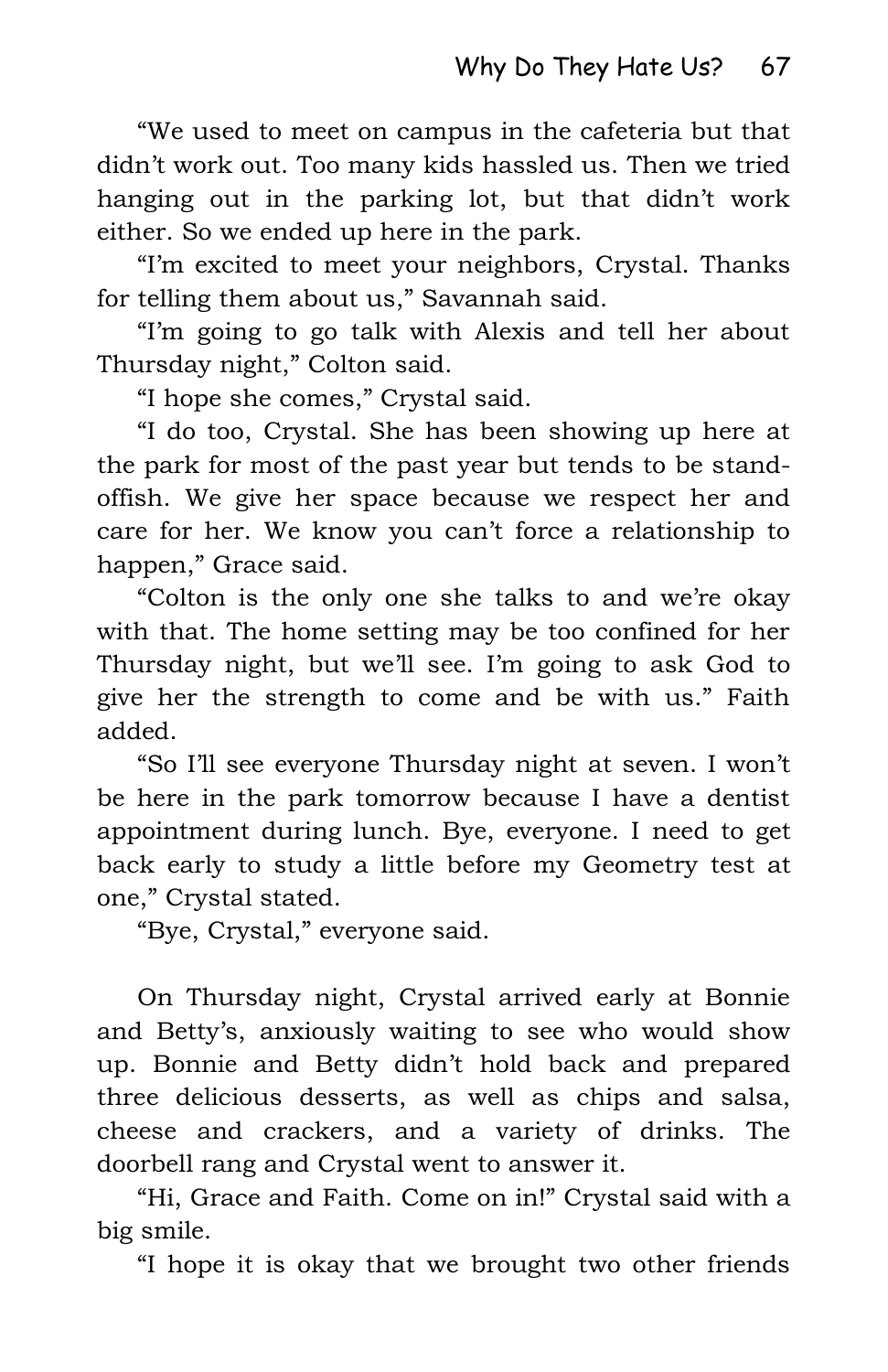with us, John and Paul," Grace said sheepishly.

"Hi John, Hi Paul. Everyone is welcomed. There are no limits here. As long as everyone can fit in the family room, Betty and Bonnie won't mind," Crystal said confidently.

Next in was Colton and not too far behind him were Savannah and Dylan. Crystal took everyone around and introduced them to Bonnie and Betty. Of course, Bonnie and Betty greeted each one with a big smile and hug, like any loving grandmother would do. The only one not present was Alexis. This didn't surprise Colton, but Crystal was saddened by this fact.

Everyone went through the dining room where an array of snacks was spread out on the table. Each person grabbed a plate full of food, a drink, and found a seat in the family room.

Bonnie spoke first, "Betty and I would like to welcome each and every one of you into our home. We have known Crystal ever since she was born and have watched her grow up into an amazing young lady. She has told us about each of you and we receive each of you as we would her. Our home is your home. Betty and I hope this is the first night of many more like it to come. Thank you for being here."

"Didn't I tell you they were two of the greatest ladies you'd ever meet?" Crystal said proudly.

"Thank you for opening your home to us," Savannah said.

"Yeah, thanks. And your desserts are kick-ass," Dylan said in his usual style.

For the next 30 minutes, everyone enjoyed sitting around, talking to one another, and eating their snacks. Colton was sitting near Crystal when the doorbell rang.

"Who might that be?" Crystal wondered.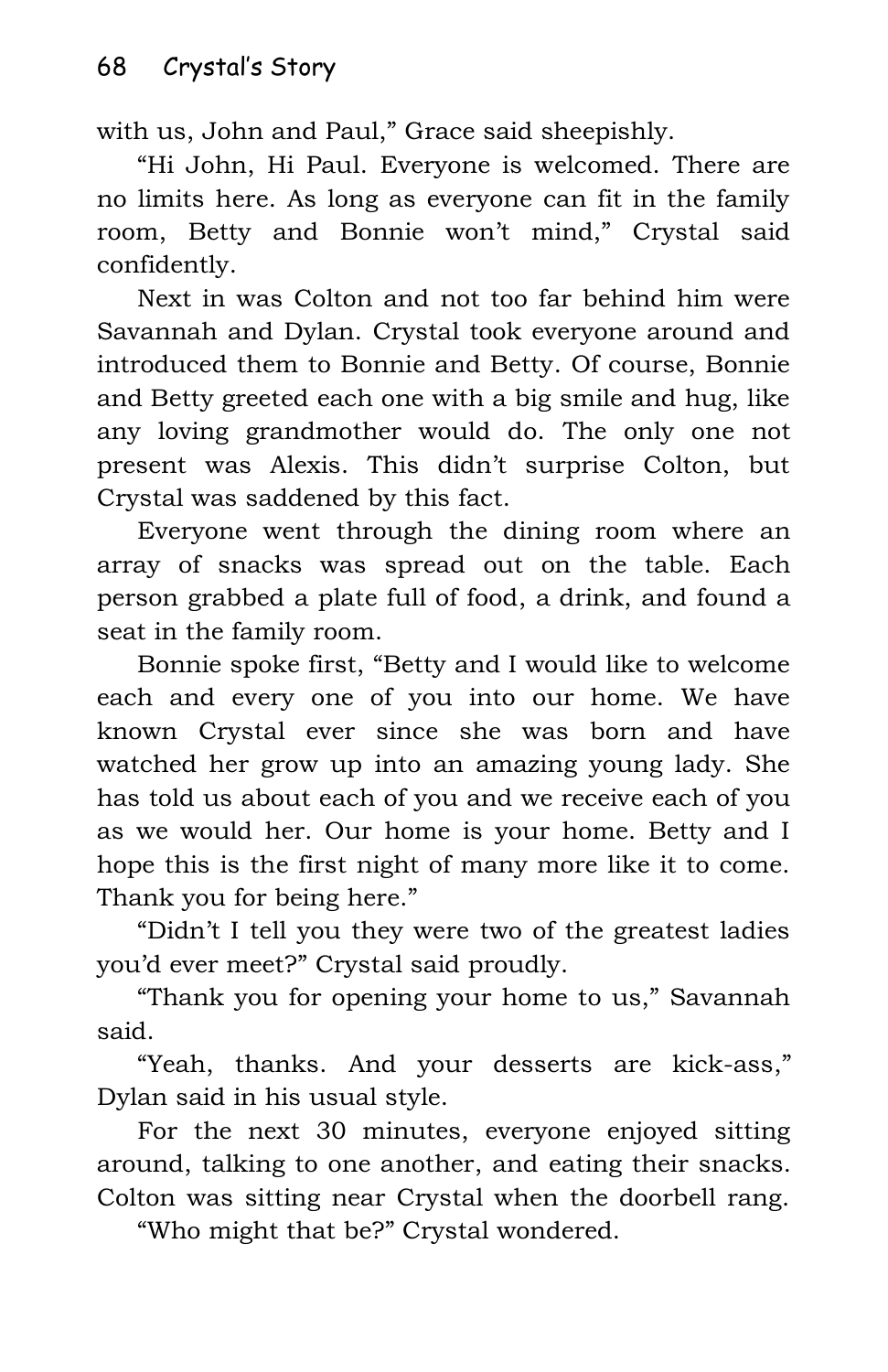Betty answered the door, "Come on in and join us. My name is Betty," as she gave the girl at the door a big hug.

Colton and Crystal saw it was Alexis and went over to welcome her. "Thank you, God," Faith said to herself.

Alexis didn't care for the focus being on her in the moment, but she was able to receive the warm greetings from everyone. Bonnie gave her a hug and showed her the snacks. Alexis put a few things on her plate, grabbed a drink, and came in to sit down with the rest of the group.

Colton looked at Alexis and smiled. She actually smiled back ever so slightly.

"I have a question," Dylan spoke out rather bluntly. "Why do most people hate us?"

Everyone in the room was caught off guard and an awkward silence filled the space. They looked first at Dylan and then glanced around at each other, waiting to see who might say something next. Bonnie and Betty sat there almost in tears. They could hear the pain behind Dylan's words. They could tell he sincerely wanted to know the answer to the question he posed.

To everyone's surprise, Alexis spoke first. "We aren't like them," she said.

Now everyone was in shock because Alexis said something. Besides Colton, she hadn't spoken anything to anyone for the past year.

"I agree, Alexis. We aren't like everyone else, are we? And yet we are," Colton said.

"Why do we have to all look the same, act the same, and believe the same things to be accepted?" Dylan added in.

"May I ask something?" Bonnie said. "How many of you have the same question Dylan just asked?" Everyone's hands went up.

"How many of you feel hated or judged because of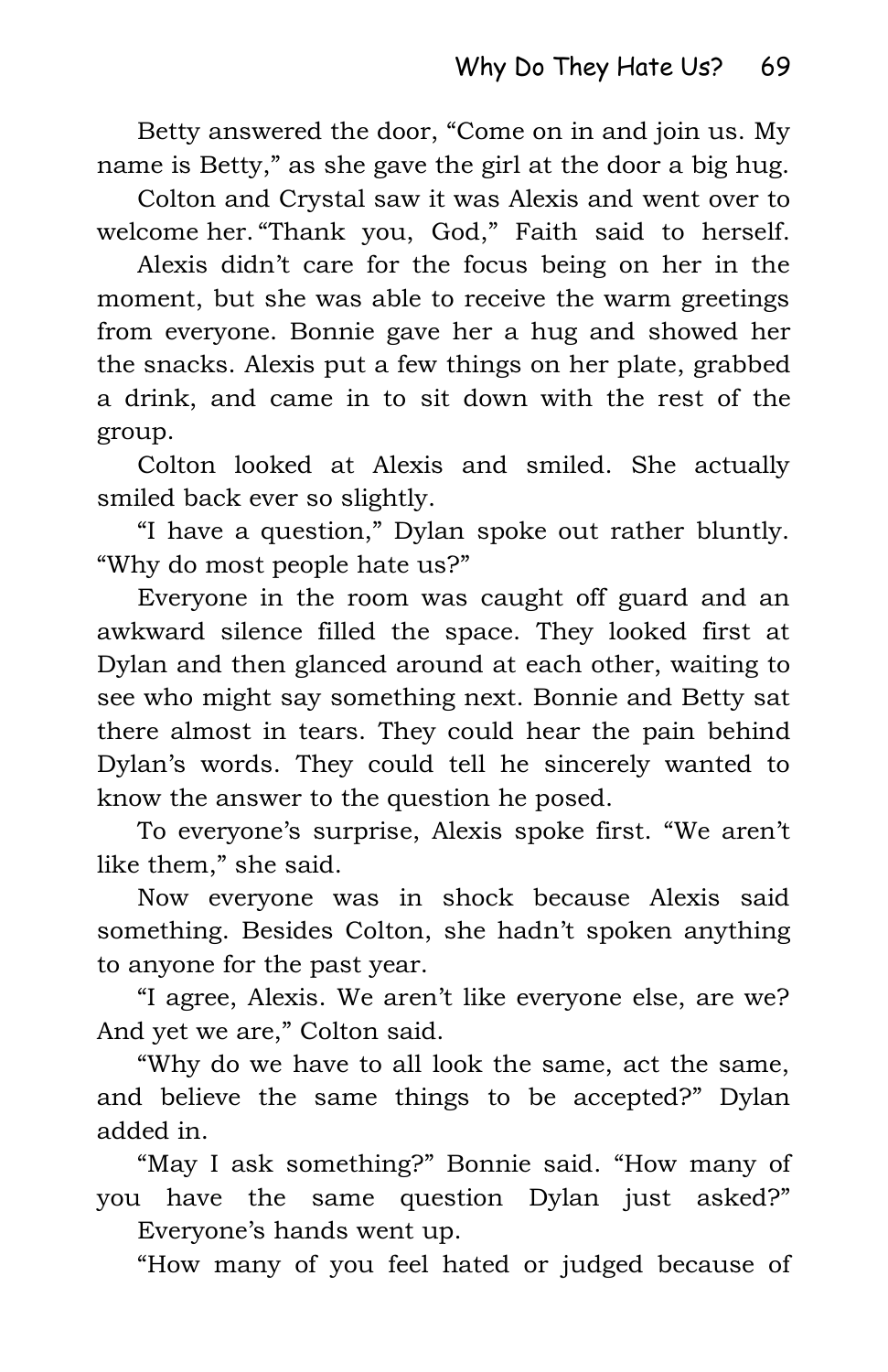how you look?" Bonnie asked.

Alexis, Dylan, Savannah, and Colton's hands went up.Bonnie asked a second question, "How many of you feel hated or judged for what you believe in?"

Everyone's hand went up except for Crystal's.

"So Crystal, you feel everyone likes you no matter what?" Dylan asked.

With tears in her eyes, Crystal said, "No, Dylan. The only thing I am feeling judged for is choosing to love you guys and hang out with you. What is so wrong with that? I don't understand that response."

Silence was in the room again and tension was in the air. These were some heavy questions to be thrown on the table so quickly tonight. Who was going to speak next?

Colton began to respond, "Why do most of the kids at our school want everyone to conform to a certain external look, be it hair style, make-up, jewelry, or the clothes we wear? Wouldn't it be boring if we all looked the same? And so what if I choose to have tattoos and piercings? Why do I seem to get from most kids at school this idea that we need to conform to one specific standard, theirs? And it's not enough that we don't look like everyone else. Without even asking us, they conclude things incorrectly and make false assumptions about who we are as people because of our external appearance. That really pisses me off!"

"I am so tired of being judged by others who are totally ignorant of whom I am," Dylan said.

"I hear you, man," Colton said looking at Dylan.

"For Faith and I, we can go along for quite a while without anyone judging us, but when they find out we are lesbians, it's like we suddenly have this contagious disease. We can't even find a church to attend because people have been so quick to label and judge us. They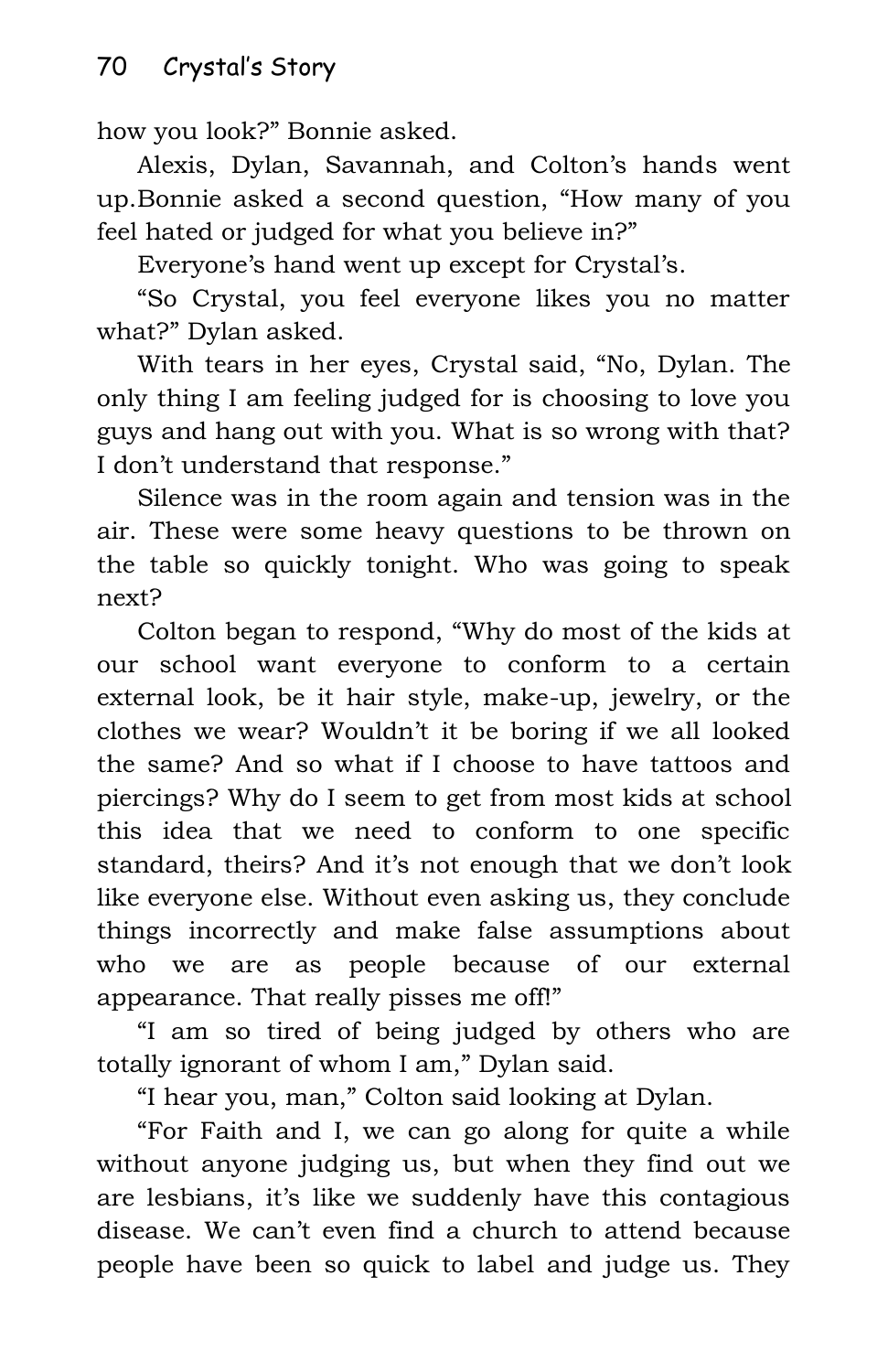treat us like lepers. I feel we have this big letter L plastered on our chest," Grace said.

Faith added in, "Why does our choosing to love one another cause so many to completely freak out? People who appear at first to accept us do a complete about face once they find out we are lesbians. They can go from loving us to hating us within the time it takes to snap your fingers."

"We know how that feels, girls. We've gotten that same treatment for the past 30+ years we've been together, especially from religious people," Betty said with great empathy.

"We can relate too," John and Paul said simultaneously.

"We aren't a couple, but because we are gay, it's like there's a target on each of our backs with a big capital letter G in the bull's eye that many shoot at regularly. I fully understand why most teens don't come out about their gayness because of the ridicule and persecution they know they will experience. It can be very painful emotionally," John said.

"It is sad how many gay and lesbian teens are bullied and even commit suicide because of the verbal and physical assaults against them," Betty said.

"Way too often in our society," Bonnie added in.

"I am so sorry to hear how all of you are so regularly mistreated. I didn't realize it was that bad," Crystal said.

"Get used to it. As long as you choose to hang out with us, you're gonna feel the heat, even from those you least expect it. Don't say I didn't warn you," Dylan said.

"I am confused and frustrated about all that I'm hearing regarding the ways we get treated by those who call themselves Christians. I thought God was all about loving us for who we are and we are to love others in a similar fashion. Their hurtful words aren't anywhere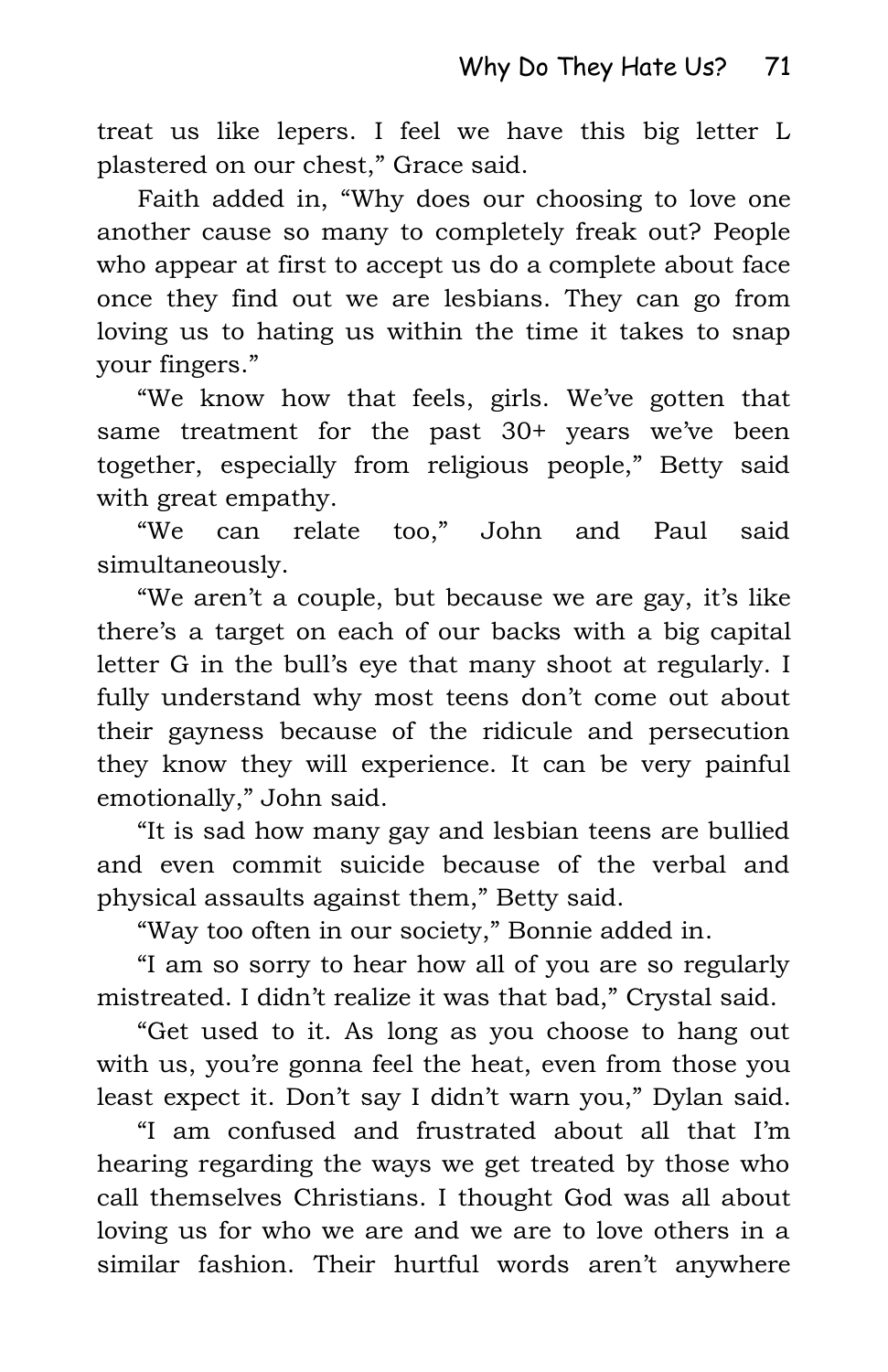near the love that I know God is found in," Crystal said with such angst.

"I don't get it either, Crystal," Colton piped in. "I know people look often at the externals but God looks at our hearts. I ask Him every day to give me eyes to see people's hearts, to see past their clothes, their make-up, their attitude, their belief system, or even their possessions. All of those things are so fleeting, so shallow, and so temporary. Our heart is the essence of who we are. That's what I want to see in others, who God created them to be."

"I want to see people the same way, Colton. And I want others to see the real me, not just my looks or my brains," Crystal said.

"You two make it sound like God truly cares about the real person. Why is it that almost every supposed Christian I have ever met isn't like their supposedly loving God? Savannah's parents are the perfect example of total hypocrisy. They are the most freakin two-faced people I have ever met. I can't even stand to be around them because they make me feel so much lesser than them. It sucks. I love Savannah so much and can't stand her religious parents. God help me!" Dylan said with frustration.

"Crystal, I know I may be stepping out of line here but might I suggest something?" Betty asked.

"Go right ahead," Crystal replied.

"I have so appreciated the level of honesty and transparency each of you has shown tonight in this discussion. I don't know if I have ever been around a group of teens like yourselves.

"It appears many of you have had some pretty negative experiences from those who call themselves Christians. I was wondering if you might allow a friend of ours to join us the next time we get together. His name is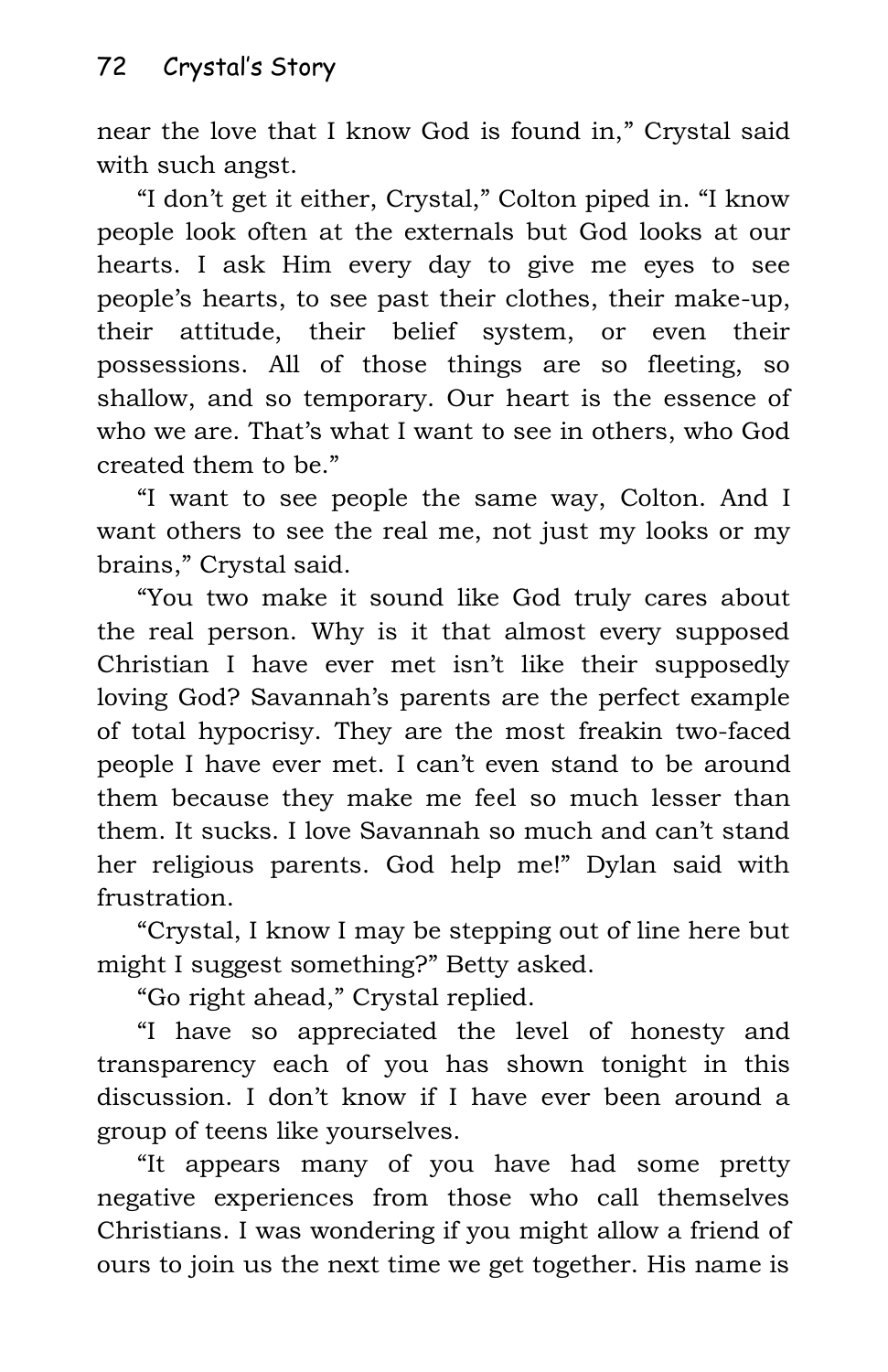Tom. I think you'll like him. He's closer to my age than yours, but he might help with some of your questions. If Tom were here, he would describe himself as one who loves Jesus but can't stand Christianity. He was a part of religious Christianity for almost 30 years but came up against a lot of the same negative experiences you are now facing. The Jesus he knows now is the nonreligious Jesus. What do you think? Would you like it if he came to share his story with us?"

"Tom helped my mom earlier this year through some very bad things that were destroying her life. She not only was healed up from a lot of the sexual abuse she experienced as a child from her dad, but she has also started living from her heart for the first time. My mom is discovering who she is, who God made her to be, and I am on the receiving end of her love being expressed to me like never before. Tom is the gentlest, kindest, and most sincere man I have ever met. I'd love to hear what he has to say," Crystal said.

"Sounds good to us," Grace said for her and Faith.

"We're in," Paul and John added.

"Okay," Savannah said.

"As long as he doesn't try to shove religion down my throat, I'll hear him out. But if he does try to shove religion or the Bible down my throat, he'd better look out. I'm not afraid to speak my mind," Dylan said.

"Tom sounds like my kind of man," Colton said.

"We'll see. I can't stand pushy, religious, Bible thumpers," Alexis added.

Bonnie looked at Alexis and said, "Dear one, Tom is none of what you just described. Your heart will be spoken to by his. Betty and I so appreciated his love expressed to us and others during times we were with Crystal's mom earlier in the year."

"I'll contact him and ask if he'd be willing to join us